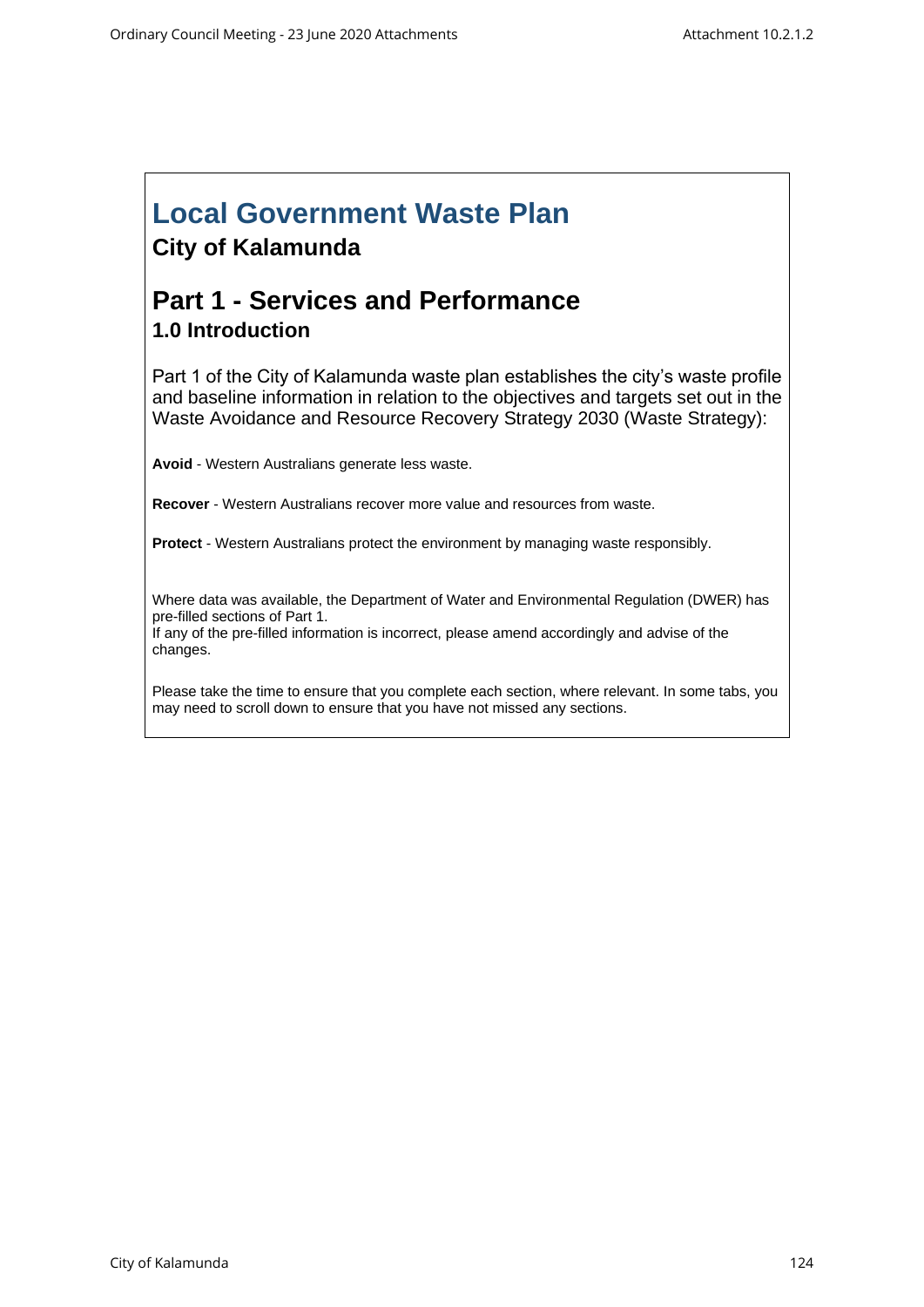## **Part 1 - Services and Performance 2.0 Integrated Planning and Reporting**

All local governments plan for the future<sup>1</sup> through the development of strategic community plans and corporate business plans. Waste plans form part of local government integrated planning and reporting as an issue-specific informing strategy.

Table 1: Links between plan for the future and waste management (Please complete the table, even if the answer is "waste isn't *mentioned in our SCP or CBP")*

| <b>Strategic Community Plan</b> |                                                                                                                                                                                                                |
|---------------------------------|----------------------------------------------------------------------------------------------------------------------------------------------------------------------------------------------------------------|
| Title:                          | Kalamunda Advancing 2027                                                                                                                                                                                       |
| Came into force:                | 2017                                                                                                                                                                                                           |
| Date of next review:            | 2021                                                                                                                                                                                                           |
| Waste-related priorities:       | Priority 2: Kalamunda Clean and Green: Objective 2.3 - To reduce the<br>amount of waste produced and increase the amount of reuse and recycling<br>of waste                                                    |
| <b>Corporate Business Plan</b>  |                                                                                                                                                                                                                |
| Title:                          | Kalamunda Achieving 2019-2023                                                                                                                                                                                  |
| Came into force:                | 2019                                                                                                                                                                                                           |
| Date of next review:            | Annually                                                                                                                                                                                                       |
| Waste-related priorities:       | Strategy 2.3.1 - Develop and implement the Waste Plan 2030. Investigate<br>and develop options for upgrading the Walliston Waste Resource Recovery<br>Facility (WRRF) in accordance with licencing conditions. |
|                                 |                                                                                                                                                                                                                |

<sup>1</sup> 'Plan for the future' means a plan made under section 5.56 of the *Local Government Act 1995* and Division 1 and 3 of Part 5 of the Local Government (Administration) Regulations 1996.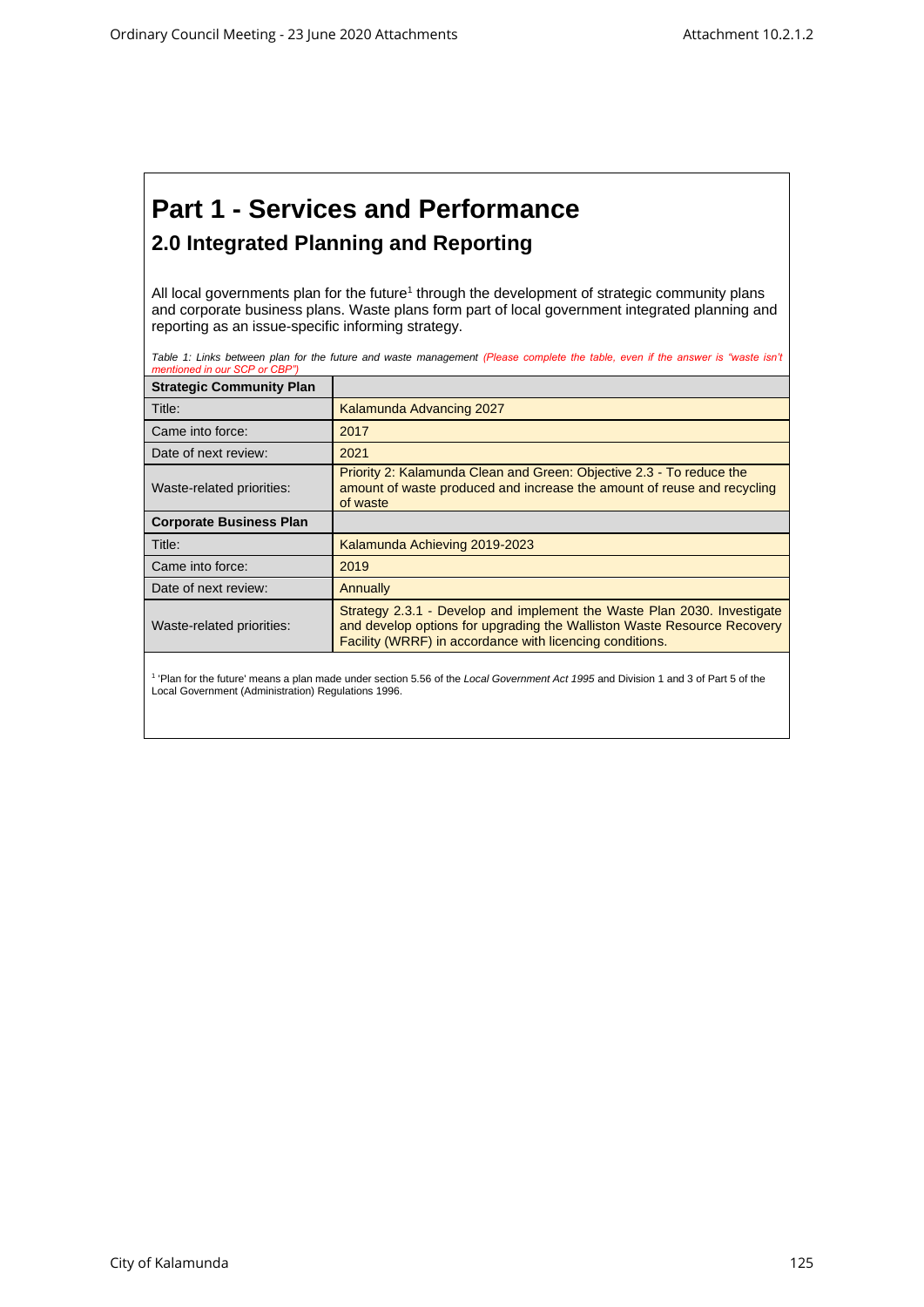## **Part 1 - Services and Performance 3.0 Avoid**

Avoidance of waste generation is the preferred waste management option in the waste hierarchy. This section looks at waste generation rates and the reduction required to contribute to the state's waste generation reduction targets - 2025: Reduction in MSW generation per capita by 5%, 2030: Reduction in MSW generation per capita by 10%.

Reviewing this data is a critical element of waste planning as it can show how waste generation has changed, identify potential reasons for changes and indicate areas to target in Part 2 – Implementation plan (Table 21).

*Table 2: City of Kalamunda population, households and waste generation compared with state averages and targets for 2025 and 2030 (Local government to review prefilled data)*

|                                             | Actual     |         |         |         | <b>Targets</b> |        |
|---------------------------------------------|------------|---------|---------|---------|----------------|--------|
|                                             | 2014-15    | 2015-16 | 2024-25 | 2029-30 |                |        |
|                                             | (baseline) |         |         |         |                |        |
| Population $(1)$                            | 60.570     | 59.230  | 59.304  | 59,378  | 60.248         | 61,362 |
| Households <sup>(1)</sup>                   | 22.433     | 21.937  | 21.964  | 21.992  | 22.314         | 22.727 |
| Total domestic waste generated (2)          | 41.116     | 45.042  | 46.143  | 42.754  |                |        |
| Waste generation per capita/year (kg) $(2)$ | 679        | 760     | 778     | 720     | 645            | 611    |

(1) Source (except 2014-15): Western Australia Tomorrow Population Report No. 11 https://www.dplh.wa.gov.au/information-andservices/land-supply-and-demography/western-australia-tomorrow-population-forecasts. Population for 2014-15 from Western Australia Tomorrow Population Report No. 10. Population for intercensal years extrapolated. Households estimated using 'Average people per households' from 2016 ABS Census Quickstats.

(2) Source: Local Government Census data - domestic waste

Additional comments *(local government to insert any additional comments that may be applicable)*

The City of Kalamunda has conducted a thorough review of the waste census data provided to the department. The review has identified several historical data errors. The City wishes to amend data for the 2014/15 and 2016/17 reporting years (as highlighted) to ensure an accurate representation of waste generation data.

For the 2014/15 reporting year it was identified that for the 'drop off facility', construction and demolition (C&D) was an accepted waste stream. However, data was not captured or reported. C&D data was captured and reported for all proceeding years. The City has averaged this data, which equates to approximately 6,000tn per annum. The City wishes to include this data within the actuals for total domestic waste generated. The revised total (35,116 + 6,000) 41,116 is within the median range of the proceeding years total domestic waste generation data.

For the 2016/17 reporting year, it was identified that a number of conversion factors were not applied to various waste streams captured within the 'drop off facility'. Since the conversion factors were not applied to data captured as cubic metres, this significantly inflated the domestic waste generated volumes. The conversion factor was not applied to mixed waste, green waste, cardboard and C&D. The City has applied the appropriate conversion factors, as per the waste census, to the identified waste streams. A revised total domestic waste generation of 46,143 was calculated which is within the median range of previous and preceeding reported years.

The City has significantly improved its data capture over the last 2 years and is very confident with the level of accuracy from 2017/18 forward.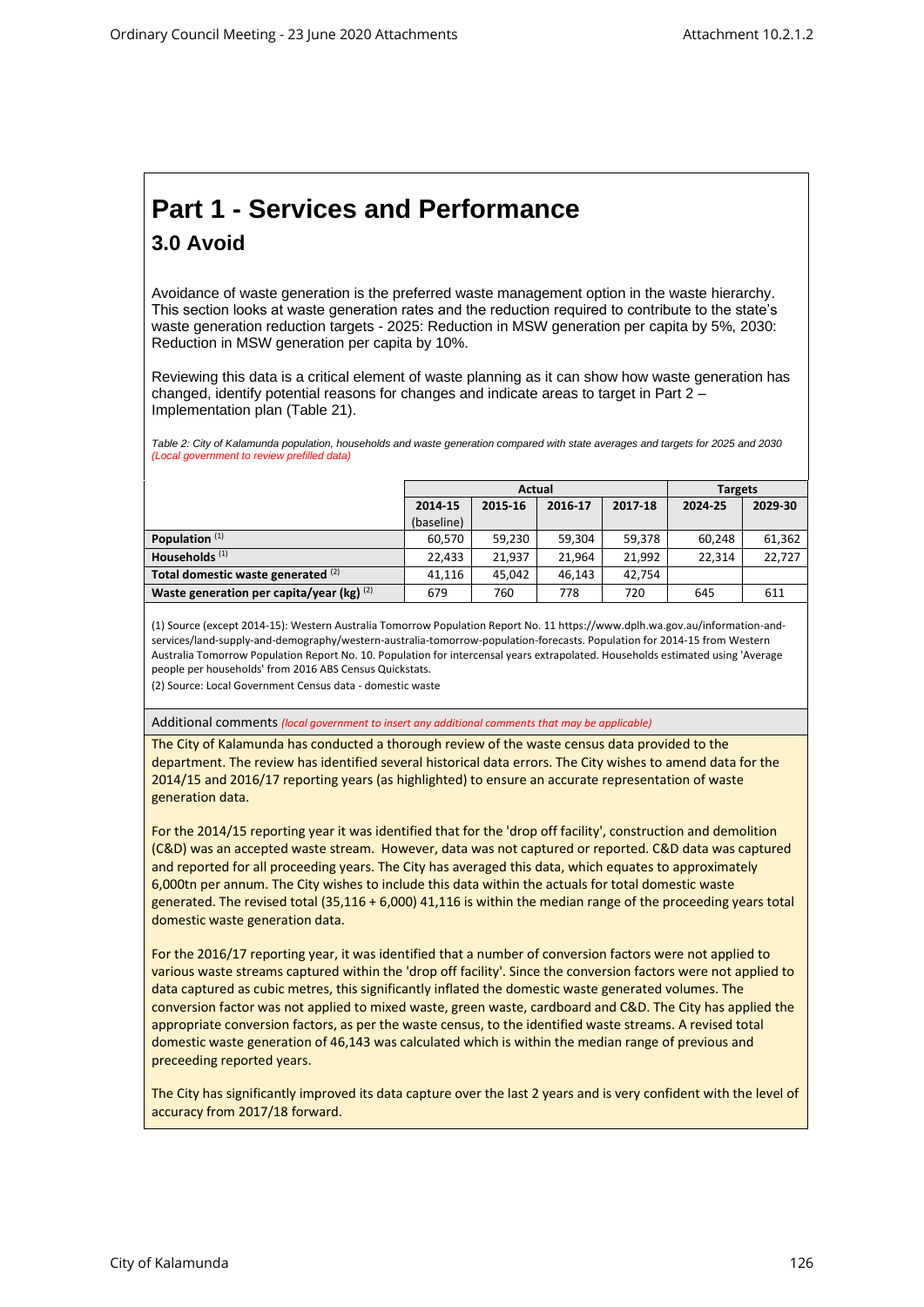# **Part 1 - Services and Performance**

### **4.0 Recover**

Where waste generation is unavoidable, efforts should be made to maintain the circulation of materials within the economy. Table 3 gives the overall recovery rate for your local government compared to Waste Strategy targets and the state average. This is broken down into the proportion of the recovery which was materials recovery (reuse, reprocessing or recycling) or energy recovery. The Waste Strategy includes a target that from 2020, energy should only be recovered from residual waste (see Guidance Document – Table 1, for more information).

*Table 3: City of Kalamunda population, households and recovery rate compared with state averages and targets for 2020, 2025 and 2030 (LG to review the pre-filled data and amend/update if necessary. Add additional comments if necessary.)*

|                                    | 2014-15 | 2015-16 | 2016-17 | 2017-18 | 2020   | 2025    | 2030    |
|------------------------------------|---------|---------|---------|---------|--------|---------|---------|
| Population <sup>(1)</sup>          | 60,570  | 59,230  | 59,304  | 59,378  | target | target  | target  |
| Households $^{(1)}$                | 22,433  | 21,937  | 21,964  | 21,992  |        |         |         |
| Overall recovery $(\%)^{(2)}$      | 43%     | 43%     | 43%     | 41%     | 45%    | 67%     | 70%     |
| <b>Materials recovery</b>          | 43%     | 43%     | 43%     | 41%     | 45%    | $>80\%$ | $>80\%$ |
| <b>Energy recovery</b>             | 0%      | 0%      | 0%      | 0%      | < 20%  | < 20%   | < 20%   |
| Perth metro average <sup>(3)</sup> | 36%     | 38%     | 40%     | 41%     |        |         |         |

(1) Source (except 2014-15): Western Australia Tomorrow Population Report No. 11 https://www.dplh.wa.gov.au/information-andservices/land-supply-and-demography/western-australia-tomorrow-population-forecasts. Population for 2014-15 from Western Australia Tomorrow Population Report No. 10. Population for intercensal years extrapolated. Households estimated using 'Average people per households' from 2016 ABS Census Quickstats.

(2) Source: Local Government Census data - domestic waste

(3) Source: Waste Authority data fact sheets http://www.wasteauthority.wa.gov.au/programs/data/data-fact-sheets/

#### Additional comments *(local government to insert any additional comments that may be applicable)*

The City of Kalamunda, in partnership with the EMRC and Cleanaway, are reviewing options to significantly increase the recovery and recycling rates of general waste skips provided to local residents (Verge Side Recovery). Currently no recycling/recovery options are available for general waste skip bins, significantly reducing the City's recovery rates and targets. Targets for 2020 reflect incremental improvements in existing processes, whereas 2025 and beyond targets reflect implementation of new processes including food organics and garden organics (FOGO) & Waste to Energy. The City understands that it's contracted waste to energy plant, which will take all waste from general waste kerbside collection previously destined for landfill, is due for commissioning in Jan 2023. This is when a significant amount of Energy Recovery occurs, however the City questions the DWER proposal that the <20% target is used for 2020, 2025 and 2030 because of the step change in energy recovery in 2023. Thus 2020 Energy recovery should be 0%

The City has significantly improved its data capture over the last 2 years and is very confident with the level of accuracy from 2017/18 forward.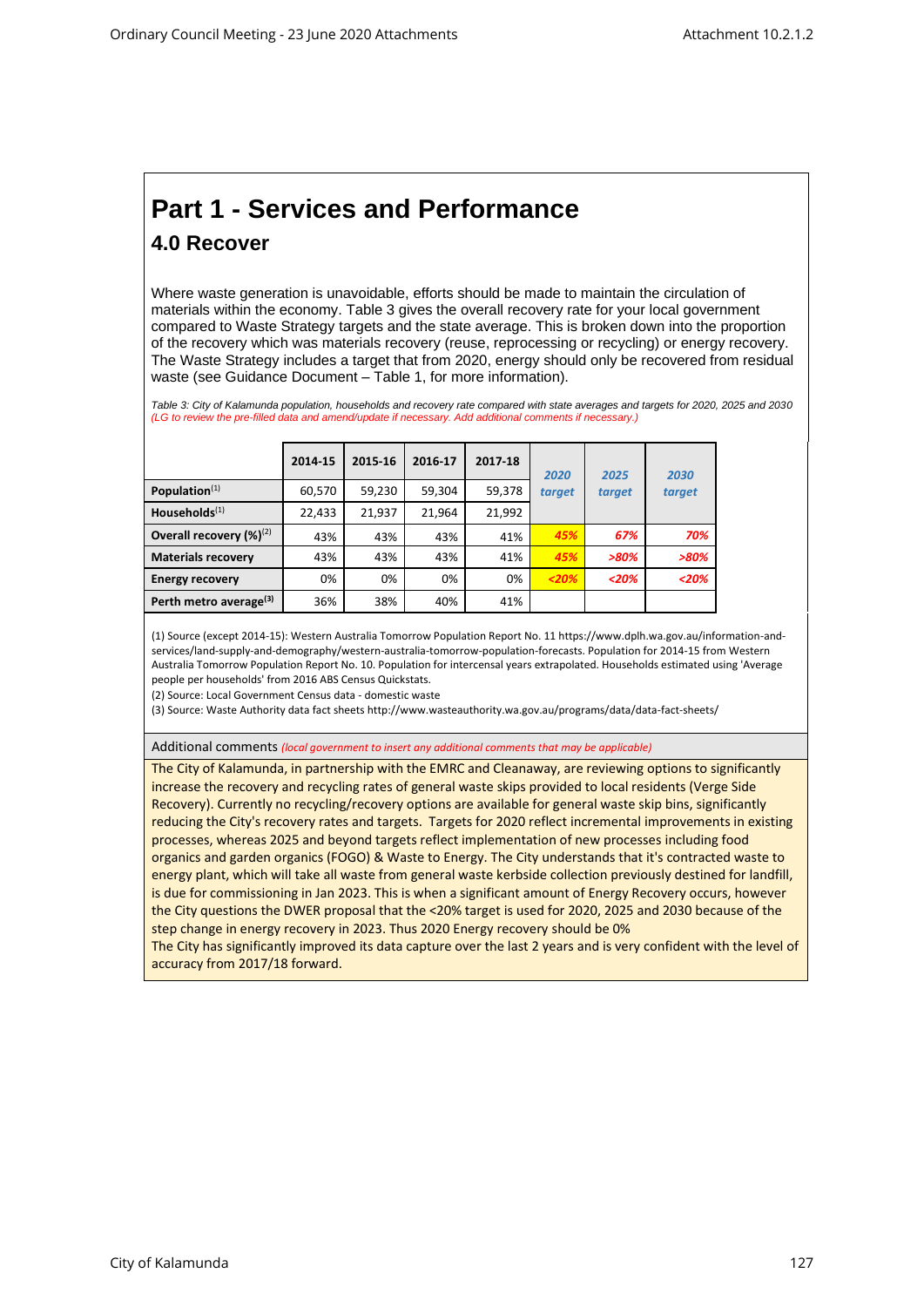# **Part 1 - Services and Performance**

## **5.0 Protect**

Objective 3 of the Waste Strategy is to protect the environment by managing waste responsibly, with targets for achieving better practice, reducing litter and illegal dumping. By 2030 all waste is managed by and/or disposed to better practice facilities. **By 2030 move towards zero illegal dumping and zero littering.**

#### **5.1 Better Practice**

Adoption of better practice approaches to waste management is an important way in which local government can better protect the environment from the impacts of waste, and contribute to achievement of the targets under objective 3 of the Waste Strategy. See Guidance Document - 5.0 Better practice, Table 4 for a summary of the Waste Authority's current and planned better practice guidelines.

| rable 4: Better practice approaches and programs adopted by the City of Kalamunda - [LG to complete the table) |                                                                |                                                        |                                                                      |  |  |
|----------------------------------------------------------------------------------------------------------------|----------------------------------------------------------------|--------------------------------------------------------|----------------------------------------------------------------------|--|--|
| <b>Waste Management</b><br>activity/service                                                                    | <b>Waste Authority better practice</b><br>guideline or program | Date of adoption/<br>implementation                    | <b>Comment</b>                                                       |  |  |
| <b>Kerbside Waste Services</b>                                                                                 | Better Bins kerbside collection<br>guidelines 2016             | The City aims to roll-out<br>the FOGO service by 2025. | The City has obtained<br>funding through the<br>better bins program. |  |  |
| <b>Kerbside Waste Services</b><br>(FOGO)                                                                       | Better Bins kerbside collection<br>guidelines                  | Latest adoption date 2025                              |                                                                      |  |  |
| <b>Behaviour Change Programs</b><br>& Initiatives                                                              | <b>Waste Sorted Communications</b><br><b>Toolkiit</b>          | 2025                                                   | To implemented<br>after FOGO roll out.                               |  |  |

*Table 4: Better practice approaches and programs adopted by the City of Kalamunda (LG to complete the table)*

#### **5.2 Litter**

The data in Table 5 was reported by the your local government in the 2017-18 local government census. Additional information to be provided by the local government in Table 6 if available.

*Table 5: 2017-18 litter data (LG to review prefilled and complete the table)*

|                                                                  | <b>Response and Comments</b>                                             |                                                                                    |  |  |
|------------------------------------------------------------------|--------------------------------------------------------------------------|------------------------------------------------------------------------------------|--|--|
| Litter hotspot used on a regular basis<br>for littering in 17-18 | All major reserves and arterial roads are monitored. Litter hotspots ~20 |                                                                                    |  |  |
| What are the main items littered at                              |                                                                          | Wrappers, soft plastics, aluminium                                                 |  |  |
| these hotspots?                                                  | <b>General Rubbish</b>                                                   | cans, plastic and glass bottles, clothes                                           |  |  |
|                                                                  |                                                                          | and packaging                                                                      |  |  |
| <b>Current measures aimed at</b>                                 |                                                                          | Received funding through Keep Australia Beautiful Council's Community Litter       |  |  |
| contributing towards the zero                                    |                                                                          | Grant Scheme to collect rubbish and litter dumped along the iconic Zig Zag trail   |  |  |
| littering target                                                 |                                                                          | with interactive signs that display the amount of litter collected and its related |  |  |
|                                                                  |                                                                          | environmental, social and economic impacts. Keep Australia Beautiful Adopt-A-      |  |  |
|                                                                  | Spot Program. Clean Up Australia Day and public advertising. Waste and   |                                                                                    |  |  |
|                                                                  | <b>Recycling Guide.</b>                                                  |                                                                                    |  |  |
| Estimated cost of clean-up (due to                               |                                                                          |                                                                                    |  |  |
| collection, disposal, education,                                 | \$225,453                                                                |                                                                                    |  |  |
| infrastructure and enforcement)                                  |                                                                          |                                                                                    |  |  |
| Source: Local Government Census Data 2017-18                     |                                                                          |                                                                                    |  |  |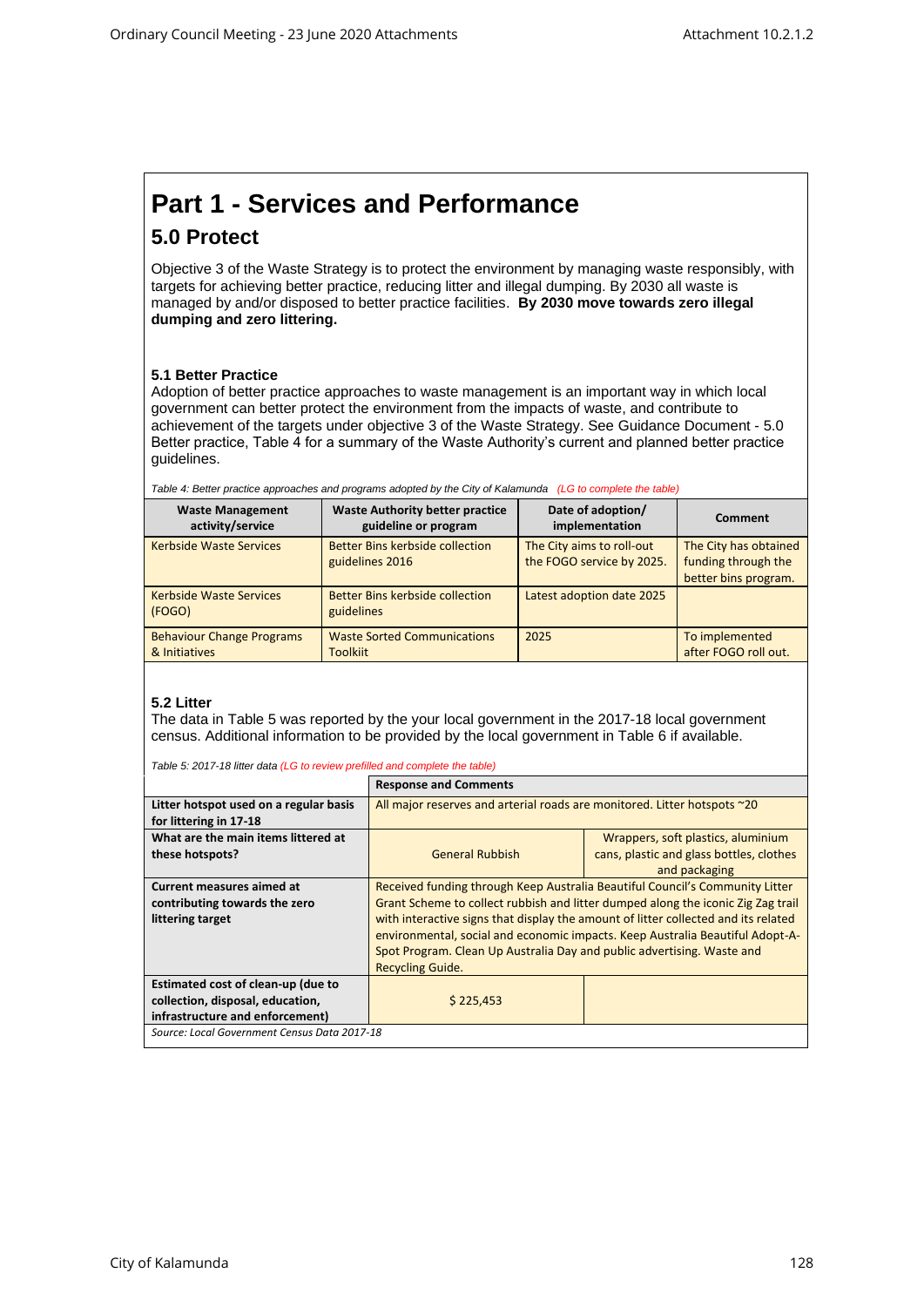| 5.0 Protect                                                                                                                                                                                                                                                               |                                                                                                                                                                                                                                                                                                                                                                                                                                                                                                                                                                                                                                                                                                                                                                    |  |  |  |  |
|---------------------------------------------------------------------------------------------------------------------------------------------------------------------------------------------------------------------------------------------------------------------------|--------------------------------------------------------------------------------------------------------------------------------------------------------------------------------------------------------------------------------------------------------------------------------------------------------------------------------------------------------------------------------------------------------------------------------------------------------------------------------------------------------------------------------------------------------------------------------------------------------------------------------------------------------------------------------------------------------------------------------------------------------------------|--|--|--|--|
| 5.2 Litter (Continued)<br>Table 6: Additional litter information (LG to complete the table where information is available)                                                                                                                                                |                                                                                                                                                                                                                                                                                                                                                                                                                                                                                                                                                                                                                                                                                                                                                                    |  |  |  |  |
| Is littering increasing or decreasing in your local<br>government authority?                                                                                                                                                                                              | Increasing                                                                                                                                                                                                                                                                                                                                                                                                                                                                                                                                                                                                                                                                                                                                                         |  |  |  |  |
| How were the costs associated with cleaning up litter<br>calculated? Employee time? Dollar value? Both?                                                                                                                                                                   | \$676,746 (2019/20) Both. Litter and Illegal dumping have its<br>own budget code WM02. The total budget allocation is<br>used a cost reference.                                                                                                                                                                                                                                                                                                                                                                                                                                                                                                                                                                                                                    |  |  |  |  |
| Does the city have a litter strategy? If not, what is the<br>ETA for completing one?                                                                                                                                                                                      | As per Implementation Plan                                                                                                                                                                                                                                                                                                                                                                                                                                                                                                                                                                                                                                                                                                                                         |  |  |  |  |
| Have any of the city's compliance and waste education<br>officers undergone training on litter prevention? If so,<br>what training?                                                                                                                                       | As per Implementation Plan                                                                                                                                                                                                                                                                                                                                                                                                                                                                                                                                                                                                                                                                                                                                         |  |  |  |  |
| What current policies and guidelines does your council<br>enact to prevent litter? E.g. Event planning guidelines on<br>the use of balloons in council facilities and the release of<br>helium balloons; no cigarettes on the beach; no single<br>use plastics at events. | The adoption of guidelines and initiatives from Keep<br>Australia Beautiful (KAB). Funding from KABC has allowed<br>direct action and messaging to the local community and the<br>City's Webpage advises how residents can participate by<br>"adopting a spot" and reporting illegally dumped waste.                                                                                                                                                                                                                                                                                                                                                                                                                                                               |  |  |  |  |
| How does your local government measure the<br>effectiveness and impact of programs designed to<br>reduce littering and illegal dumping?                                                                                                                                   | The City has assigned a 25 cubic metre hook lift bin that all<br>illegal dumping and litter is disposed in, after collection by<br>City officers. This allows the City to obtain accurate weight<br>and disposal cost figures. Additionally, Waste Services<br>officers complete itemised lists and counts of larger illegal<br>dumpings and waste streams removed e.g. tyres,<br>whitegoods, furniture, gas bottles etc. The City also<br>monitors volumes and costs of the City's contractor<br>responsible for removing and disposing of larger and or<br>commercial illegal dumping items. These volumes and costs<br>are compared each financial year (FY). The City has been<br>limited in terms of overall educational programs and<br>enforcement options. |  |  |  |  |
| Which division/unit/section of your organisation is<br>responsible for litter management/prevention? Waste<br>services? Compliance (e.g. Rangers)? Infrastructure?                                                                                                        | <b>Waste Services</b>                                                                                                                                                                                                                                                                                                                                                                                                                                                                                                                                                                                                                                                                                                                                              |  |  |  |  |
| How important is litter management to your<br>organisation? (1 - Not at all important; 5 - Highly<br>important).                                                                                                                                                          | 5                                                                                                                                                                                                                                                                                                                                                                                                                                                                                                                                                                                                                                                                                                                                                                  |  |  |  |  |
|                                                                                                                                                                                                                                                                           |                                                                                                                                                                                                                                                                                                                                                                                                                                                                                                                                                                                                                                                                                                                                                                    |  |  |  |  |

Additional comments *(local government to insert any additional comments that may be applicable)*

The City currently has three litter and illegal dumping collection officers. They are broken up into two teams. One team member is responsible for servicing all significant parks and reserves. This equates to ~40 reserves and hotspots per week. The other team, comprising of two team members, are responsible for illegal dumping collection and monitoring and litter collection from arterial roads. The team actively monitors ~60 illegal dumping sites, consisting of 20 immediate hotspots. In addition to the normal scheduling the team is also responsible for completing customer service requests (ICSs).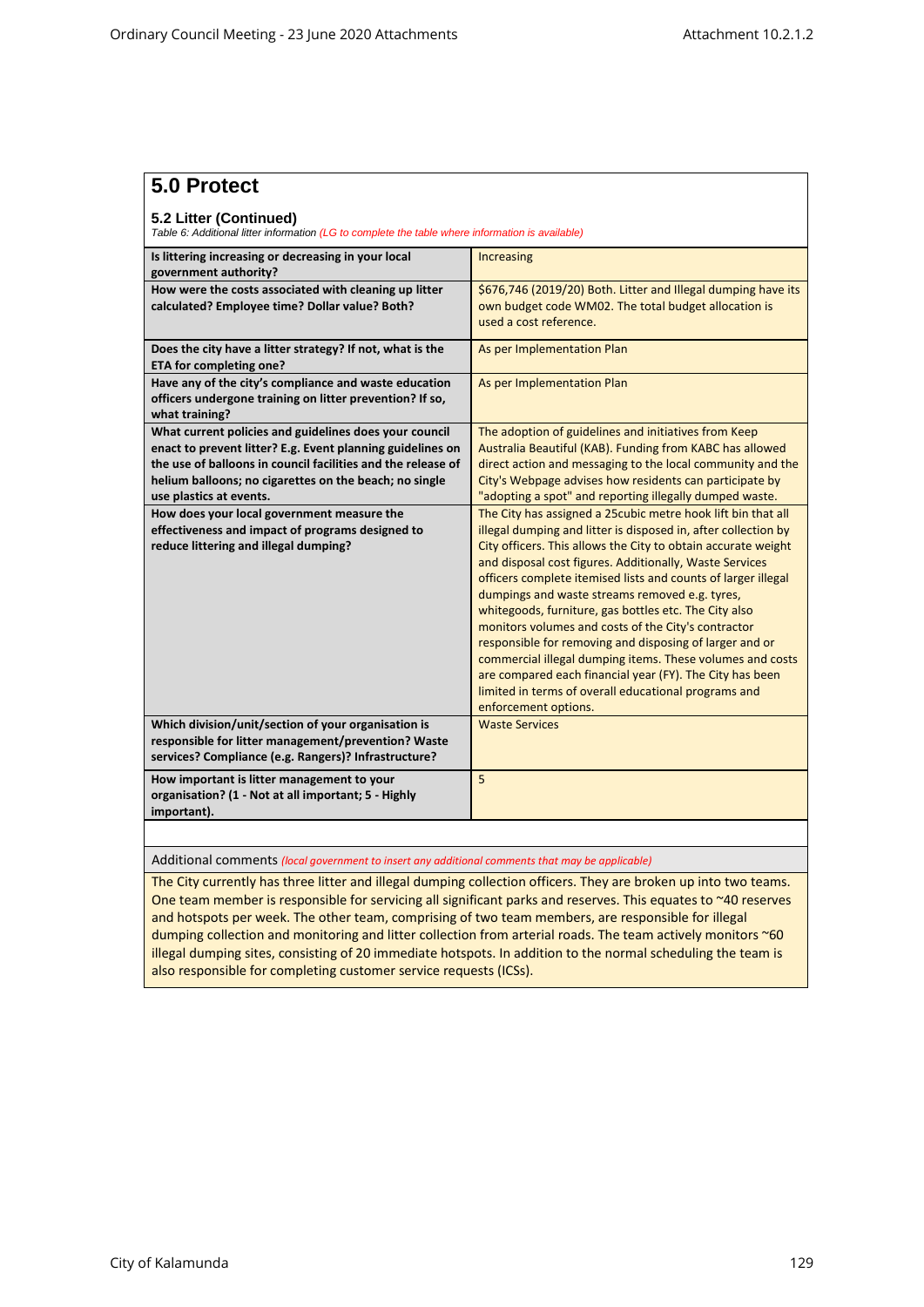### **5.0 Protect**

#### **5.3 Illegal Dumping**

The data in Table 7 was reported by your local government in the 2017-18 local government census. Additional information to be provided by the local government in Table 8 if available.

*Table 7: 2017-18 Illegal dumping data (LG to review prefilled data and complete the table)*

|                                                              | <b>Response and Comments</b>          |                                                           |
|--------------------------------------------------------------|---------------------------------------|-----------------------------------------------------------|
| Cost of cleaning up illegally dumped<br>waste during 2017-18 | \$450.907                             | The total budget allocation is used as<br>cost reference. |
| Sites used on a regular basis for illegal                    |                                       | However up to $\sim$ 50-60 spots will be                  |
| dumping in 2017-18. Where possible,                          | $~1$ $\sim$ 20                        | checked over a one month period.                          |
| please provide site address/es                               |                                       | (Please see attachments)                                  |
| What are the main items dumped at                            | Typically household items -           | Additional items include gas bottles,                     |
| these sites?                                                 | furniture, mattresses and tyres.      | paints, general litter, metal, green                      |
|                                                              |                                       | waste and asbestos.                                       |
| <b>Current measures aimed at</b>                             | With the City now accurately          |                                                           |
| contributing towards the zero illegal                        | recording the quantity of wastes      |                                                           |
| dumping target                                               | generated from illegal dumping sites. |                                                           |
|                                                              | we are establishing a baseline to     |                                                           |
|                                                              | ensure future campaigns and           |                                                           |
|                                                              | initiatives have measured results.    |                                                           |

*Source: Local Government Census Data 2017-18*

*Table 8: Additional illegal dumping information (LG to complete the table where data is available)*

| Is littering increasing or decreasing in your local<br>government authority?                                                                                                   | Increasing moderately                                                                                                                                                                                                                                                                                                                                                                                                                                                                                                                                                                                                                                                                                                                                                                                                          |
|--------------------------------------------------------------------------------------------------------------------------------------------------------------------------------|--------------------------------------------------------------------------------------------------------------------------------------------------------------------------------------------------------------------------------------------------------------------------------------------------------------------------------------------------------------------------------------------------------------------------------------------------------------------------------------------------------------------------------------------------------------------------------------------------------------------------------------------------------------------------------------------------------------------------------------------------------------------------------------------------------------------------------|
| How does your local government measure the<br>effectiveness and impact of programs designed to<br>reduce illegal dumping?                                                      | The City has assigned a 25 cubic metre hooklift bin that all<br>illegal dumping and litter is disposed off once collected by<br>City officers. This allows the City to obtain accurate weight<br>and disposal cost figures. Additionally, Waste Services<br>officers complete itemised audits of larger illegal dumpings<br>and waste removed e.g. tyres, whitegoods and furniture.<br>The City also monitors volumes and costs collected by the<br>City's contractor. These volumes and costs are compared<br>each FY. The City has previously worked with DWER in<br>utilising covert cameras to catch and prosecute offenders.<br>In terms of educational programs and enforcement options<br>the City is has been limited. The City also monitors the<br>number of customer service requests (ICS) generated each<br>year. |
| Which division/unit/section of your organization is<br>responsible for illegal dumping<br>management/prevention? Waste services? Compliance<br>(e.g. Rangers)? Infrastructure? | <b>Waste Services</b>                                                                                                                                                                                                                                                                                                                                                                                                                                                                                                                                                                                                                                                                                                                                                                                                          |

Additional comments *(local government to insert any additional comments that may be applicable)*

The City of Kalamunda is comprised of both rural, peri-urban and urban areas. Evidence has revealed that peri-urban and urban areas have had both domestic and commercial sources targeting these locations to illegally dispose of waste given their relative ease to undertake illegal dumping unnoticed.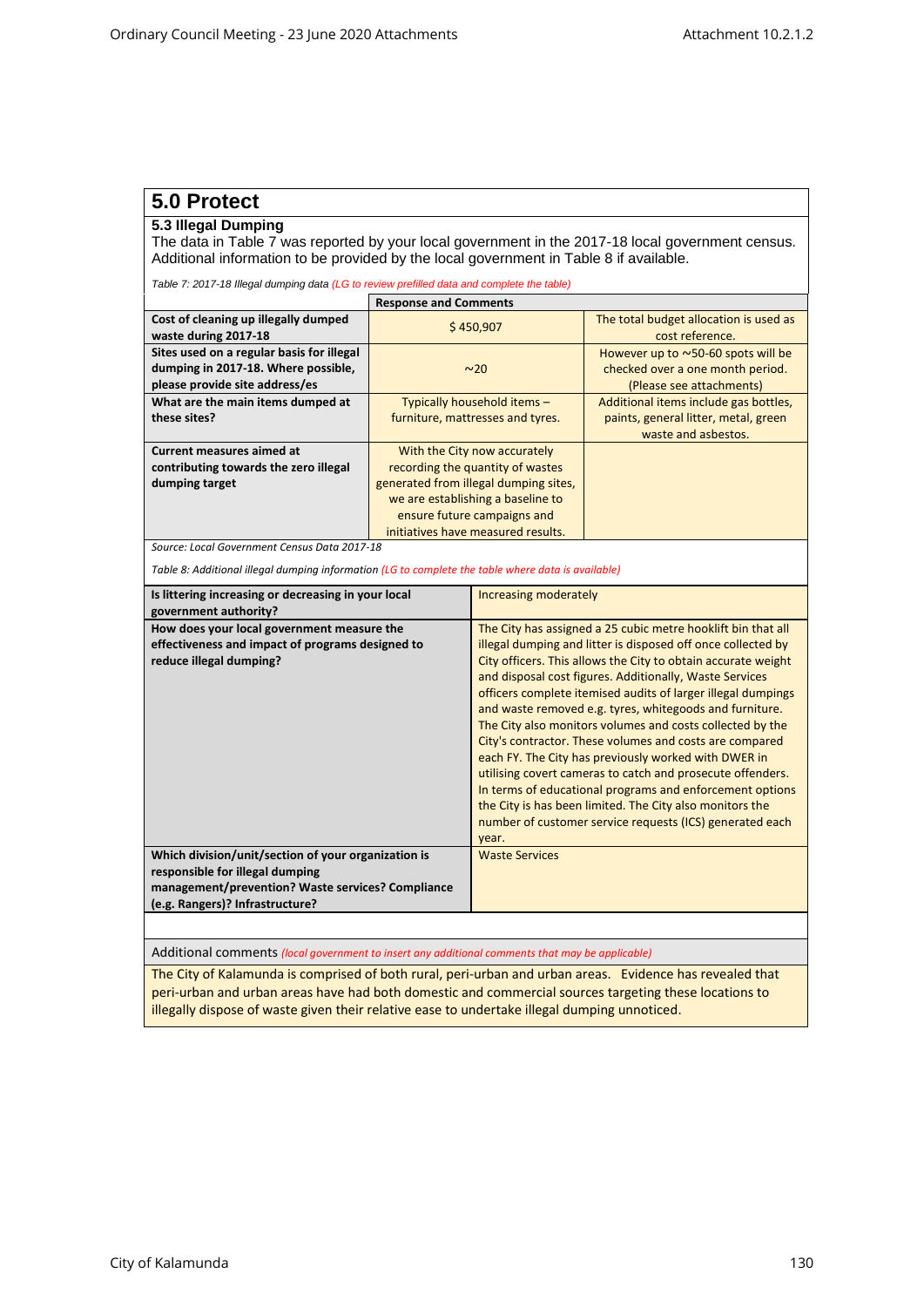### **5.0 Protect**

#### **5.3 Illegal Dumping (Continued)**

Table 9 indicates the type of detailed data local governments may collect to enable better targeted monitoring and enforcement of illegal dumping. Please provide this information here, if available.

*Table 9: Detailed illegal dumping data collection by the City of Kalamunda (LG to review prefilled data and complete the table)*

| Date of data collection | FY 2018/19 |
|-------------------------|------------|
|-------------------------|------------|

| <b>Waste Type</b>         | # of incidents                                                                                                                                                          | <b>Total</b><br>approximate<br>Weight<br>(tonnes) | Change from<br>previous year | Regulatory<br>notices<br>issued |
|---------------------------|-------------------------------------------------------------------------------------------------------------------------------------------------------------------------|---------------------------------------------------|------------------------------|---------------------------------|
| C&I                       |                                                                                                                                                                         |                                                   |                              |                                 |
| C&D                       | <b>Conversion factor 1.4</b>                                                                                                                                            | 36.62                                             |                              |                                 |
| E-waste                   | <b>E-waste conversion</b><br>(12.5kmg)                                                                                                                                  | 1.23                                              |                              |                                 |
| Household waste           | <b>Mixed waste</b>                                                                                                                                                      | 31.11                                             |                              |                                 |
| Mulch & green waste       | <b>Unprocessed green waste</b>                                                                                                                                          | 6.12                                              |                              |                                 |
| Scrap metal               | Scrap metal and white goods                                                                                                                                             | 60                                                |                              |                                 |
| Soil & excavated material |                                                                                                                                                                         |                                                   |                              |                                 |
| Hazardous / problem waste | <b>Paint and Oils</b>                                                                                                                                                   | 0.23                                              |                              |                                 |
| Other                     | Gas cylinders (52 x 5kg)                                                                                                                                                | 0.26                                              |                              |                                 |
| <b>TOTAL</b>              |                                                                                                                                                                         |                                                   |                              |                                 |
| Cleaned up by             | % of total incidents                                                                                                                                                    |                                                   | Clean-up costs (\$)          |                                 |
| <b>Local Government</b>   | Large illegal dumpings. This cost is associated<br>with using a contractor to clean, remove and<br>dispose of commercial quantities of waste<br>within City boundaries. | \$59,806 ex GST                                   |                              |                                 |
| Land Owner                |                                                                                                                                                                         |                                                   |                              |                                 |
| Offender                  |                                                                                                                                                                         |                                                   |                              |                                 |
| <b>TOTAL</b>              |                                                                                                                                                                         |                                                   |                              |                                 |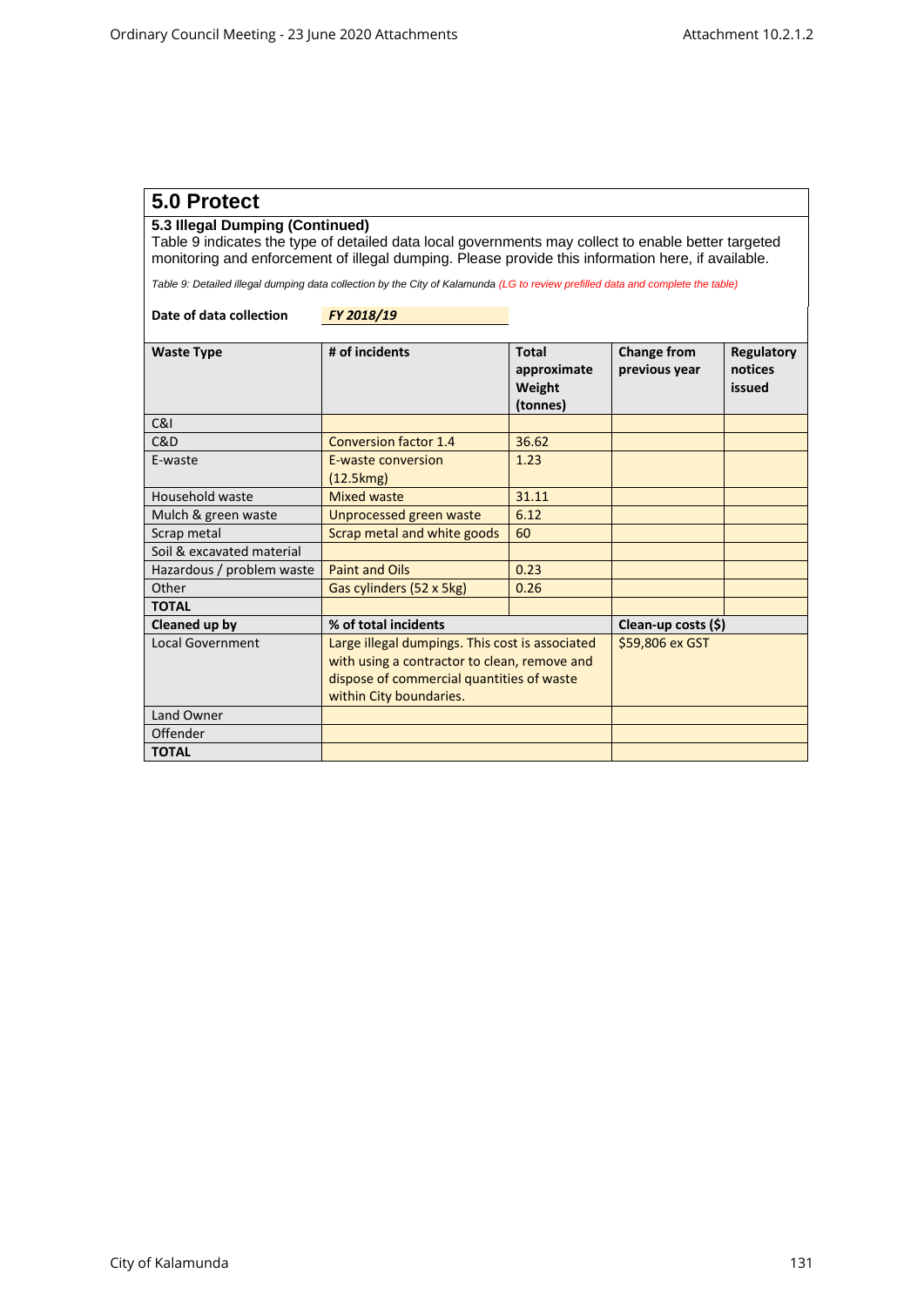# **Part 1 - Services and Performance**

### **6.0 Waste Management Tools**

#### **6.1 Waste Services**

Local government data relating to the waste collected, recovered and landfilled is presented in Table 10. It is important to review this data when developing Part 2 – Implementation Plan, as it can:

- provide an understanding of how different systems are performing (e.g. recovery levels)
- highlight the need for any new collection systems or infrastructure
- identify the timing and capacity of any new collection systems or facilities required to meet the changing needs of local governments.

In working towards alignment with the Waste Strategy, the local government should focus on the materials resources with the greatest potential to support the objectives and targets of the Waste Strategy.

NB: DWER is currently developing a range of better practice guidelines. Better practice rates will need to be updated as the guidelines are released.

*Table 10: Significant sources and generators of waste in 2017-18 (LG to review pre-filled data and amend/update if necessary. Add additional comments if necessary)*

|                               | Services/Sources         | <b>Tonnes</b><br>Collected | <b>Tonnes</b><br>Recovered | <b>Recovery Rate</b> | <b>Better Practice Rate</b> | <b>Target Rate 2025</b> | <b>Target Rate 2030</b> |  |
|-------------------------------|--------------------------|----------------------------|----------------------------|----------------------|-----------------------------|-------------------------|-------------------------|--|
| Kerbside                      | Mixed waste              | 18,986                     |                            |                      |                             |                         |                         |  |
|                               | Comingled recyclables    | 5,162                      | 4,439                      |                      |                             |                         |                         |  |
|                               | Green waste              |                            |                            | 18%                  | %                           |                         |                         |  |
|                               | <b>FOGO</b>              |                            |                            |                      |                             |                         |                         |  |
| Vergeside                     | Green waste              | 1,887                      | 1,887                      | 44%                  | %                           |                         |                         |  |
|                               | Hard waste               | 2,443                      |                            |                      |                             | 55% major               | 60% major               |  |
| Drop-off                      | Mixed waste              | 2,936                      |                            |                      |                             | regional centres        | regional centres        |  |
|                               | Dry recyclables          | 6,866                      | 6,866                      |                      |                             |                         |                         |  |
|                               | Green waste              | 4,300                      | 4,300                      | 79%                  | %                           |                         |                         |  |
|                               | Hard waste               | 5                          |                            |                      |                             |                         |                         |  |
|                               | Hazardous waste          | $\overline{2}$             | $\overline{2}$             |                      |                             |                         |                         |  |
| <b>Public place</b>           | Mixed waste              | 169                        |                            | 0%                   | %                           |                         |                         |  |
|                               | Comingled recyclables    |                            |                            |                      |                             |                         |                         |  |
| <b>Special event</b>          | Mixed waste              |                            |                            | %                    | %                           |                         |                         |  |
|                               | Comingled recyclables    |                            |                            |                      |                             |                         |                         |  |
| <b>Commercial</b>             | Mixed waste              |                            |                            |                      |                             |                         |                         |  |
|                               | Comingled recyclables    |                            |                            | %                    | n/a                         | 67% Perth and           | 70% Perth and           |  |
|                               | Paper-cardboard          |                            |                            |                      |                             | Peel                    | Peel                    |  |
| <b>Local Government Waste</b> | Illegal dumping clean up |                            |                            |                      |                             |                         |                         |  |
|                               | Street sweepings         |                            |                            |                      |                             |                         |                         |  |
|                               | Roadworks                |                            |                            | %                    | %                           |                         |                         |  |
|                               | Other C&D activities     |                            |                            |                      |                             |                         |                         |  |
|                               | Roadside pruning         |                            |                            |                      |                             |                         |                         |  |
|                               | Other                    |                            |                            |                      |                             |                         |                         |  |
| <b>TOTAL</b>                  |                          | 42,756                     | 17,499                     | 41%                  |                             |                         |                         |  |

*Source: Local Government Census Data 2017/18*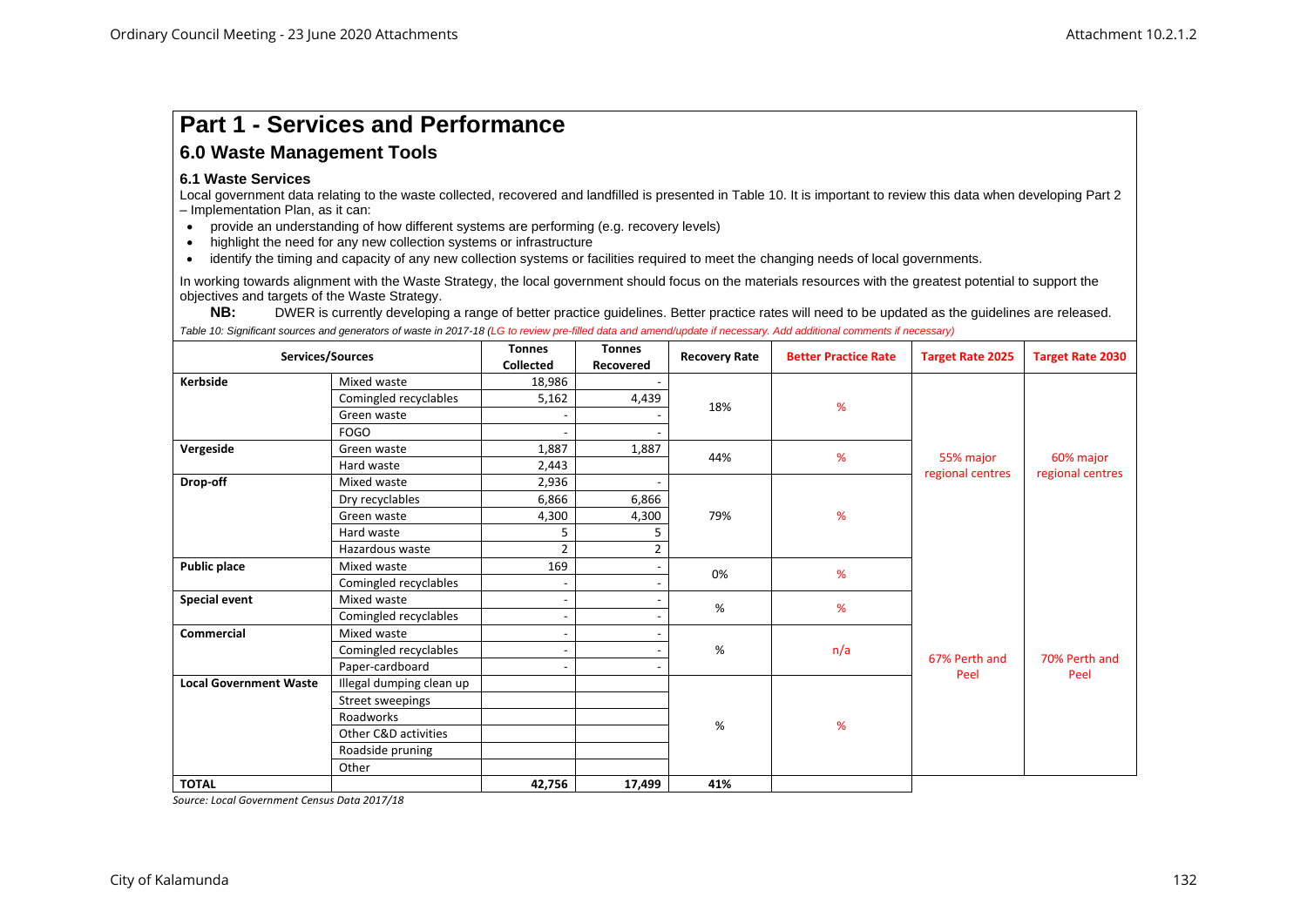#### **6.1 Waste Services (Continued)**

Table 11 provides space for the local government to include bin audit information for kerbside waste services, if available. Bin audits can help local governments understand the material composition in kerbside bins, highlight where additional efforts are required to increase performance and assist in planning for future service options such as FOGO collection. See Appendix for full breakdown of composition categories.

*Table 11: Compositional audit data for kerbside waste services (Complete if data is available. Add additional comments if necessary).*

| <b>General Waste Bin</b>                                                                                                            |                |  |  |
|-------------------------------------------------------------------------------------------------------------------------------------|----------------|--|--|
| Yield per household (kg/hhl/week)                                                                                                   | N/A            |  |  |
| Per capita (kg/per capita/week)                                                                                                     | N/A            |  |  |
| Audit Year                                                                                                                          | N/A            |  |  |
| <b>Composition</b>                                                                                                                  | <b>Total %</b> |  |  |
| Recyclables (paper, cardboard, plastics, steel, aluminium, glass)                                                                   | N/A            |  |  |
| Organics (organics, wood/timber, textiles, earth)                                                                                   | N/A            |  |  |
| Hazardous (medical, sanitary/hygiene, nappies, chemicals, paint, batteries, fluorescent tubes, light bulbs, oil, building material) | N/A            |  |  |
| Other (electronic waste, miscellaneous)                                                                                             | N/A            |  |  |

| <b>Recycling Bin</b>                                                                                                                |         |  |  |  |
|-------------------------------------------------------------------------------------------------------------------------------------|---------|--|--|--|
| Yield per household (kg/hhl/week)                                                                                                   | N/A     |  |  |  |
| Per capita (kg/per capita/week)                                                                                                     | N/A     |  |  |  |
| Audit Year                                                                                                                          | N/A     |  |  |  |
| <b>Composition</b>                                                                                                                  | Total % |  |  |  |
| Recyclables (paper, cardboard, plastics, steel, aluminium, glass)                                                                   | N/A     |  |  |  |
| Organics (organics, wood/timber, textiles, earth)                                                                                   | N/A     |  |  |  |
| Hazardous (medical, sanitary/hygiene, nappies, chemicals, paint, batteries, fluorescent tubes, light bulbs, oil, building material) | N/A     |  |  |  |
| Other (electronic waste, miscellaneous)                                                                                             | N/A     |  |  |  |

| <b>Garden Organics or FOGO Bin</b>                                                                                                  |         |  |  |  |
|-------------------------------------------------------------------------------------------------------------------------------------|---------|--|--|--|
| Yield per household (kg/hhl/week)                                                                                                   | N/A     |  |  |  |
| Per capita (kg/per capita/week)                                                                                                     | N/A     |  |  |  |
| Audit Year                                                                                                                          | N/A     |  |  |  |
| <b>Composition</b>                                                                                                                  | Total % |  |  |  |
| Recyclables (paper, cardboard, plastics, steel, aluminium, glass)                                                                   | N/A     |  |  |  |
| Organics (organics, wood/timber, textiles, earth)                                                                                   | N/A     |  |  |  |
| Hazardous (medical, sanitary/hygiene, nappies, chemicals, paint, batteries, fluorescent tubes, light bulbs, oil, building material) | N/A     |  |  |  |
| Other (electronic waste, miscellaneous)                                                                                             | N/A     |  |  |  |

Additional comments (local government to insert any additional comments that may be applicable) The City's aim is to conduct bin tagging and audit programs, specifically for the potential FOGO roll out. Please refer to P2 Implementation plan.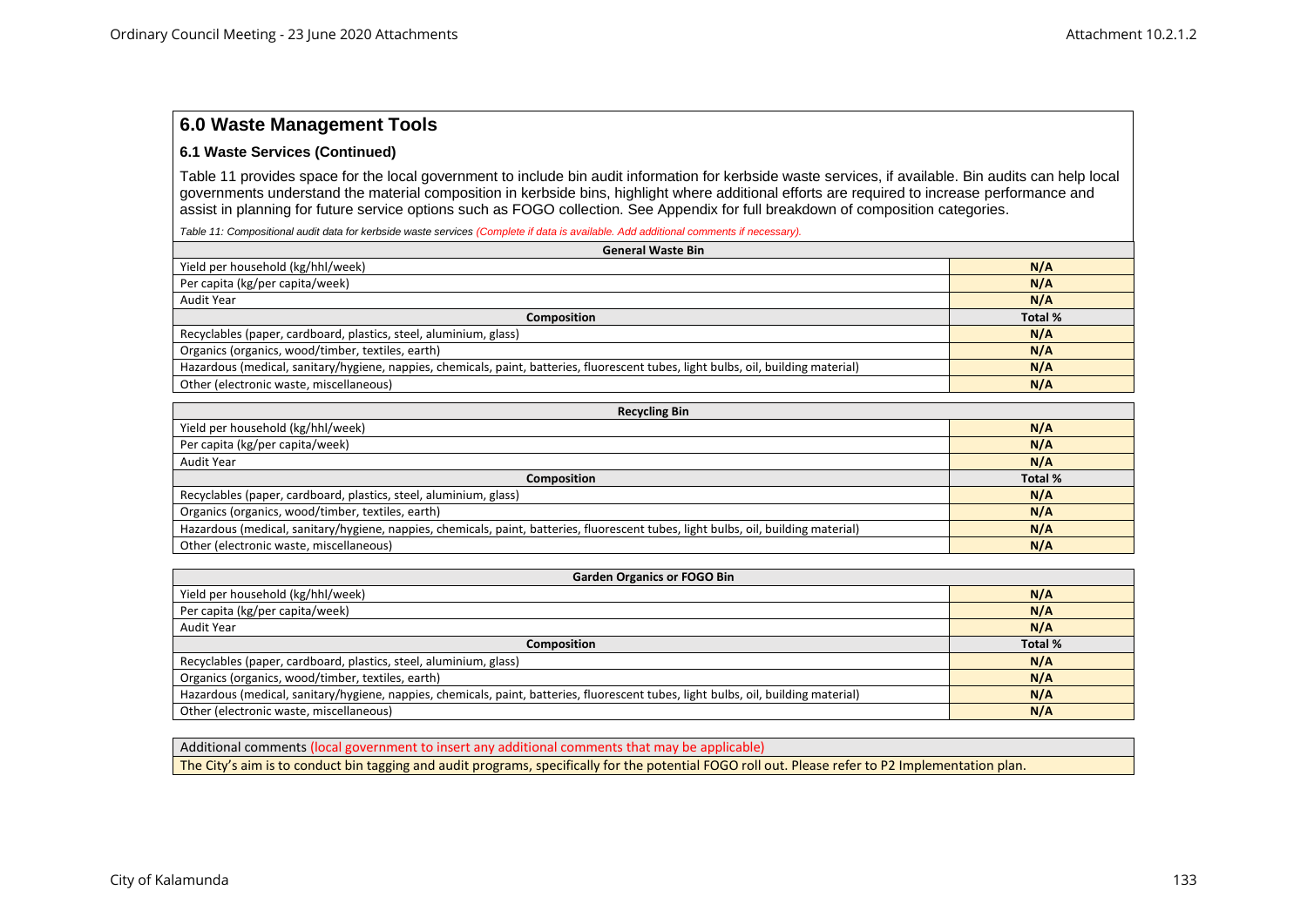#### **6.2 Waste Infrastructure**

The number, type, capacity and location of key existing local government owned and/or operated waste and resource recovery infrastructure is required to understand the future need for different facility types. **This section is not relevant to local governments that do not own/operate waste facilities.**

*Table 12: Current waste and resource recovery infrastructure operated by the local government (LG to complete the table)*

| <b>Facility Name</b><br>(and licence<br>number if<br>applicable) | <b>Facility Type</b> | Location          | <b>Managed by</b> | Licence category<br>and approved<br>production or<br>design capacity | <b>Material type</b>        | Service/activity  | Remaining<br>Capacity<br>(if applicable) | Anticipated<br>Closure (year) |
|------------------------------------------------------------------|----------------------|-------------------|-------------------|----------------------------------------------------------------------|-----------------------------|-------------------|------------------------------------------|-------------------------------|
|                                                                  |                      |                   |                   |                                                                      | Green Waste                 | Drop-off Facility |                                          |                               |
|                                                                  |                      |                   |                   |                                                                      | General Waste               | Drop-off Facility |                                          |                               |
|                                                                  |                      |                   |                   |                                                                      | Metals                      | Drop-off Facility |                                          |                               |
| Walliston,                                                       |                      |                   |                   |                                                                      | Tyres                       | Drop-off Facility |                                          | $2050+$                       |
| Waste                                                            |                      |                   |                   |                                                                      | Motor Oil                   | Drop-off Facility |                                          |                               |
| Resource                                                         | Transfer             | 155 Lawnbrook Rd, | City of Kalamunda | <b>Awaiting DWER</b>                                                 | Whitegoods                  | Drop-off Facility | 100%                                     |                               |
| <b>Station</b><br>Recovery<br>Facility                           |                      | Walliston         |                   | Classification                                                       | E-waste                     | Drop-off Facility |                                          |                               |
| (WRRF)                                                           |                      |                   |                   |                                                                      | Cardboard                   | Drop-off Facility |                                          |                               |
|                                                                  |                      |                   |                   |                                                                      | <b>Batteries</b>            | Drop-off Facility |                                          |                               |
|                                                                  |                      |                   |                   |                                                                      | Fluorescent<br>Tubes/Globes | Drop-off Facility |                                          |                               |
|                                                                  |                      |                   |                   |                                                                      | C&D                         | Drop-off Facility |                                          |                               |
|                                                                  |                      |                   |                   |                                                                      |                             |                   |                                          |                               |
|                                                                  |                      |                   |                   |                                                                      |                             |                   |                                          |                               |
|                                                                  |                      |                   |                   |                                                                      |                             |                   |                                          |                               |
|                                                                  |                      |                   |                   |                                                                      |                             |                   |                                          |                               |
|                                                                  |                      |                   |                   |                                                                      |                             |                   |                                          |                               |
|                                                                  |                      |                   |                   |                                                                      |                             |                   |                                          |                               |
|                                                                  |                      |                   |                   |                                                                      |                             |                   |                                          |                               |
| Other                                                            |                      |                   |                   |                                                                      |                             |                   |                                          |                               |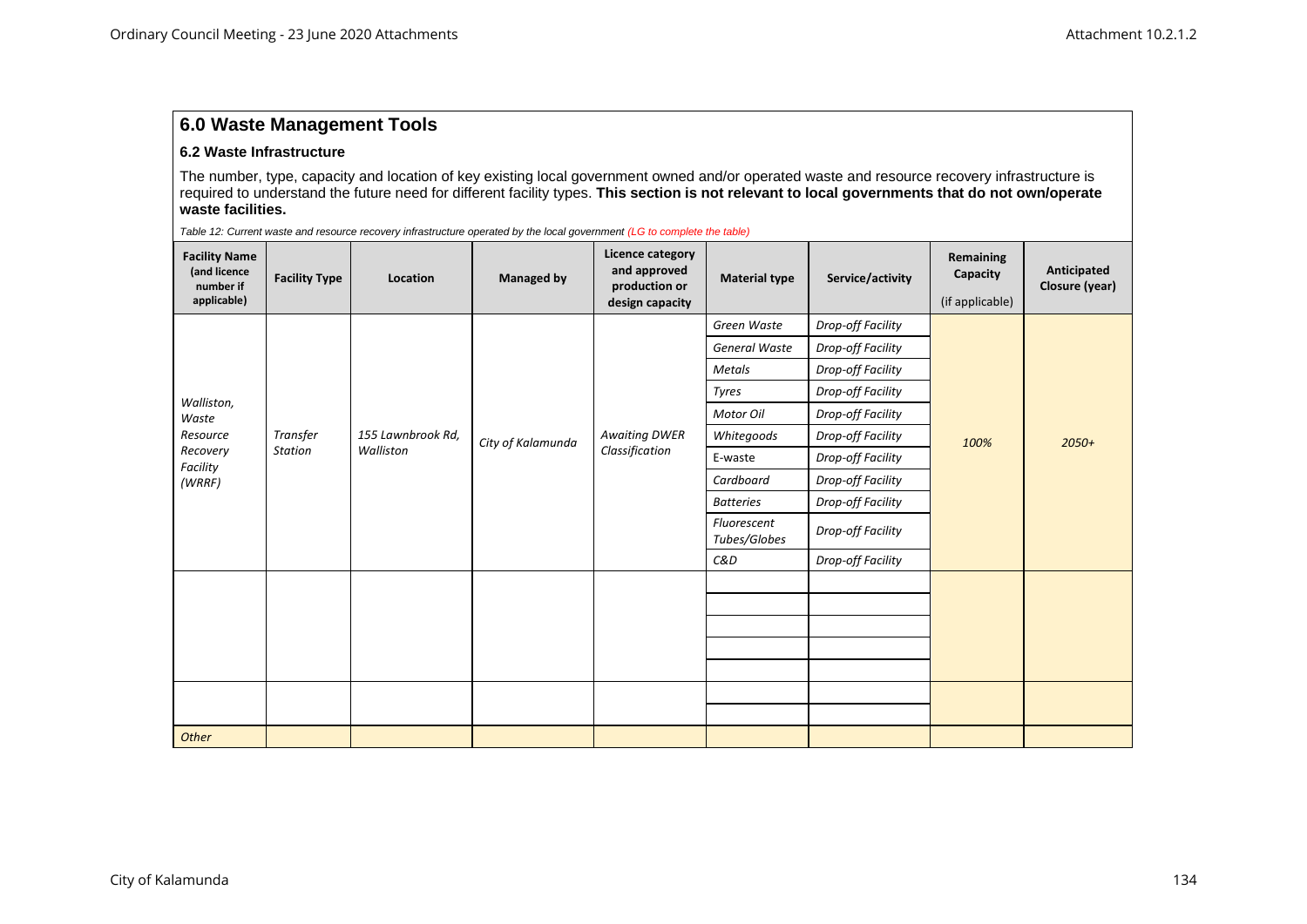|                                                                                                                                             | 6.0 Waste Management Tools                                                                       |                                                                                         |            |                  |                                             |  |  |  |
|---------------------------------------------------------------------------------------------------------------------------------------------|--------------------------------------------------------------------------------------------------|-----------------------------------------------------------------------------------------|------------|------------------|---------------------------------------------|--|--|--|
|                                                                                                                                             | 6.2 Waste Infrastructure (Continued)                                                             |                                                                                         |            |                  |                                             |  |  |  |
| Table 13 provides space for local governments to provide information about planned waste and resource recovery infrastructure, if relevant. |                                                                                                  |                                                                                         |            |                  |                                             |  |  |  |
|                                                                                                                                             |                                                                                                  | Table 13: Planned waste and resource recovery infrastructure (LG to complete the table) |            |                  |                                             |  |  |  |
| Location                                                                                                                                    | Licence category<br>and approved<br>Managed by<br>production or<br>design capacity (if<br>known) |                                                                                         | Waste type | Service/activity | <b>Estimated</b><br>operation start<br>date |  |  |  |
| N/A                                                                                                                                         | N/A<br>N/A<br>N/A<br>N/A<br>N/A                                                                  |                                                                                         |            |                  |                                             |  |  |  |
| Additional comments (local government to insert any additional comments that may be applicable)                                             |                                                                                                  |                                                                                         |            |                  |                                             |  |  |  |
| The City is awaiting DWER classification for its Walliston RRF and is currently reviewing a number of site conditions.                      |                                                                                                  |                                                                                         |            |                  |                                             |  |  |  |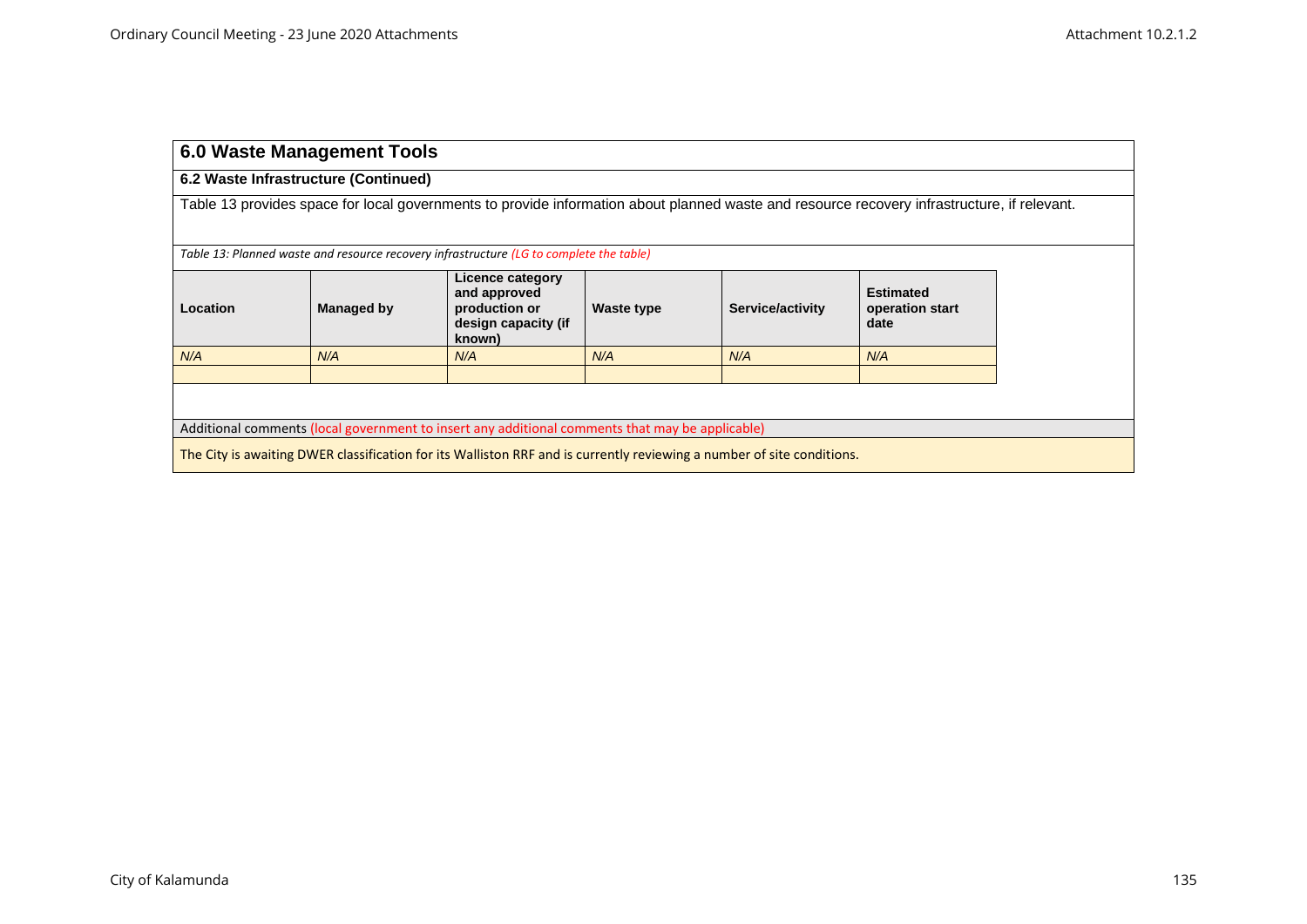#### **6.3 Policy and Procurement**

#### 6.3.1 Contracts

Information on your local government's existing waste contracts should be detailed in Table 14. When reviewing services, it is a good opportunity to evaluate how they are performing, opportunities for regional collaboration and to identify any opportunities for improvement, review or renegotiation.

*Table 14: Existing waste management contracts (LG to complete the table)*

| Contractor                    |                                                                                                                                                         | <b>Services</b>                                                                                                                       | Notes/comments                                                                                                                                                                                                                                                                                               |
|-------------------------------|---------------------------------------------------------------------------------------------------------------------------------------------------------|---------------------------------------------------------------------------------------------------------------------------------------|--------------------------------------------------------------------------------------------------------------------------------------------------------------------------------------------------------------------------------------------------------------------------------------------------------------|
| <b>Cleanaway Pty Ltd</b>      | <b>Household General</b><br><b>Waste Collection</b><br><b>Household Recycling</b><br>Collection<br><b>Skip Bin Service (Green</b><br>and General waste) | Stock and Inventory of<br>general waste MGBs<br>Stock and Inventory of<br>recycling MGBs<br><b>Recycling processing</b><br><b>MRF</b> | Cleanaway have performed well and<br>have met all relevant KPIs as per their<br>contract.                                                                                                                                                                                                                    |
| <b>Western Tree Recyclers</b> | Green waste<br>processing                                                                                                                               |                                                                                                                                       | Western Tree have performed well<br>and have met all relevant KPIs as per<br>their contract.                                                                                                                                                                                                                 |
| <b>West Bin</b>               | Removal/haulage of<br>our delineated waste<br>(generated/stored at<br><b>Walliston WRRF) for</b><br>recovery and disposal<br>at their facilities        |                                                                                                                                       | West Bin have consistently performed<br>well providing a recovery rate<br>(processed and diverted from landfill)<br>of over 80% of wastes collected for<br>disposal.                                                                                                                                         |
| <b>Instant Waste</b>          | Haulage of hook-lift<br>skips (containing<br>specific waste types) to<br>designated/approved<br>facilities.                                             |                                                                                                                                       | Contract term expired at the end of<br>February 2020. The City is presently<br>utilising Instant Waste on an adhoc<br>basis and undertaking a contract<br>performance evaluation. An RFT will<br>be issued and new contract<br>commencement will coincide with the<br>onset of the 2020/2021 financial year. |
| Kala Bob Kats                 | <b>Illegal dumping</b><br>removal                                                                                                                       |                                                                                                                                       | Kala Bob Kats have performed well and<br>have met all relevant KPIs as per their<br>contract.                                                                                                                                                                                                                |

#### 6.3.2 Waste Local Laws and Policies

Information on your local government's existing local laws, strategies or policies that may complement/support this waste plan and contribute to the Waste Strategy objectives should be detailed in Table 15.

*Table 15: Existing waste-related local laws, strategies and policies (LG to complete the table)*

| Type of Local Law,<br><b>Strategy or Policy</b>     | Name of Local Law,<br><b>Strategy or Policy</b> | <b>Came into force</b> | <b>Comments</b>                  |
|-----------------------------------------------------|-------------------------------------------------|------------------------|----------------------------------|
| Development of Waste<br>Local Law                   |                                                 |                        | Refer to PT2 Implementation Plan |
| Development of Local<br><b>Environment Strategy</b> | Kalamunda Clean and<br>Green                    |                        | Refer to PT2 Implementation Plan |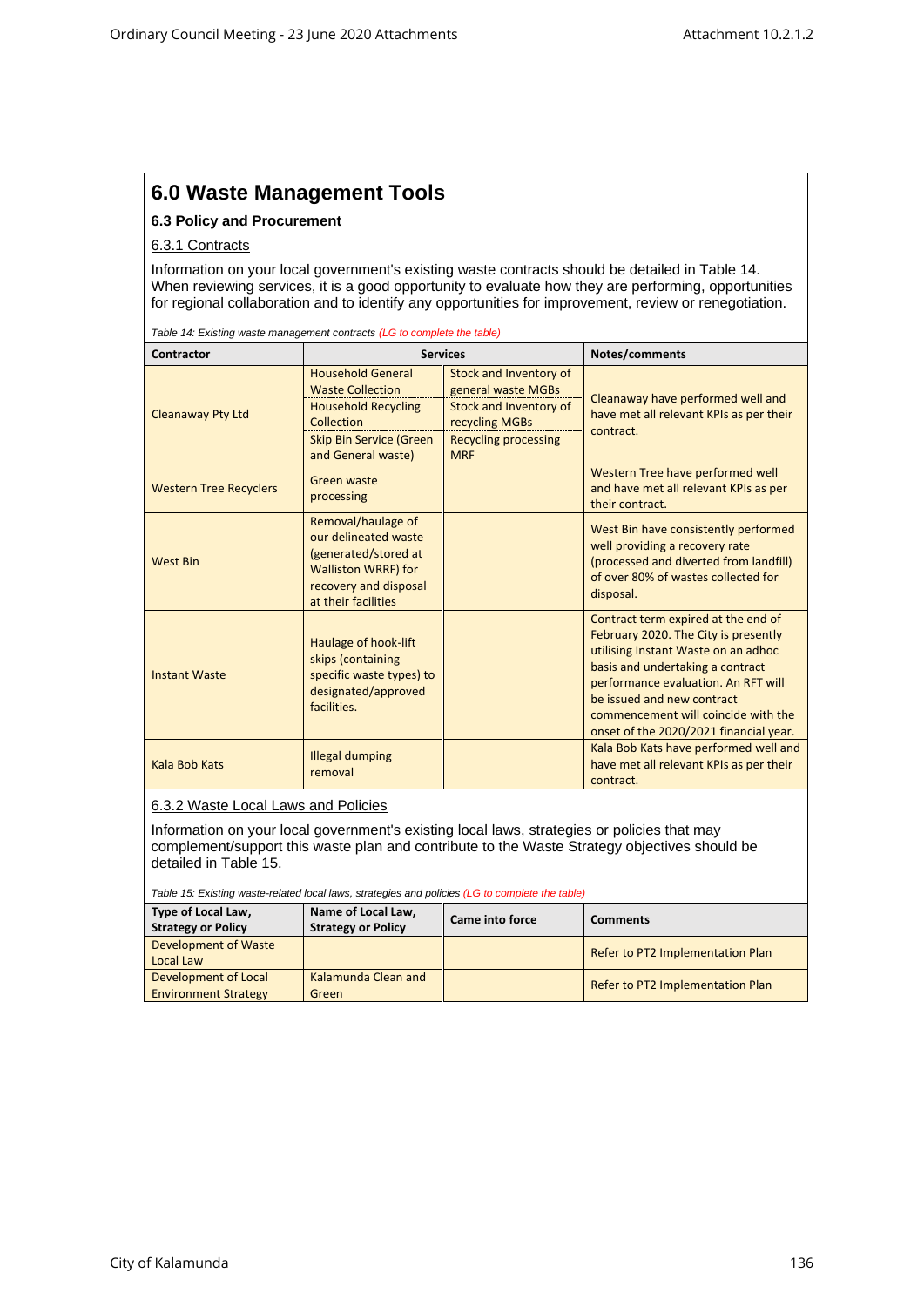#### **6.3 Policy and Procurement (Continued)**

6.3.3 Land Use Planning Instruments

Information on your local government's existing local planning instruments which contribute to the management of waste should be detailed in Table 16.

|                       | Table 16: Existing waste-related land use planning instruments related to waste management (LG to complete the table) |                                     |                                                                      |  |  |
|-----------------------|-----------------------------------------------------------------------------------------------------------------------|-------------------------------------|----------------------------------------------------------------------|--|--|
| Local Planning        | <b>TITLE:</b>                                                                                                         | <b>Local Planning Strategy 2010</b> |                                                                      |  |  |
| Strategy              | <b>ENDORSED BY WAPC:</b>                                                                                              | Yes                                 |                                                                      |  |  |
|                       | <b>NEXT REVIEW DUE:</b>                                                                                               | 2020                                |                                                                      |  |  |
|                       | Is waste considered and reflected in the Local                                                                        |                                     | <b>NO</b>                                                            |  |  |
|                       | <b>Planning Strategy?</b>                                                                                             |                                     | Please provide details below:                                        |  |  |
|                       |                                                                                                                       |                                     | Waste can be considered in future reviews.                           |  |  |
|                       | Does the Local Planning Strategy identify current                                                                     |                                     | <b>NO</b>                                                            |  |  |
|                       | and future waste facility sites?                                                                                      |                                     | Please provide details below:                                        |  |  |
|                       | Does the Local Planning Strategy identify buffers                                                                     |                                     | <b>NO</b>                                                            |  |  |
|                       | around existing and/or future sites to avoid land                                                                     |                                     | Please provide details below:                                        |  |  |
|                       | use conflict?                                                                                                         |                                     |                                                                      |  |  |
| <b>Local Planning</b> | TITLE:                                                                                                                |                                     | <b>Local Planning Scheme No.3</b>                                    |  |  |
| Scheme                | <b>GAZETTED:</b>                                                                                                      | 22-Mar-07                           |                                                                      |  |  |
|                       | <b>NEXT REVIEW DUE:</b>                                                                                               | $1-Jul-20$                          |                                                                      |  |  |
|                       | Are resource recovery facilities, waste disposal                                                                      |                                     | <b>YES</b>                                                           |  |  |
|                       | facility and waste storage facility defined as land                                                                   |                                     | If NO please provide comments below:                                 |  |  |
|                       | uses (as per Planning and Development (Local                                                                          |                                     | Amendment 68 29/01/2016: Resource                                    |  |  |
|                       | Planning Schemes) Regulations 2015) and                                                                               |                                     | Recovery Centre' in alphabetical order in the                        |  |  |
|                       | included in the council Local Planning Scheme                                                                         |                                     | 'Use Classes' column of 'Table One - Zoning                          |  |  |
|                       | zoning table, with either a P/I/D/A/X                                                                                 |                                     | Table' of the Scheme and classify 'Resource                          |  |  |
|                       | permissibility?                                                                                                       |                                     | Recovery Centre' as a 'D' use in the 'General                        |  |  |
|                       |                                                                                                                       |                                     | Industry' zone and as an 'X' use in all other                        |  |  |
|                       |                                                                                                                       |                                     | zones. Inserting the land use definition for                         |  |  |
|                       |                                                                                                                       |                                     | 'resource recovery centre' in alphabetical order                     |  |  |
|                       |                                                                                                                       |                                     | in the 'Land Use Definitions' section of<br>Schedule 1 of the Scheme |  |  |
|                       | If these land uses are not defined and not in the                                                                     |                                     | Please provide details below:                                        |  |  |
|                       | zoning table, how does the Scheme deal with                                                                           |                                     |                                                                      |  |  |
|                       | such land uses (i.e. is an alternative definition                                                                     |                                     |                                                                      |  |  |
|                       | used to that in the Regulations 2015? Or are                                                                          |                                     |                                                                      |  |  |
|                       | these land uses zoned as "Use not listed")?                                                                           |                                     |                                                                      |  |  |
|                       | Does the Local Planning Scheme identify                                                                               |                                     | <b>YES</b>                                                           |  |  |
|                       | statutory buffers as Special Control Areas for                                                                        |                                     | The Scheme does provide for Special Control                          |  |  |
|                       | strategic waste infrastructure facilities to avoid                                                                    |                                     | Areas, but not for buffers associated with                           |  |  |
|                       | encroachment by incompatible land uses?                                                                               |                                     | waste infrastructure facilities                                      |  |  |
| <b>Local Planning</b> | TITLE:                                                                                                                |                                     | LPP 9 Dual Density Design                                            |  |  |
| <b>Policies</b>       | <b>ADOPTED BY COUNCIL:</b>                                                                                            | <b>Nov-17</b>                       |                                                                      |  |  |
|                       | <b>RELATIONSHIP TO WASTE</b>                                                                                          | Sustainability initiatives          |                                                                      |  |  |
|                       | <b>STRATEGY OBJECTIVES:</b>                                                                                           |                                     |                                                                      |  |  |
|                       | Does the local government have any local                                                                              |                                     | <b>YES</b>                                                           |  |  |
|                       | policies which relate to the objectives of the                                                                        |                                     | Refer to above LLP                                                   |  |  |
|                       | Waste Strategy (reduce generation, increase                                                                           |                                     |                                                                      |  |  |
|                       | recovery, protect the environment)?                                                                                   |                                     |                                                                      |  |  |
| Other                 | <b>TITLE:</b>                                                                                                         |                                     | The Environmental Land Use Planning Strategy                         |  |  |
|                       | <b>ADOPTED BY COUNCIL:</b>                                                                                            | 23-Jul-19                           |                                                                      |  |  |
|                       | <b>RELATIONSHIP TO WASTE</b>                                                                                          |                                     | The Environmental Land Use Planning Strategy Action 1.1.1            |  |  |
|                       | <b>STRATEGY OBJECTIVES:</b>                                                                                           |                                     | addresses reducing waste internally through online                   |  |  |
|                       |                                                                                                                       | processes.                          |                                                                      |  |  |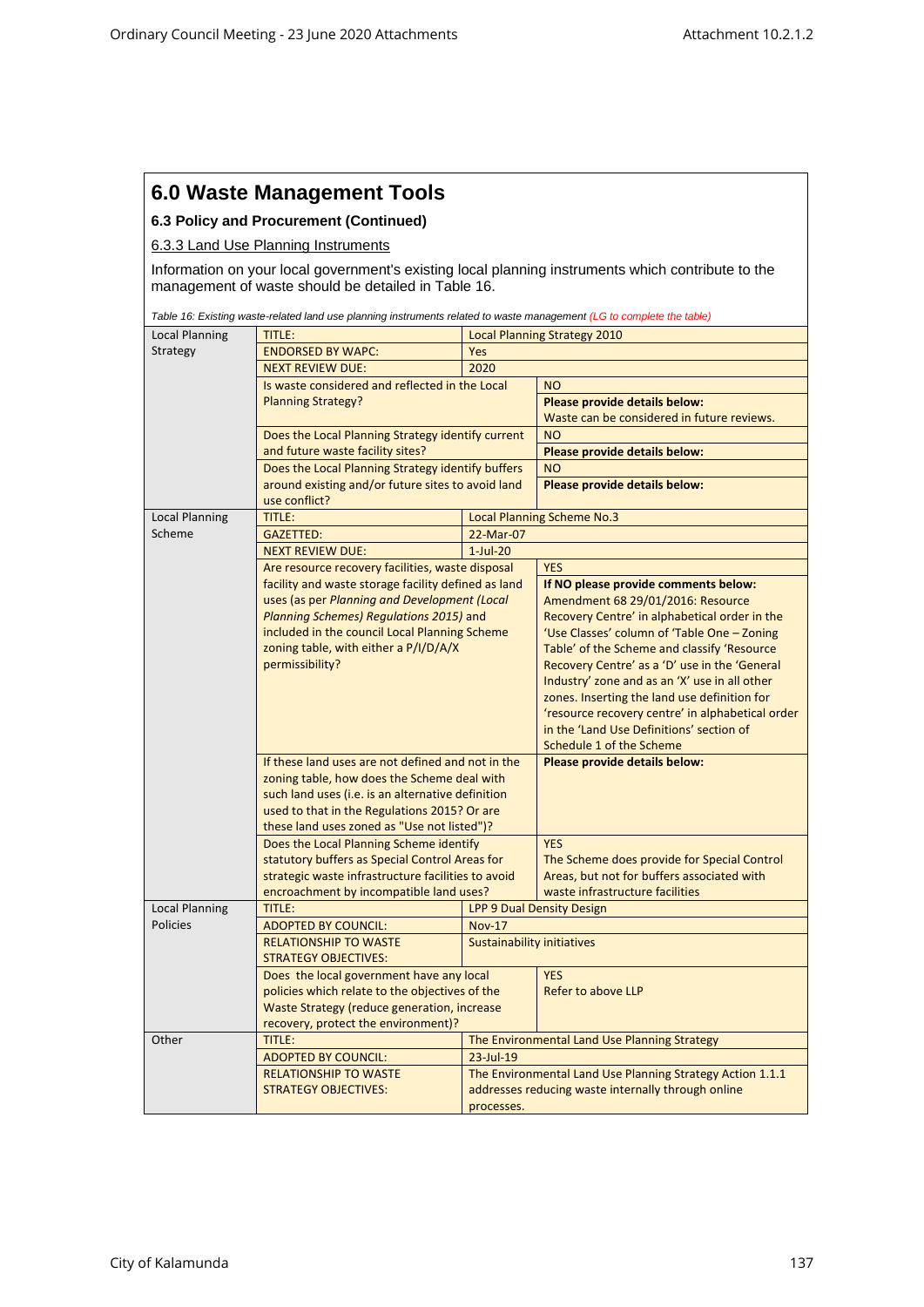#### **6.3 Policy and Procurement (Continued)**

#### 6.3.4 Sustainable Procurement

Local governments can be significant consumers whose purchasing decisions and procurement policies can have positive impacts. This section reviews activities relating to procurement of infrastructure, goods and services that avoid waste, promote resource recovery or encourage greater use of recyclable and recycled products. Information on existing sustainable procurement policies or practices that may contribute to the Waste Strategy objectives should be detailed in Table 17.

*Table 17: Existing sustainable procurement policies and practices (LG to complete the table)*

| <b>Sustainable Procurement</b> | Date Adopted by Council | <b>Actions Implemented</b> | <b>Alignment with Waste Strategy</b> |
|--------------------------------|-------------------------|----------------------------|--------------------------------------|
| <b>Policy or Practice</b>      |                         | e.g. switching to recycled | targets, objectives or focus         |
|                                |                         |                            | materials                            |
| N/A                            | N/A                     | N/A                        | N/A                                  |

Additional comments (local government to insert any additional comments that may be applicable)

The City, utilising the WALGA template, is to develop a sustainable procurement policy relating to provision of goods and services that avoid waste generation and encourage greater use of recyclable and recycled products (circular economy). Please refer to Part 2 (Implementation Plan).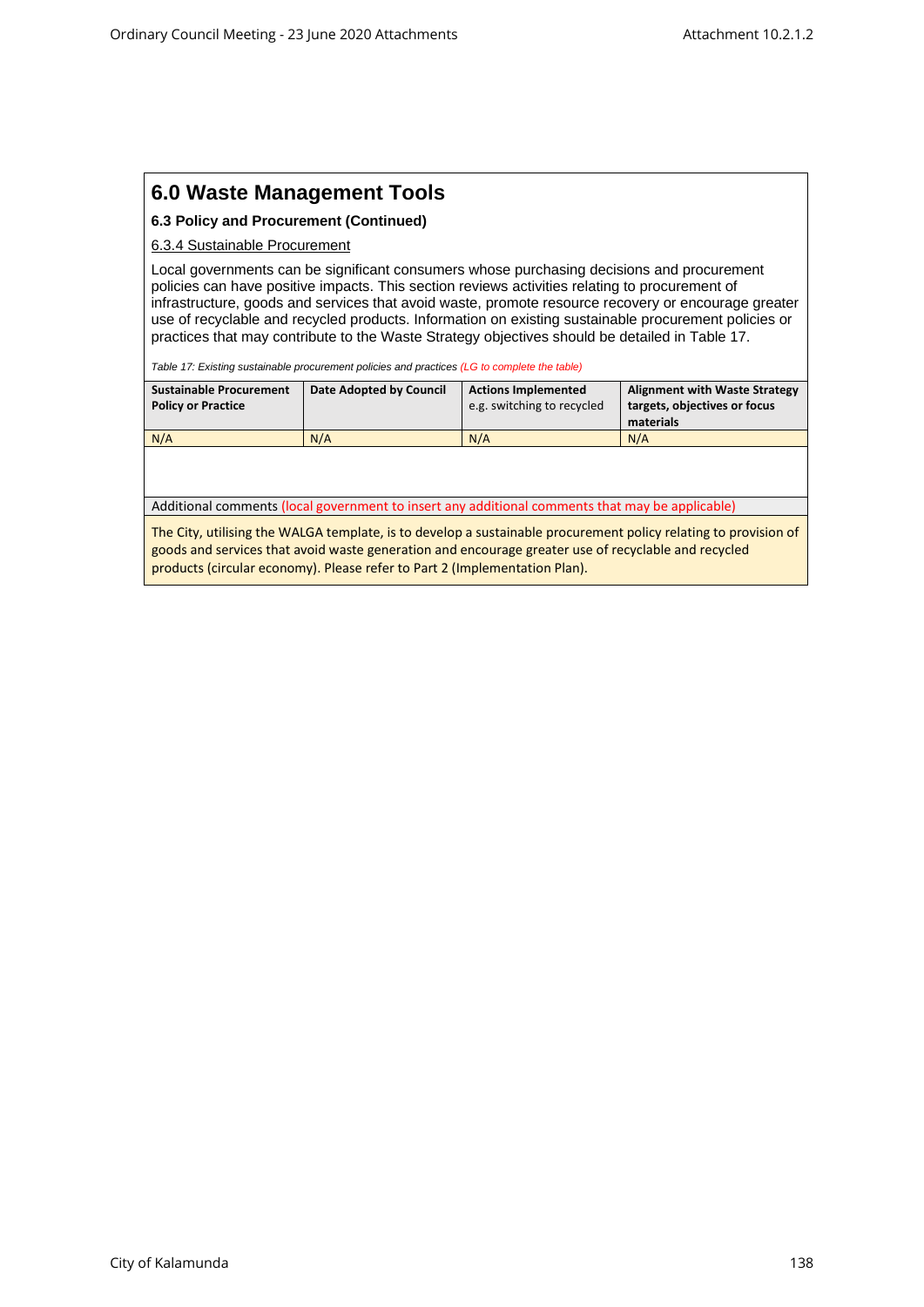#### **6.4 Behaviour Change Programs and Initiatives**

Communication and engagement with waste generators and managers underpins many local government waste management activities, and are vital in driving behaviour change needed to achieve the objectives and targets of the Waste Strategy.

Behaviour change programs and initiatives refers to activities that increase awareness, skills and knowledge; provide consistent messaging; help people to use waste infrastructure; and encourage the adoption of specific, positive waste behaviours and attitudes.

Most local governments have existing behaviour change programs and initiatives and it is important to evaluate their effectiveness. This section includes an opportunity for a high level qualitative assessment process to understand what has worked and what has not. The results can be used to inform actions for Part 2 – Implementation plan (Table 21).

Information on the local government's existing waste behaviour change programs or initiatives should be detailed in Table 18. This may include participation in Waste Authority funded programs, or programs/initiatives run by the local government.

| <b>Local Government</b><br>Program/Initiative | <b>Description</b>                                                                              | Outcomes achieved as a result<br>of the program<br>(Qualitative/quantitative) | <b>Evaluation Method</b>                           | What's worked/not<br>worked | Suggested<br><b>Improvements</b>          |
|-----------------------------------------------|-------------------------------------------------------------------------------------------------|-------------------------------------------------------------------------------|----------------------------------------------------|-----------------------------|-------------------------------------------|
| <b>Better Bins Funding</b>                    | The City has applied for Better                                                                 | Successful                                                                    | City has received funding<br>allocation from Waste |                             | <b>Better Bins Funding</b>                |
| (FOGO)                                        | Bins Funding (3rd Bin roll-out),                                                                |                                                                               |                                                    |                             | rules and timing reflect                  |
|                                               | through the Waste Authority                                                                     |                                                                               | Authority                                          |                             | the pragmatic issues of<br>timing of FOGO |
| <b>Waste Sorted Tool Kit</b>                  | The City has agreed with other                                                                  | Consistent messaging utilised                                                 | Used by all LGs                                    | All local governments       |                                           |
|                                               | LGs to utilise the waste sorted                                                                 | in all waste communications by                                                |                                                    | using the waste sorted      |                                           |
|                                               | tool kit for consistent messaging                                                               | the City                                                                      |                                                    | tool kit                    |                                           |
| <b>Garage Trail Sale</b>                      | The City is a 3-year signatory of                                                               | Promotion of waste hierarchy                                                  |                                                    |                             |                                           |
|                                               | the Garage Trail Sale (2018-                                                                    | to residents and community                                                    |                                                    |                             |                                           |
|                                               | 2020)                                                                                           | encouragement                                                                 |                                                    |                             |                                           |
| <b>Waste Education</b>                        | <b>Annual Waste and Recycling</b>                                                               | Local Residents advised and                                                   | Waste services operating as                        | Ongoing evaluation          | Actioned for the                          |
|                                               | Calendar                                                                                        | education on waste collections,                                               | expected and resident                              |                             | following year                            |
|                                               |                                                                                                 | classifications and initiatives                                               | feedback                                           |                             |                                           |
|                                               |                                                                                                 |                                                                               |                                                    |                             |                                           |
|                                               | Additional comments (local government to insert any additional comments that may be applicable) |                                                                               |                                                    |                             |                                           |
|                                               |                                                                                                 |                                                                               |                                                    |                             |                                           |

*Table 18: Behaviour change programs and initiatives, including Waste Authority programs and other local government initiatives (LG to complete the table)*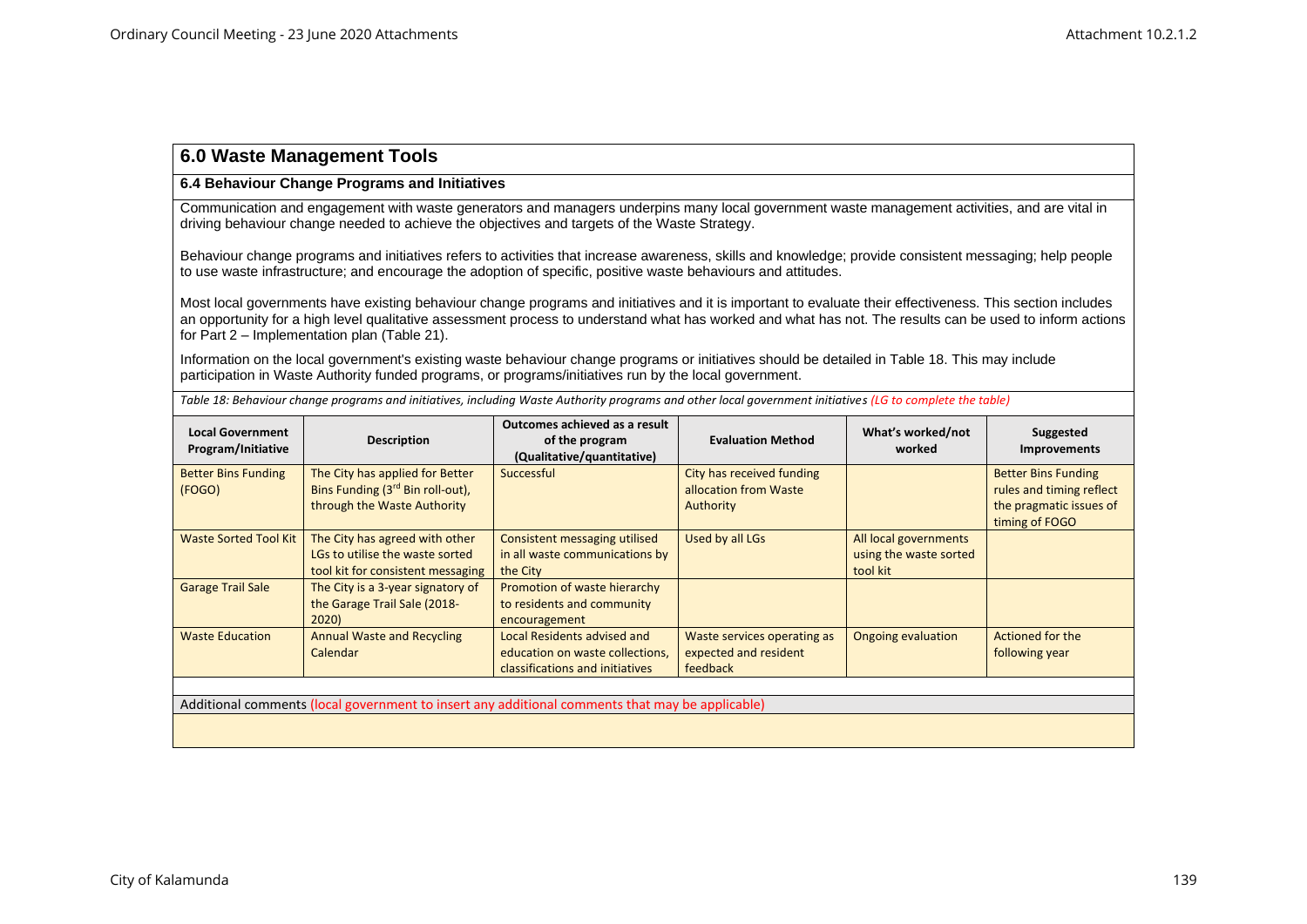#### **6.5 Data**

Table 19 provides an opportunity to assess existing waste data practices, identify strengths and gaps and consider the kinds of data activities which could be included in the Part 2 – Implementation Plan to improve the local government's waste data. It should be completed based on the data/information covered in Part 1 of this document, as well as the individual experience of the officer/s responsible for collecting and using waste data.

Where 'no', please comment on:

- the kinds of data that is missing, where data gaps exist
- barriers to collecting or accessing adequate data
- the kinds of data collection, analysis or reporting practices that are not currently in place which would assist local government waste management functions.

| Table 19: Assessment of waste data (LG to complete the table)                                                                                                                                                             |                     |           |                                                                                                                                                                                                                                                                                                                                                                                                   |  |
|---------------------------------------------------------------------------------------------------------------------------------------------------------------------------------------------------------------------------|---------------------|-----------|---------------------------------------------------------------------------------------------------------------------------------------------------------------------------------------------------------------------------------------------------------------------------------------------------------------------------------------------------------------------------------------------------|--|
|                                                                                                                                                                                                                           | Please $\checkmark$ |           |                                                                                                                                                                                                                                                                                                                                                                                                   |  |
|                                                                                                                                                                                                                           | <b>YES</b>          | <b>NO</b> | <b>Comment</b>                                                                                                                                                                                                                                                                                                                                                                                    |  |
| Does the local government have access to adequate                                                                                                                                                                         |                     |           | The City has prioritised data capture of all waste streams over the past 2.5 years and has made                                                                                                                                                                                                                                                                                                   |  |
| waste data to complete Part 1 of the waste plan?                                                                                                                                                                          |                     |           | considerable progress in this space however recognises improvements in some areas can be made.                                                                                                                                                                                                                                                                                                    |  |
| Does the local government use waste data when<br>undertaking planning activities for waste<br>projects/programs?<br>Does the local government have access to adequate<br>waste data for this purpose?                     |                     |           | Waste data used to evaluate the type, amount and frequency of wastes accepted at the Walliston WRRF<br>and its utilisation by local and non-local residents. Findings resulted in the implementation of the Entry<br>Pass system. This data is used to facilitate behaviour change amongst residents by developing<br>communication plans with corporate communications.                          |  |
| Does the local government use waste data when<br>monitoring or assessing waste projects/programs?<br>Does the local government have access to adequate<br>waste data for this purpose?                                    | $\checkmark$        |           | Waste data capture is intrinsic to the successful operation of the Walliston WRRF, to ensure assets are<br>correctly utilised and serviced and that ongoing waste processes (green waste shredding, fridge degassing,<br>C&D removal etc.) are orchestrated for safe and successful completion. The data is also useful in assessing<br>future waste service considerations such as FOGO and CDS. |  |
| Does the local government use adequate waste data<br>to measure progress toward the targets and<br>objectives of the Waste Strategy?<br>Does the local government have access to adequate<br>waste data for this purpose? |                     |           | The City records the amount of illegally dumped waste recovered and is in the process of ensuring the type<br>and description is also recorded. Waste data obtained at Walliston WRRF necessitated in the provision of a<br>dedicated receptacle for wood waste.                                                                                                                                  |  |
| Does the local government have access to adequate<br>waste data to fulfil annual data reporting<br>obligations under the WARR Regulations?<br>(previously undertaken through the Waste and<br><b>Recycling Census)</b>    |                     |           | Internal data capture and 3rd party contractual provision ensures all wastes collected (kerbside, verge<br>collection (skip bin provision), Walliston WRRF, illegal dumping) are correctly characterised and recorded.                                                                                                                                                                            |  |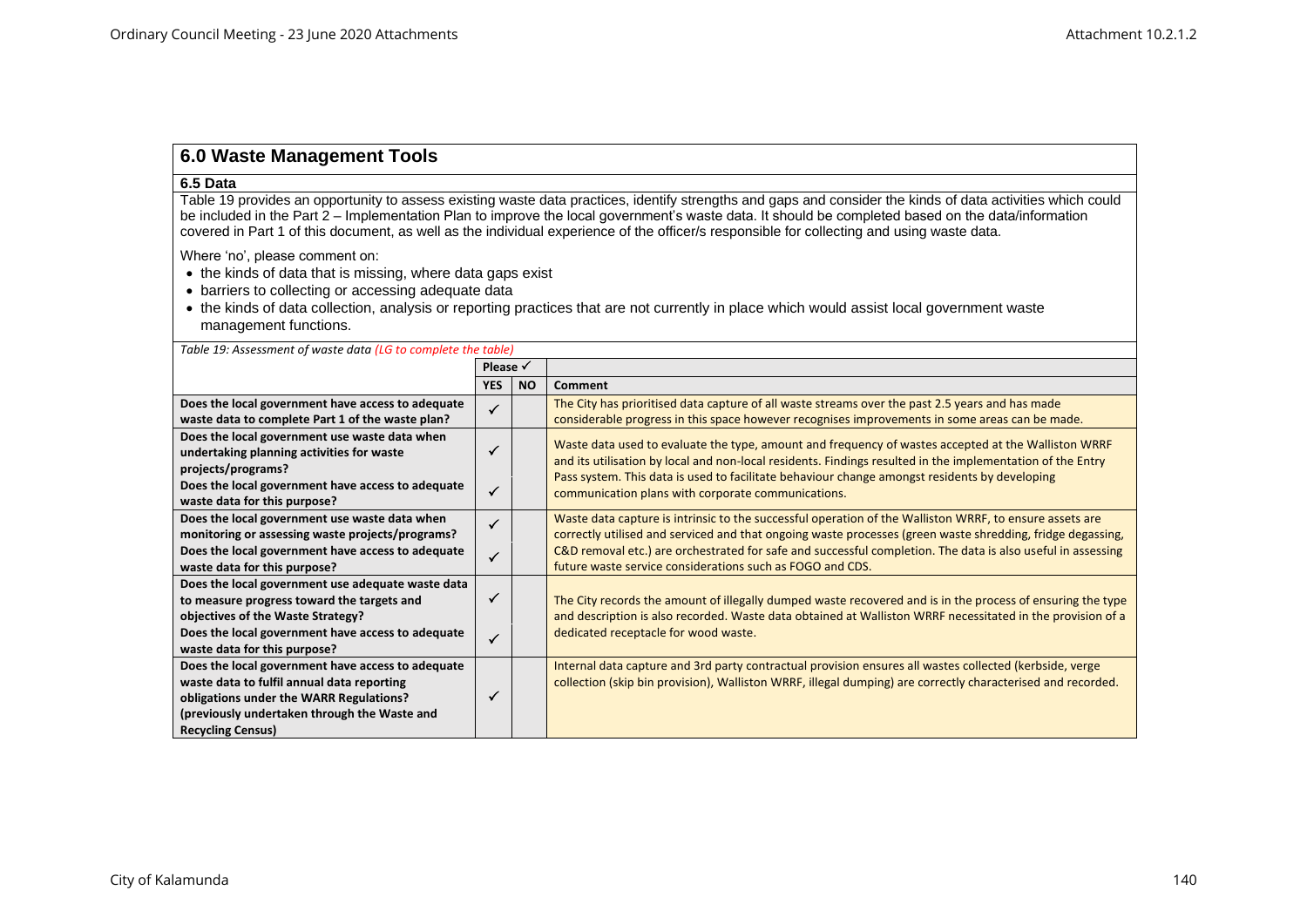| <b>6.0 Waste Management Tools</b>                                                                                                             |                     |           |                                                                                                                                                                                                                                                      |  |  |
|-----------------------------------------------------------------------------------------------------------------------------------------------|---------------------|-----------|------------------------------------------------------------------------------------------------------------------------------------------------------------------------------------------------------------------------------------------------------|--|--|
| 6.5 Data (Continued)                                                                                                                          |                     |           |                                                                                                                                                                                                                                                      |  |  |
| Continuation of Table 19: Assessment of waste data (LG to complete the table)                                                                 |                     |           |                                                                                                                                                                                                                                                      |  |  |
|                                                                                                                                               | Please $\checkmark$ |           |                                                                                                                                                                                                                                                      |  |  |
|                                                                                                                                               | <b>YES</b>          | <b>NO</b> | Comment                                                                                                                                                                                                                                              |  |  |
| Are there any types of waste data that the local<br>government does not currently collect or have<br>access to that would be helpful/useful?  |                     |           | Waste types collected in MSW verge side skip bins (provided by our contractor Cleanaway) is not<br>recorded/audited. The council aims to audit this in the future as it undertakes assess future recovery<br>options with its contractor, Cleanaway. |  |  |
| Are there any ways which local government waste<br>data collection, storage or use could be improved?                                         |                     |           | Audit on the amount and type of litter found/collected on the roadside(s) to Walliston WRRF.                                                                                                                                                         |  |  |
| Is the data collected by the local government<br>accurate? Are any new strategies needed to<br>improve accuracy?                              |                     |           | Future consideration of a mobile weighbridge at the Walliston WRRF and waste data capture software. The<br>City is to assess what technologies and software is available in the market.                                                              |  |  |
| Does the pre-filled data provided in this template<br>align with the data the local government has? i.e. is<br>this pre-filled data accurate? |                     |           | Appears to be abrogation in 16/17 data and however extended years have improved due to the City<br>improving data capture methodology.                                                                                                               |  |  |
| Any additional comments?                                                                                                                      |                     |           |                                                                                                                                                                                                                                                      |  |  |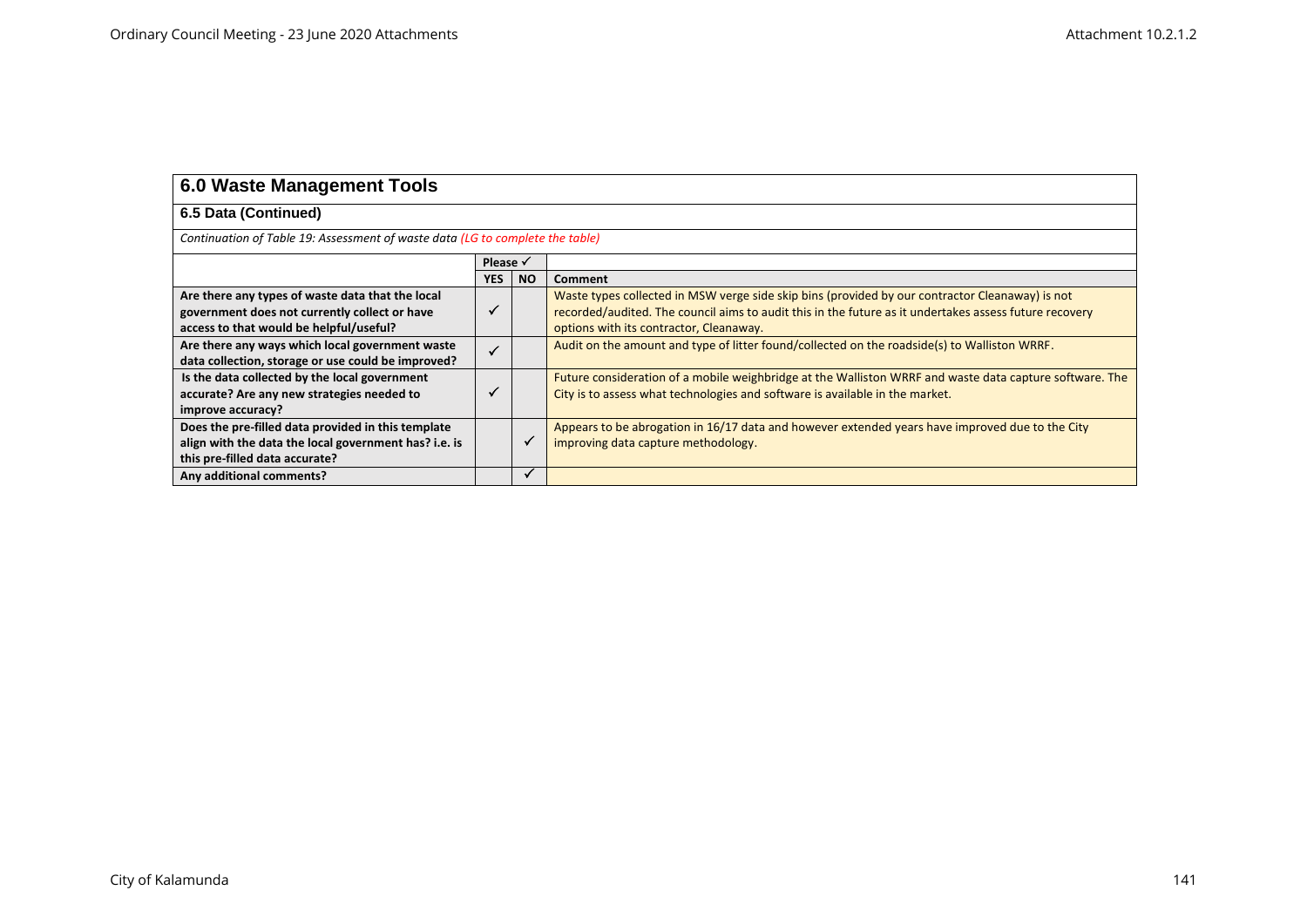## **Part 1 - Services and Performance**

## **7.0 Summary**

The purpose of Part 1 of the waste plan is to consolidate information about current waste management practices, to enable you to assess and identify:

- current waste management performance
- alignment between current waste management practices and the Waste Strategy
- strengths and successes, as well as gaps and opportunities for improvement.

Table 20 provides space to analyse the data and information presented in Part 1, and should be used to determine waste management priorities for the short, medium and long term, and translate these priorities into actions in Part 2 – Implementation plan (Table 21). *Table 20: Assessment of current waste management performance and prioritisation of future actions (Completing this table is optional)*

| Waste management achievements (for<br>example, performance/achievement<br>against Waste Strategy targets or<br>objectives or where particular waste<br>management objectives have already<br>been met)   | Introduction of an entry pass system at Walliston WRRF<br>$\bullet$<br>Introduction of a commercial vehicle permit system at<br>$\bullet$<br><b>Walliston WRRF</b><br>Keep Australia Beautiful initiatives and grant allocation<br>Engaging and collaborating with our 3rd party contractors to<br>receive desired waste type and quantity data to meet our and<br><b>Strategy target objectives</b><br>Capturing the specific quantity of illegally deposited wastes                                                                                                                     |  |  |  |
|----------------------------------------------------------------------------------------------------------------------------------------------------------------------------------------------------------|-------------------------------------------------------------------------------------------------------------------------------------------------------------------------------------------------------------------------------------------------------------------------------------------------------------------------------------------------------------------------------------------------------------------------------------------------------------------------------------------------------------------------------------------------------------------------------------------|--|--|--|
| <b>Opportunities for improvement (for</b><br>examples, where performance against<br>Waste Strategy targets or objectives could<br>be improved or where waste management<br>objectives have not been met) | Improve verge side recycling/recovery rates<br>Further increase data capture and analysis of illegal dumping<br>and litter occurring within the City of Kalamunda<br>Develop and implement behavioural change programs and<br>programs targeting waste education, litter and illegal<br>dumping<br>Development of robust polices and local laws<br>$\bullet$<br>Undertake an internal waste questionnaire requiring the<br>participation of all City employees, explaining the aims and<br>objectives of the Waste Strategy and how we, as a team, can<br>provide a positive contribution |  |  |  |
|                                                                                                                                                                                                          | Ongoing (activities currently under way and/or continuously<br>undertaken) Development of Waste Plan, data capture and<br>analysis.                                                                                                                                                                                                                                                                                                                                                                                                                                                       |  |  |  |
| Priority areas for action in Part 2 -<br><b>Implementation plan</b>                                                                                                                                      | Short term (within the next 1-2 years) License of WTS including<br>potential facility improvements, employment of Waste Education<br>Officer, Development of Waste Plan, CDS education for school,<br>sporting clubs and community groups, development of Waste<br>Local Law, Collection and processing Tender for City Waste<br>Collection, Litter and illegal dumping guidelines. Bin tagging and<br>auditing.                                                                                                                                                                          |  |  |  |
|                                                                                                                                                                                                          | Medium term (within the next 3-5 years). Review of in-house City<br>general waste and recycling collection (parks and reserves),<br>software systems for data capture and analysis. Potential<br>introduction of a 3 bin system (FOGO) subject to availability of<br>suitable FOGO processer.                                                                                                                                                                                                                                                                                             |  |  |  |
|                                                                                                                                                                                                          | Long term (more than five years) Assessment of future use of<br>Walliston Transfer Station, pending licence conditions and<br>approvals.                                                                                                                                                                                                                                                                                                                                                                                                                                                  |  |  |  |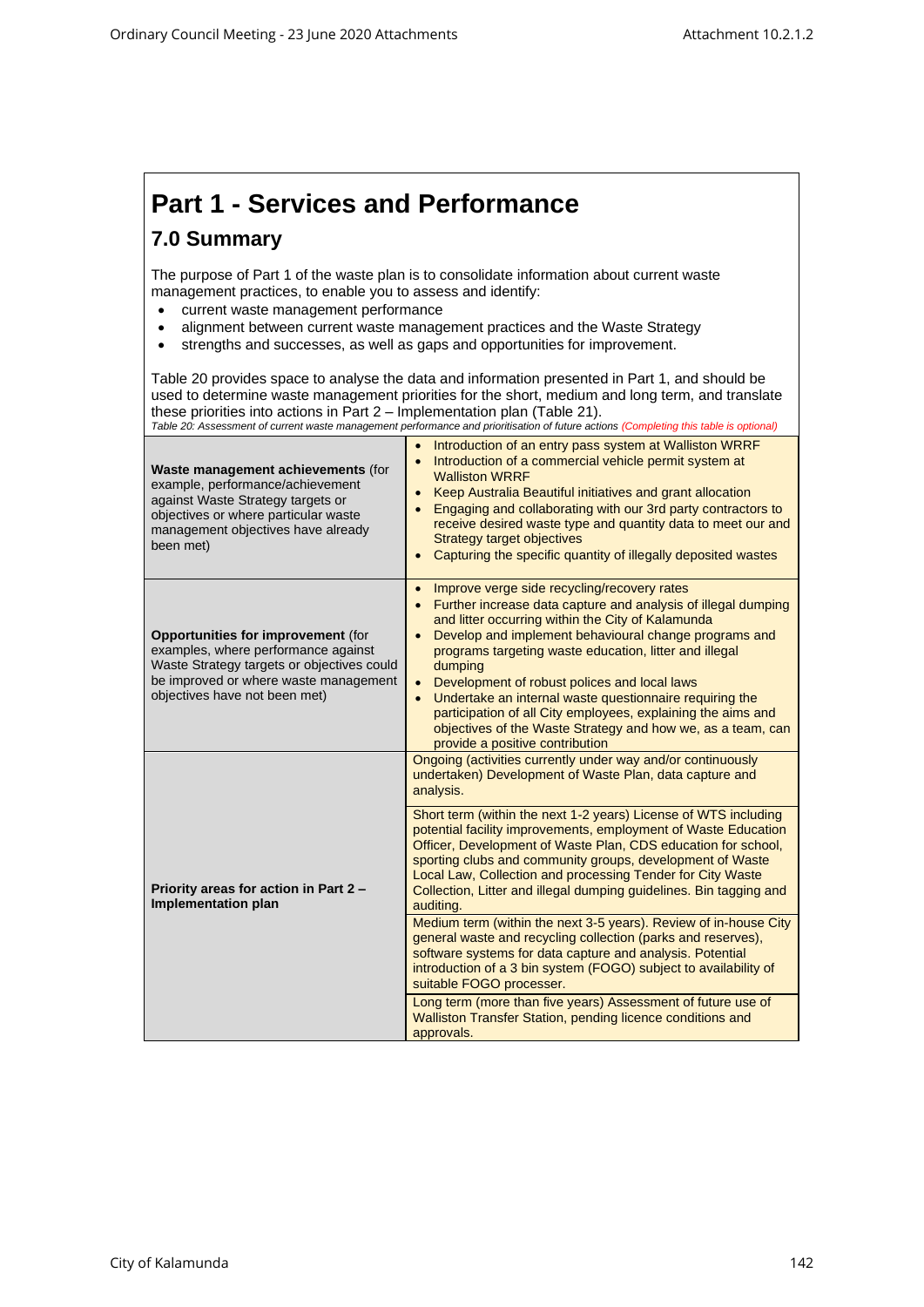## **Part 2 – Implementation Plan**

This implementation plan outlines the actions which your local government will take over the next 5+ years to contribute to the achievement of relevant Waste Strategy targets and objectives. It is where the priorities desc (Part 1-7.0 Summary, Table 20) are translated into actions. Please refer to the Guidance Document under sections: 4.0 How to complete Part 2 - implementation plan, 5.0 Better practice and 6.0 Waste management tools, when d implementation plan.

*Table 21: Implementation Plan*

|                         |                             |                                                                                                           |                                         |                                                                                                                                                                                                                                                                                                                                                                                                                                                                                                                                                                                                                                                                           |                                                                                                                                                                                                                                                                                                                                                                                                                                                                                                                                            |                                                                                               |                                                       | Cost of<br>implementation                                                                                                        |       | <b>Aligns to Waste Strategy</b><br>Objective/s |              | <b>Responsibility for</b>                                                                     |                                                                                                                                                                                                                                                                                                                                                                                                                                            |
|-------------------------|-----------------------------|-----------------------------------------------------------------------------------------------------------|-----------------------------------------|---------------------------------------------------------------------------------------------------------------------------------------------------------------------------------------------------------------------------------------------------------------------------------------------------------------------------------------------------------------------------------------------------------------------------------------------------------------------------------------------------------------------------------------------------------------------------------------------------------------------------------------------------------------------------|--------------------------------------------------------------------------------------------------------------------------------------------------------------------------------------------------------------------------------------------------------------------------------------------------------------------------------------------------------------------------------------------------------------------------------------------------------------------------------------------------------------------------------------------|-----------------------------------------------------------------------------------------------|-------------------------------------------------------|----------------------------------------------------------------------------------------------------------------------------------|-------|------------------------------------------------|--------------|-----------------------------------------------------------------------------------------------|--------------------------------------------------------------------------------------------------------------------------------------------------------------------------------------------------------------------------------------------------------------------------------------------------------------------------------------------------------------------------------------------------------------------------------------------|
|                         | Waste<br>Management<br>Tool | <b>Action</b> (OR link to<br>existing local<br>government<br>plan/document that<br>details this activity) | Is the<br>action<br>new or<br>existing? | Detailed actions/sub-actions (OR<br>link to existing local government<br>plan/document that details this<br>activity)                                                                                                                                                                                                                                                                                                                                                                                                                                                                                                                                                     | Milestones (SMART - Specific,<br>Measurable, Achievable,<br>Relevant, Timed)                                                                                                                                                                                                                                                                                                                                                                                                                                                               | <b>Target (SMART)</b>                                                                         | <b>Timeframe for</b><br>delivery<br>(completion date) | incorporated into<br>annual budget and<br><b>Corporate Business</b><br>Plan? Y/N - (if not,<br>why?)                             | Avoid | Recover                                        | Protect      | implementation<br>(branch, team or officer<br>title, not the names of<br>individual officers) | <b>Identified Risks</b><br>(impact/consequences and<br>mitigation strategies)                                                                                                                                                                                                                                                                                                                                                              |
| $\mathbf{1}$            | Waste<br><b>Services</b>    | Introduction of<br>3 bin FOGO for<br>kerbside<br>collection<br>service                                    | <b>New</b>                              | 1. In conjunction with Better<br>Practice Guidance FOGO -<br>Better Bins GO FOGO, conduct<br>initial communication with<br>the community about the<br>City's implementation<br>program of a 3 bin FOGO<br>system.<br>2. Develop a business case to<br>identify preferred service<br>options.<br>3. Collaborate with the EMRC to<br>identify FOGO processing<br>capacity and options.<br>4. Present a business case<br>identifying preferred service<br>and processing options,<br>implementation timeline and<br>strategy to council.<br>5. Go to tender for FOGO<br>processing.<br>6. Roll out FOGO service.<br>7. Undertake monitoring and<br>evaluation (Bin Tagging). | 1. Better Practice - Go FOGO<br>reviewed - July 2020.<br>2. Community consulted -<br>December 2020.<br>3. Business case completed<br>and preferred service<br>process options<br>established - July 2021.<br>4. Present to Council for<br>approval by December<br>2021.<br>5. Tender process approved<br>and completed - June<br>2022.<br>6. FOGO rollout commencing<br>mid-end 2022 in<br>conjunction with<br><b>Commission of new EMRC</b><br>FOGO facility.<br>7. Annual monitoring and<br>evaluation completed -<br>July-December 2023 | 100% of City provided<br>bin services for<br>residents will have<br>access to FOGO by<br>2025 | $Jul-25$                                              | Yes                                                                                                                              |       | $\checkmark$                                   |              | Asset & Waste<br><b>Services</b>                                                              | <b>Risks: Community</b><br>resistance, contamination,<br>lack of effective<br>communication, poor<br>rollout service, FOGO plant<br>commissioning pushed out.<br><b>Mitigation: Ensure ongoing</b><br>and effective<br>communication with all<br>stakeholders, careful<br>planning with effective<br>milestones, have options<br>for people with special<br>needs/large families, bin<br>audits/tagging to reduce<br>contamination levels. |
| $\overline{\mathbf{2}}$ | Waste<br><b>Services</b>    | Recovery of<br>recyclable<br>materials from<br>verge-side skip<br><b>bins</b>                             | <b>New</b>                              | 1. Consultation with Cleanaway<br>on proposed recovery of<br>waste from skips.<br>2. Geographically representative<br>audit of verge-side bins to<br>establish what waste are<br>being disposed.<br>3. Generate audit report.<br>4. Stakeholder meeting to<br>discuss feasibility of waste<br>recovery options and<br>associated costs.<br>5. Implement waste recovery<br>trial.                                                                                                                                                                                                                                                                                          | 1. Engagement with<br>Cleanaway - April 2020.<br>2. Audit completion - July<br>2020.<br>3. Audit report issued -<br>September 2020.<br>4. Stakeholder meeting to<br>discuss feasibility of waste<br>recovery - December<br>2020.<br>5. Implement trial in January<br>2021.                                                                                                                                                                                                                                                                 | Recovery 20% of<br>recyclable material<br>from verge-side skips<br>by June 2021               | $Jun-21$                                              | NO - trial only. Will<br>be incorporated<br>into annual budget<br>pending successful<br>trial and accurate<br>costs established. |       | $\checkmark$                                   | $\checkmark$ | Asset & Waste<br><b>Services</b>                                                              | <b>Risks:</b> Skewed audit results.<br>Unfeasible waste recovery,<br>cost blow-outs, delay in skip<br>turnaround times.<br><b>Mitigation: Ensure</b><br>consistent approach to<br>audit for meaningful results,<br>investigate multiple<br>options/facilities for waste<br>recovery, trial will uncover<br>issues in continuity. Will<br>need to assess market<br>conditions.                                                              |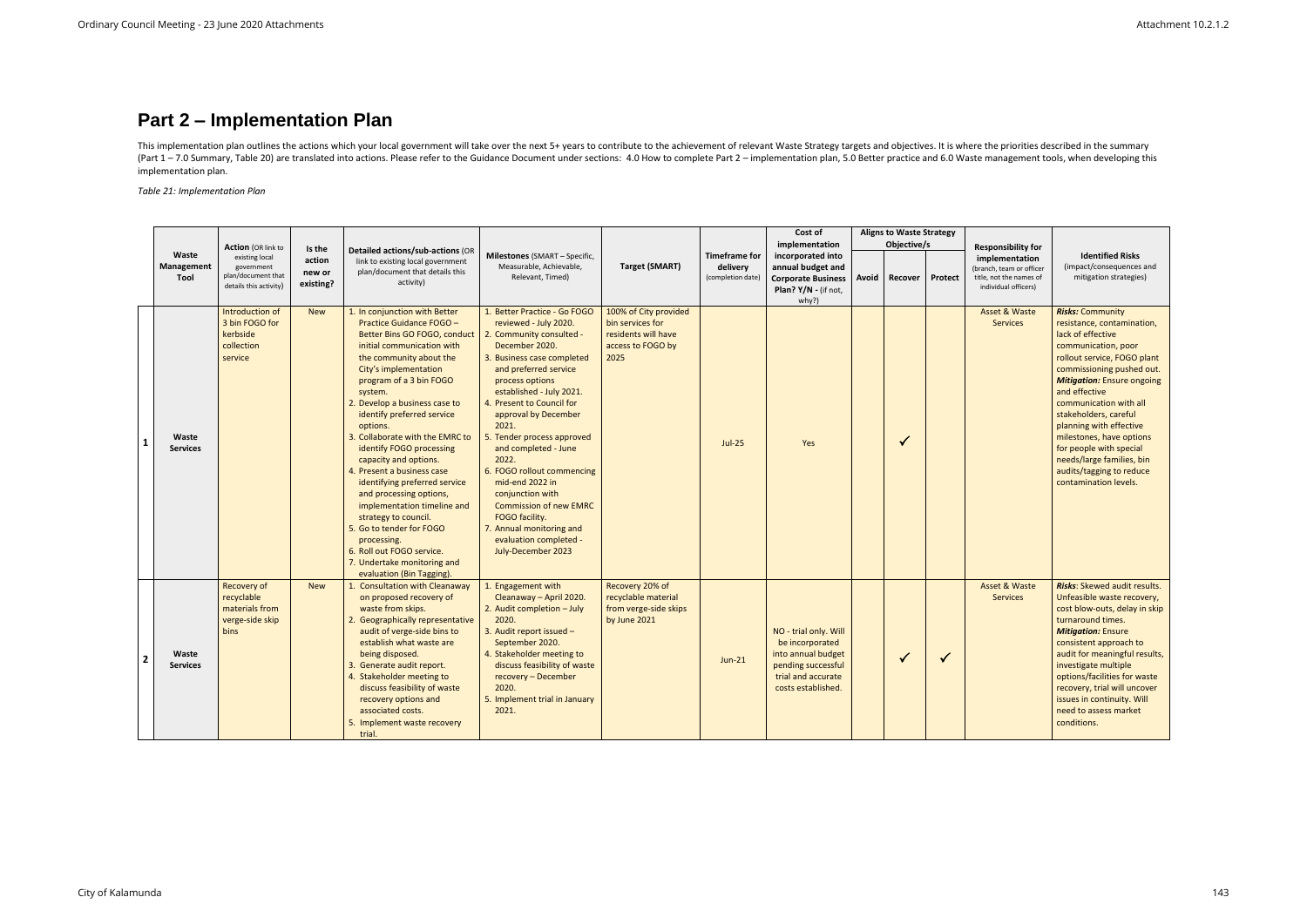|                         |                                    | <b>Action</b> (OR link to                                                        |                                         |                                                                                                                                                                                                                                                                                                                                                                                                                                                                            |                                                                                                                                                                                                                                                                                                          |                                                                                                                                                                                                                                                                              |                                                                                                               | Cost of<br>implementation                                                                            |       | <b>Aligns to Waste Strategy</b><br>Objective/s |              | <b>Responsibility for</b>                                                                     |                                                                                                                                                                                                                                                                                                           |
|-------------------------|------------------------------------|----------------------------------------------------------------------------------|-----------------------------------------|----------------------------------------------------------------------------------------------------------------------------------------------------------------------------------------------------------------------------------------------------------------------------------------------------------------------------------------------------------------------------------------------------------------------------------------------------------------------------|----------------------------------------------------------------------------------------------------------------------------------------------------------------------------------------------------------------------------------------------------------------------------------------------------------|------------------------------------------------------------------------------------------------------------------------------------------------------------------------------------------------------------------------------------------------------------------------------|---------------------------------------------------------------------------------------------------------------|------------------------------------------------------------------------------------------------------|-------|------------------------------------------------|--------------|-----------------------------------------------------------------------------------------------|-----------------------------------------------------------------------------------------------------------------------------------------------------------------------------------------------------------------------------------------------------------------------------------------------------------|
|                         | Waste<br>Management<br>Tool        | existing local<br>government<br>plan/document that<br>details this activity)     | Is the<br>action<br>new or<br>existing? | Detailed actions/sub-actions (OR<br>link to existing local government<br>plan/document that details this<br>activity)                                                                                                                                                                                                                                                                                                                                                      | Milestones (SMART - Specific,<br>Measurable, Achievable,<br>Relevant, Timed)                                                                                                                                                                                                                             | <b>Target (SMART)</b>                                                                                                                                                                                                                                                        | <b>Timeframe for</b><br>delivery<br>(completion date)                                                         | incorporated into<br>annual budget and<br><b>Corporate Business</b><br>Plan? Y/N - (if not,<br>why?) | Avoid | Recover                                        | Protect      | implementation<br>(branch, team or officer<br>title, not the names of<br>individual officers) | <b>Identified Risks</b><br>(impact/consequences and<br>mitigation strategies)                                                                                                                                                                                                                             |
| $\overline{\mathbf{3}}$ | Waste<br>Infrastructure            | Walliston<br><b>Transfer Station</b>                                             | Existing                                | 1. Implement licence conditions<br>set out by Department of<br>Environment, Water and<br>Regulation (DWER).<br>2. Forecast future waste<br>infrastructure requirements<br>for Walliston Transfer Station<br>to adequately accept<br>specified waste streams and<br>ensure compliance.                                                                                                                                                                                      | 1. Implement licence<br>conditions in specified<br>timeframes set out by<br>DWER-TBA                                                                                                                                                                                                                     | Upon receiving licence<br>conditions from DWER,<br>work to implement<br>conditions and or<br>recommendations<br>within specified time<br>frame. The City will<br>need to assess the<br>infrastructure required<br>for Walliston Transfer<br>Station to ensure<br>compliance. | Timeframe for<br>delivery will<br>be dependent<br>upon receiving<br><b>DWER</b> licence<br>approval -<br>TBA. | No                                                                                                   |       | $\checkmark$                                   | $\checkmark$ | Asset & Waste<br>Operations, DWER<br>& Planning                                               |                                                                                                                                                                                                                                                                                                           |
| $\overline{a}$          | Waste<br><b>Infrastructure</b>     | Walliston<br><b>Transfer Station</b><br>- source<br>segregating<br>hard plastics | <b>New</b>                              | 1. Establish which plastics are<br>presently recyclable/non-<br>recyclable.<br>2. Generate Safe Operating<br>Procedure for site staff to<br>follow to allow the recovery<br>of suitable waste plastics into<br>a dedicated receptacle.<br>3. Stakeholder meeting to<br>discuss new SOP and list of<br>acceptable plastics for<br>recovery.<br>4. Begin 3-month trial of plastics<br>recovery.<br>5. Generate a report on<br>volumes recovered against<br>labour intensity. | 1. Plastics recycling<br>evaluation and SOP<br>generation - June 2020.<br>2. Stakeholder meeting and<br>3-month trial<br>commencement - June<br>2020.<br>3. Report generated and<br>follow up stakeholder<br>meeting - September<br>2020.                                                                | By the end of 2020 the<br>feasibility study will<br>show if it is<br>economically viable to<br>recover solid plastics<br>contained in mixed<br>loads delivered by local<br>residents for disposal.                                                                           | <b>End 2020</b>                                                                                               | Yes                                                                                                  |       | $\checkmark$                                   |              | Asset & Waste<br><b>Services</b>                                                              | <b>Risks: non-recyclables</b><br>placed into receptacle, site<br>staff contact with waste,<br>inaccurate report<br>generated.<br><b>Mitigation: Site staff</b><br>trained and to follow SOP,<br>dedicated project<br>management to ensure<br>accurate and meaningful<br>data is captured and<br>reported. |
| -5                      | <b>Policies and</b><br>Procurement | <b>Develop Waste</b><br><b>Local Law</b>                                         | <b>New</b>                              | 1. Ensure all employees<br>involved with waste<br>management are aware of<br>the law, its intent and<br>enforcement capabilities.<br>2. Waste Local Law adopted.                                                                                                                                                                                                                                                                                                           | 1. All employees involved<br>with waste management<br>or resident<br>advice/complaints made<br>aware of the Waste Local<br>Law - July 2020.<br>2. Waste Local Law guidance<br>note for employees<br>generated July 2020.<br>3. Waste Local Law adopted<br>and displayed on City<br>Webpage - March 2023. | Ensure all city waste<br>operations, actions,<br>policies and<br>procedures are<br>following the directives<br>of the Waste Local Law<br>by June 2020.                                                                                                                       | $Jun-23$                                                                                                      | <b>No</b>                                                                                            |       | $\checkmark$                                   | ✓            | Asset & Waste<br><b>Services</b>                                                              | <b>Risks:</b> Employees not<br>trained or following correct<br>procedures and give out<br>inconsistent<br>messaging/advice.<br><b>Mitigation: Well-structured</b><br>training program with<br>accompanying guidance<br>notes to facilitate<br>conformity and consistent<br>messaging.                     |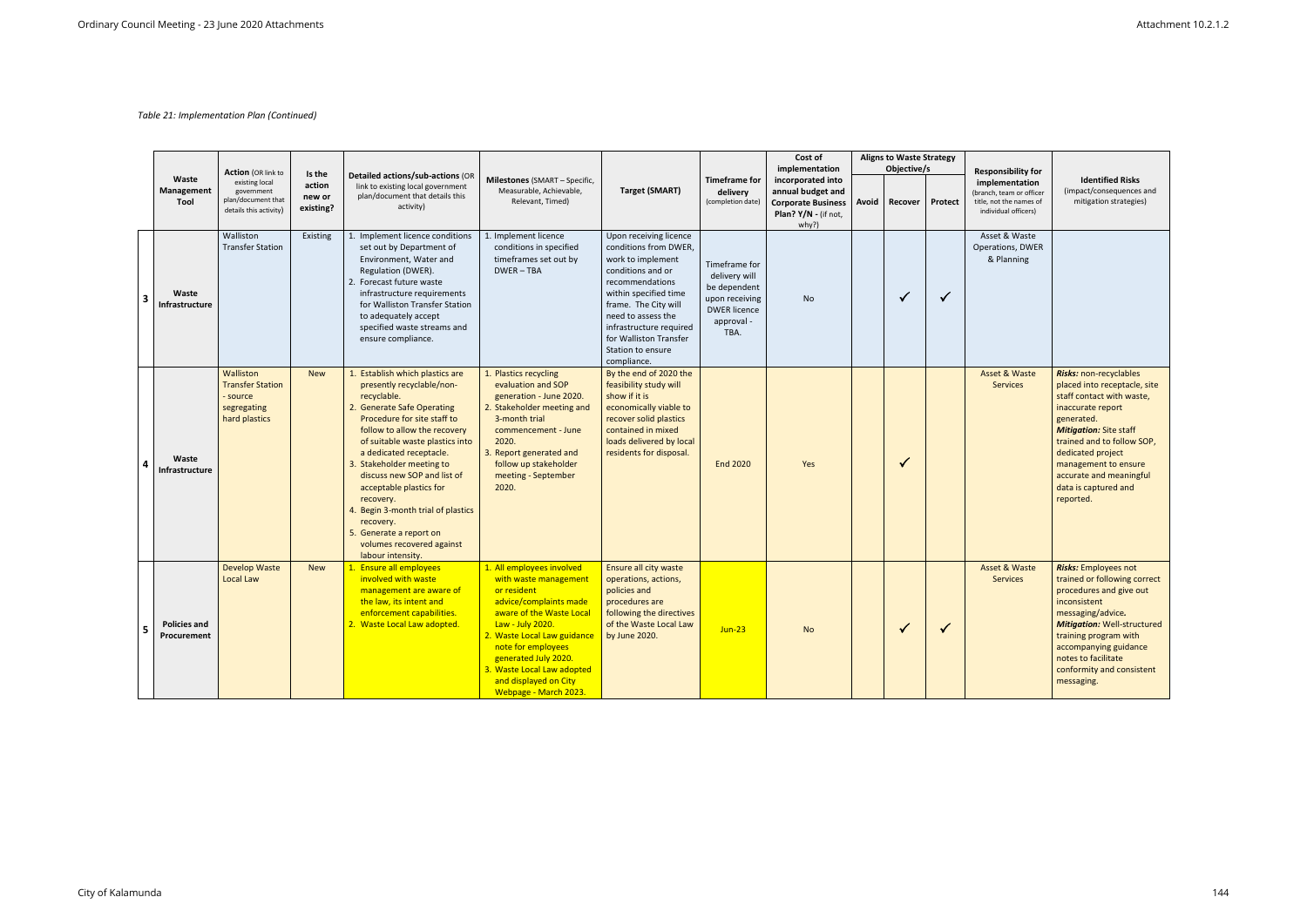|    |                                    |                                                                                                           |                                         |                                                                                                                                                                                                                                                                                                                                                                                                                                               |                                                                                                                                                                                                                                                                                                      |                                                                                                                                                                                                                                                                                                                                                                                                                                                                    |                                                       | Cost of<br>implementation                                                                            |              | <b>Aligns to Waste Strategy</b><br>Objective/s |              | <b>Responsibility for</b>                                                                     |                                                                                                                                                                                                                                                                                                                                                                                                                            |
|----|------------------------------------|-----------------------------------------------------------------------------------------------------------|-----------------------------------------|-----------------------------------------------------------------------------------------------------------------------------------------------------------------------------------------------------------------------------------------------------------------------------------------------------------------------------------------------------------------------------------------------------------------------------------------------|------------------------------------------------------------------------------------------------------------------------------------------------------------------------------------------------------------------------------------------------------------------------------------------------------|--------------------------------------------------------------------------------------------------------------------------------------------------------------------------------------------------------------------------------------------------------------------------------------------------------------------------------------------------------------------------------------------------------------------------------------------------------------------|-------------------------------------------------------|------------------------------------------------------------------------------------------------------|--------------|------------------------------------------------|--------------|-----------------------------------------------------------------------------------------------|----------------------------------------------------------------------------------------------------------------------------------------------------------------------------------------------------------------------------------------------------------------------------------------------------------------------------------------------------------------------------------------------------------------------------|
|    | Waste<br>Management<br>Tool        | <b>Action</b> (OR link to<br>existing local<br>government<br>plan/document that<br>details this activity) | Is the<br>action<br>new or<br>existing? | Detailed actions/sub-actions (OR<br>link to existing local government<br>plan/document that details this<br>activity)                                                                                                                                                                                                                                                                                                                         | <b>Milestones</b> (SMART - Specific,<br>Measurable, Achievable,<br>Relevant, Timed)                                                                                                                                                                                                                  | Target (SMART)                                                                                                                                                                                                                                                                                                                                                                                                                                                     | <b>Timeframe for</b><br>delivery<br>(completion date) | incorporated into<br>annual budget and<br><b>Corporate Business</b><br>Plan? Y/N - (if not,<br>why?) | Avoid        | Recover                                        | Protect      | implementation<br>(branch, team or officer<br>title, not the names of<br>individual officers) | <b>Identified Risks</b><br>(impact/consequences and<br>mitigation strategies)                                                                                                                                                                                                                                                                                                                                              |
| -6 | <b>Policies and</b><br>Procurement | Develop a<br>Sustainable<br>Procurement<br>Policy                                                         | <b>New</b>                              | Obtain and consult the<br>1.<br><b>WALGA Guide to Sustainable</b><br>Procurement.<br>2. Develop the Procurement<br>Policy in line with the WALGA<br><b>Procurement Toolkit.</b><br>3. Circulate Policy to relevant<br>departments for feedback.<br>4. Following Feedback submit<br>to Council for approval.<br>5. In line with WALGA<br>guidelines (Preferred<br>Suppliers etc) Incorporate<br>the Policy in the decision-<br>making process. | 1. WALGA guide and Toolkit<br>consulted - April 2020.<br>2. Initial Policy developed<br>and circulated for<br>feedback - late 2020.<br>3. Submit to Council for<br>approval - early 2021.<br>4. Initiate Policy.                                                                                     | By January 2021 the<br>Sustainable<br><b>Procurement Policy</b><br>will ensure a consistent<br>interdepartmental<br>approach to the<br>provision of goods and<br>services that avoid<br>waste generation and<br>encourage greater use<br>of recyclable and<br>recycled products<br>(circular economy).<br>City to determine how<br>objectives to be<br>measured.                                                                                                   | $Jun-21$                                              | Yes                                                                                                  | $\sqrt{}$    | $\checkmark$                                   | $\checkmark$ | <b>Asset &amp; Waste</b><br>Services                                                          | Risks: Resistance to change,<br>inability to source<br>applicable services,<br>Increased spending.<br><b>Mitigation: Consistent</b><br>messaging to all<br>stakeholders advising the<br>City's alignment to the<br>Waste Strategy. Ensure all<br>Stakeholders have the<br>correct and current<br>information/guides to assist<br>in obtaining the competitive<br>services required in line<br>with the new Policy.         |
|    | <b>Policies and</b><br>Procurement | <b>Action items in</b><br>Local<br>Environmental<br>Strategy                                              | <b>Existing</b>                         | <b>Implement the WARR</b><br>Strategy.<br>2. Support community groups<br>and reduce waste in<br>reserves.<br>3.<br>Reduce incidence of illegal<br>dumping.<br>4. Increase material recovery to<br>70% by 2025.<br>5. 10% reduction in waste<br>generation per capita by<br>2025.                                                                                                                                                              | 1. Consistent focus group<br>meetings with all<br>stakeholders - 2020<br>onwards.<br>2. Employ a Waste Education<br>Officer during 2020.<br>3. Ongoing support and<br><b>Engagement of local</b><br>community groups<br>through advertising,<br>initiatives and<br>incentives/grant<br>allocation(s) | To protect the City's<br>natural environment<br>and to reduce the<br>amount of waste<br>generated in alignment<br>with the timelines,<br>goals and objectives of<br>the Waste Strategy.                                                                                                                                                                                                                                                                            | 2020-2030                                             | Yes                                                                                                  | $\sqrt{}$    | $\checkmark$                                   | $\checkmark$ | <b>Asset &amp; Waste</b><br>Services                                                          | <b>Risks: Stakeholder Inaction</b><br>and targets not met,<br><b>Community feels</b><br>disenfranchised, City<br>unaware of current<br>initiatives/incentives and<br>grants.<br><b>Mitigation:</b> Employment of<br><b>Waste Education officer,</b><br>ongoing dialogue with the<br><b>EMRC</b> as a resource,<br>feedback from local groups<br>and residents welcomed<br>and encouraged.                                  |
| 8  | Data                               | Improve data<br>collection for<br>illegal dumping                                                         | Existing                                | Align the WALGA Model<br><b>Process: Illegal Dumping to</b><br>the present and future<br>objectives of the City. 2.<br>disseminate these principles<br>and objectives of the WALGA<br>Model to all stakeholders,<br>specifically educating and<br>training field officers in the<br><b>Illegally Dumped Waste</b><br>Department.                                                                                                              | 1. Stakeholder engagement<br>and review of the WALGA<br><b>Illegal Dumping Model</b><br>Process - April 2020.<br>2. Implement new<br>objectives focussing on<br>data capture and<br>reporting - Mid 2020.                                                                                            | <b>Following the WALGA</b><br>guidance in<br>conjunction with our<br>existing policies and<br>procedures will<br>improve customer<br>service, internal and<br>external<br>communication,<br>resource recovery and<br>increase our<br>understanding of the<br>associated costs of<br>managing and<br>responding to illegally<br>dumped waste. The<br>trends exposed<br>through increased data<br>capture will assist in<br>developing business<br>cases for action. | Mid 2020                                              | Yes                                                                                                  | $\checkmark$ | $\checkmark$                                   | $\checkmark$ | <b>Asset &amp; Waste</b><br><b>Services</b>                                                   | <b>Risks: Inconsistent data</b><br>capture due to lack of<br>training or technology,<br><b>Stakeholder inaction</b><br>following the submission of<br>field reports.<br><b>Mitigation: Structured</b><br>training for all field officers<br>and Investment in new<br>technologies for data<br>capture where appropriate,<br>Illegal dumped waste data<br>reports included as an<br>agenda item in Stakeholder<br>meetings. |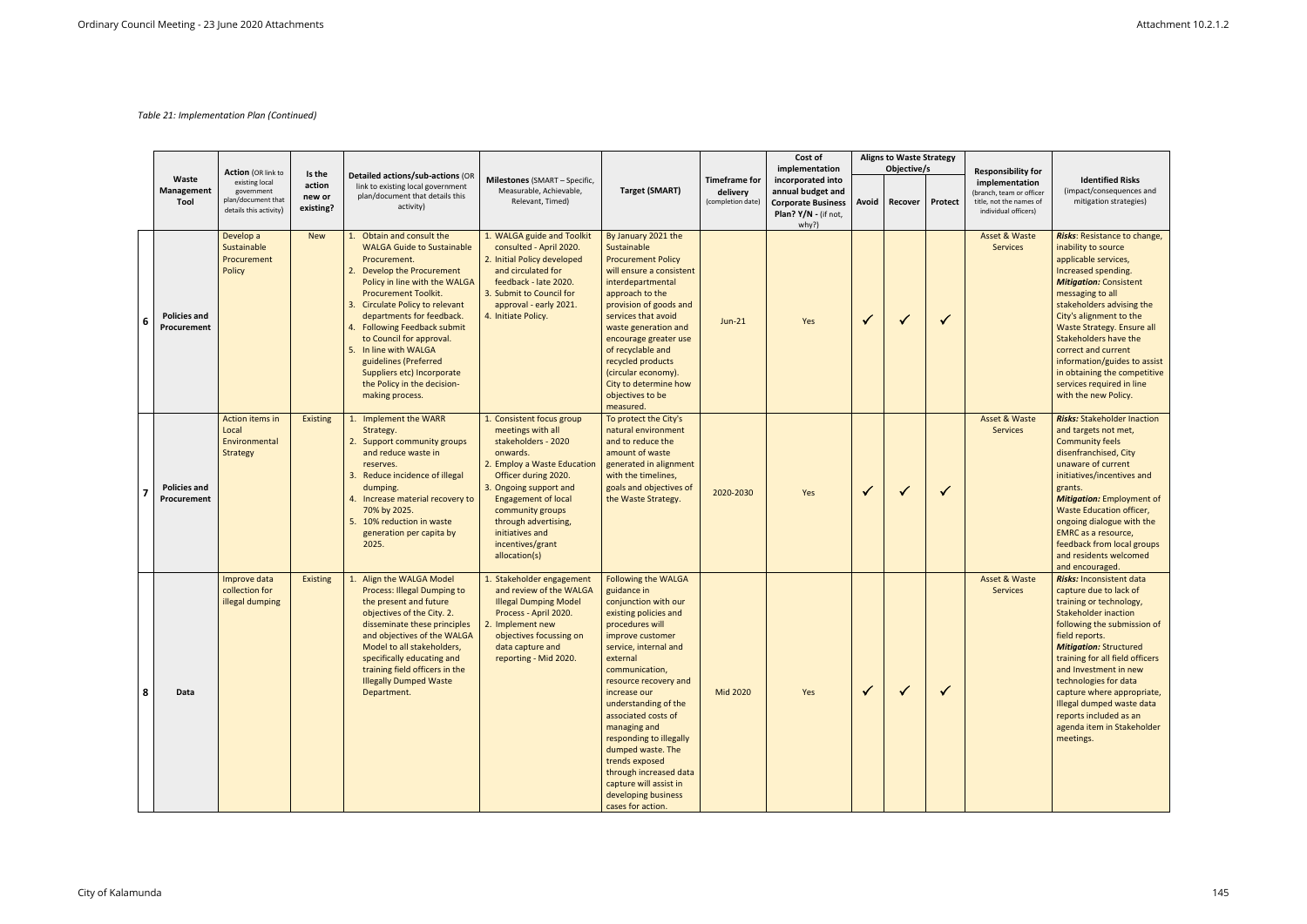|    |                                                           | <b>Action</b> (OR link to                                                            |                                         |                                                                                                                                                                                                                                                                                                                                                                                                                                                                                                                                                                                |                                                                                                                                                                                                                                                  |                                                                                                                                                                                                                                                                                                                       |                                                | Cost of<br>implementation                                                                            |              | <b>Aligns to Waste Strategy</b><br>Objective/s |              | <b>Responsibility for</b>                                                                     |                                                                                                                                                                                                                                                                                                                                                               |
|----|-----------------------------------------------------------|--------------------------------------------------------------------------------------|-----------------------------------------|--------------------------------------------------------------------------------------------------------------------------------------------------------------------------------------------------------------------------------------------------------------------------------------------------------------------------------------------------------------------------------------------------------------------------------------------------------------------------------------------------------------------------------------------------------------------------------|--------------------------------------------------------------------------------------------------------------------------------------------------------------------------------------------------------------------------------------------------|-----------------------------------------------------------------------------------------------------------------------------------------------------------------------------------------------------------------------------------------------------------------------------------------------------------------------|------------------------------------------------|------------------------------------------------------------------------------------------------------|--------------|------------------------------------------------|--------------|-----------------------------------------------------------------------------------------------|---------------------------------------------------------------------------------------------------------------------------------------------------------------------------------------------------------------------------------------------------------------------------------------------------------------------------------------------------------------|
|    | Waste<br>Management<br>Tool                               | existing local<br>government<br>plan/document that<br>details this activity)         | Is the<br>action<br>new or<br>existing? | <b>Detailed actions/sub-actions</b><br>(OR link to existing local<br>government plan/document that<br>details this activity)                                                                                                                                                                                                                                                                                                                                                                                                                                                   | <b>Milestones</b> (SMART - Specific,<br>Measurable, Achievable,<br>Relevant, Timed)                                                                                                                                                              | <b>Target (SMART)</b>                                                                                                                                                                                                                                                                                                 | Timeframe<br>for delivery<br>(completion date) | incorporated into<br>annual budget and<br>Corporate<br><b>Business Plan? Y/N</b><br>- (if not, why?) | Avoid        | <b>Recover</b>                                 | Protect      | implementation<br>(branch, team or officer<br>title, not the names of<br>individual officers) | <b>Identified Risks</b><br>(impact/consequences and<br>mitigation strategies)                                                                                                                                                                                                                                                                                 |
| 9  | Data                                                      | Litter audit on<br>major roads<br>leading to<br>Walliston<br><b>Transfer Station</b> | <b>New</b>                              | 1. Undertake an audit on the<br>amount and type of litter<br>located along the main roads<br>leading to Walliston Transfer<br><b>Station with simultaneous</b><br>clearance.<br>2. Using all media platforms<br>(including posters at the<br>transfer station)<br>release/advertise the<br><b>Unsecure Load Unsafe Road</b><br>campaign from Keep<br>Australia Beautiful.<br>3. Following the campaign<br>undertake a second audit to<br>ascertain its effectiveness.                                                                                                          | 1. Undertake first audit by<br>June 2020.<br>2. Media release of<br><b>Unsecure Load Unsafe</b><br>Road campaign for 3<br>months following initial<br>audit.<br>3. Undertake second audit<br>and report findings to<br>stakeholders by end 2020. | By the end of 2020 the<br>City will be aware of<br>the impact Walliston<br><b>Transfer Station</b><br>has/had on the<br>amount of litter<br>deposited on roads<br>leading to it. Also, the<br>effect (if any) the KAB<br>campaign has had in<br>mitigating present and<br>future litter deposits.                     | Mid to late<br>2020                            |                                                                                                      | $\checkmark$ | $\checkmark$                                   | $\checkmark$ | Asset & Waste<br><b>Services</b>                                                              | <b>Risks: Inaccurate /</b><br>meaningless data,<br>Ineffective advertising /<br>community engagement.<br><b>Mitigation: Ensure agreed</b><br>action plan by stakeholders<br>prior to audit, coordinate<br>with the City's media<br>department to allow the<br>rollout of the campaign to<br>have the maximum effect.                                          |
| 10 | <b>Behaviour</b><br>change<br>programs and<br>initiatives | Develop a Civil<br><b>Works Waste</b><br>Management<br>Plan                          | <b>New</b>                              | 1. Stakeholder meeting to<br>establish what wastes are<br>generated, their frequency<br>and present disposal method.<br>2. Collaborative effort by<br>stakeholders to develop a<br><b>Waste Management Plan</b><br>aiming at reducing waste<br>generation and the<br>recovery/reuse of materials.<br>3. Instigation of Plan with<br>associated structured training<br>to all stakeholders, specifically<br>those undertaking the civil<br>works.<br>4. Six-month review to<br>determine what impact the<br>plan has had on waste<br>generation and material<br>recovery/reuse. | 1. Stakeholder meeting by<br>April 2020.<br>2. Develop Plan by June<br>2020.<br>3. Initiate Plan with<br>associated training to all<br>stakeholders.<br>4. Six-month review in<br>December 2020 to<br>ascertain the effect of the<br>plan.       | The end of 2020 will<br>see a reduction in<br>waste generation and<br>the recovery/reuse of<br>materials where<br>appropriate, resulting<br>in reduced Civil Works<br>spending on<br>procurement and<br>waste disposal.<br><b>Baseline is not</b><br>currently available this<br>will be a significant<br>first step. | Mid to end<br>2020                             | Yes                                                                                                  | $\sqrt{}$    | $\checkmark$                                   |              | <b>Civil and Waste</b><br><b>Services</b>                                                     | <b>Risks: Unrealistic and</b><br>unusable Waste<br>management Plan,<br>Ineffective stakeholder<br>engagement, Inaccurate<br>data capture on waste<br>avoidance/recovery.<br><b>Mitigation: Ensure all</b><br>stakeholders involved in<br>civil activities contribute to<br>the plan, clear messaging to<br>ensure data capture is<br>accurate and meaningful. |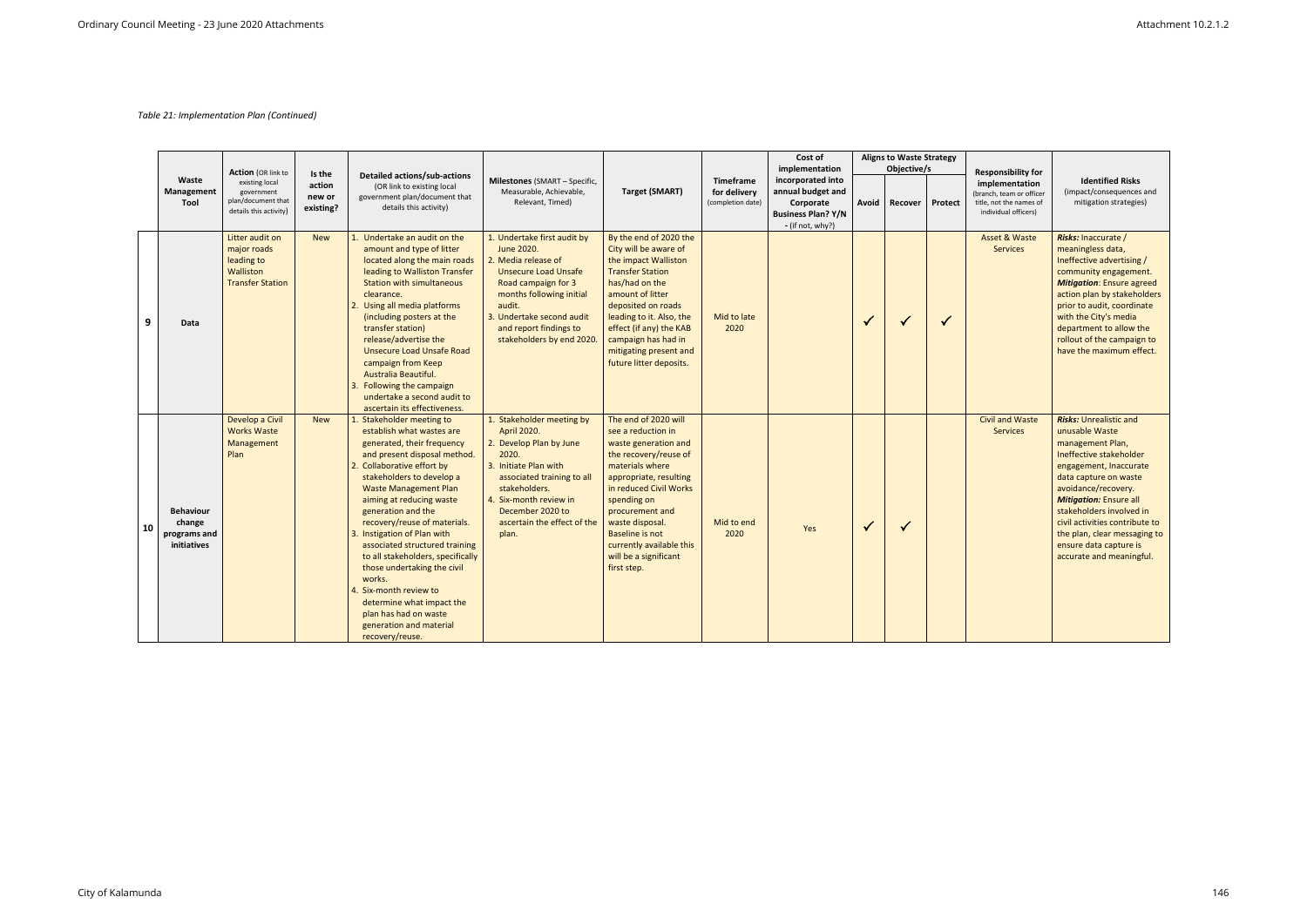|    |                                                           |                                                                                                                                                                                  |                                         |                                                                                                                                                                                                                                                                                                                                                                                                                                                                                                                                                                                                                                                                                                                                                                                                                                                                                                                                                       |                                                                                                                                                                                                                                                                                                                                                                                                                                      |                                                                                                                                                                                                                                                                                                               |                                                | Cost of<br>implementation                                                                            |              | <b>Aligns to Waste Strategy</b><br>Objective/s |              | <b>Responsibility for</b>                                                                     |                                                                                                                                                                                                                                                                                                                                                                                                                                                                                                                 |
|----|-----------------------------------------------------------|----------------------------------------------------------------------------------------------------------------------------------------------------------------------------------|-----------------------------------------|-------------------------------------------------------------------------------------------------------------------------------------------------------------------------------------------------------------------------------------------------------------------------------------------------------------------------------------------------------------------------------------------------------------------------------------------------------------------------------------------------------------------------------------------------------------------------------------------------------------------------------------------------------------------------------------------------------------------------------------------------------------------------------------------------------------------------------------------------------------------------------------------------------------------------------------------------------|--------------------------------------------------------------------------------------------------------------------------------------------------------------------------------------------------------------------------------------------------------------------------------------------------------------------------------------------------------------------------------------------------------------------------------------|---------------------------------------------------------------------------------------------------------------------------------------------------------------------------------------------------------------------------------------------------------------------------------------------------------------|------------------------------------------------|------------------------------------------------------------------------------------------------------|--------------|------------------------------------------------|--------------|-----------------------------------------------------------------------------------------------|-----------------------------------------------------------------------------------------------------------------------------------------------------------------------------------------------------------------------------------------------------------------------------------------------------------------------------------------------------------------------------------------------------------------------------------------------------------------------------------------------------------------|
|    | Waste<br>Management<br>Tool                               | <b>Action</b> (OR link to<br>existing local<br>government<br>plan/document that<br>details this activity)                                                                        | Is the<br>action<br>new or<br>existing? | <b>Detailed actions/sub-actions</b><br>(OR link to existing local<br>government plan/document that<br>details this activity)                                                                                                                                                                                                                                                                                                                                                                                                                                                                                                                                                                                                                                                                                                                                                                                                                          | <b>Milestones</b> (SMART - Specific,<br>Measurable, Achievable,<br>Relevant, Timed)                                                                                                                                                                                                                                                                                                                                                  | Target (SMART)                                                                                                                                                                                                                                                                                                | Timeframe<br>for delivery<br>(completion date) | incorporated into<br>annual budget and<br>Corporate<br><b>Business Plan? Y/N</b><br>- (if not, why?) | Avoid        | Recover                                        | Protect      | implementation<br>(branch, team or officer<br>title, not the names of<br>individual officers) | <b>Identified Risks</b><br>(impact/consequences and<br>mitigation strategies)                                                                                                                                                                                                                                                                                                                                                                                                                                   |
| 11 | <b>Behaviour</b><br>change<br>programs and<br>initiatives | Provide<br>enhanced<br>community<br>education to<br>increase<br>awareness and<br>encourage<br>behaviour<br>change around<br>illegal dumping                                      | <b>New</b>                              | 1. Review the WALGA Model<br><b>Process: Illegal Dumping</b><br>focussing on community<br>engagement.<br>2. Circulate action items to<br>stakeholders for comment.<br>3. Generate an action plan<br>following the outcomes of<br>stakeholder consultation.<br>4. Implement action plan.                                                                                                                                                                                                                                                                                                                                                                                                                                                                                                                                                                                                                                                               | <b>WALGA Process Model:</b><br><b>Illegal Dumping reviewed</b><br>and stakeholders<br>engaged for comment -<br>mid 2020.<br>2. Interdepartmental Action<br>plan generated mid-late<br>2020.<br>3. Staggered rollout of<br>action items and<br>initiatives mid-late 2020.                                                                                                                                                             | By the end of 2020 the<br>Local community has<br>been targeted with<br>education and<br>participation initiatives<br>aiming towards the<br>elimination of illegally<br>dumped waste. Our<br>communication<br>strategy is measured<br>by reach and<br>community<br>participation both at<br>events and online. | Mid to late<br>2020                            | Yes                                                                                                  | $\checkmark$ | $\checkmark$                                   | $\checkmark$ | Asset & Waste<br>Services                                                                     | <b>Risks: Insufficient /</b><br>ineffective advertising or<br>community engagement<br>initiatives, Stakeholders<br>unaware of current<br>initiatives or grants<br>available.<br><b>Mitigation:</b> Employment of<br><b>Waste Education Officer,</b><br>ongoing dialogue with<br><b>WALGA, Waste Authority</b><br>and the EMRC to ensure<br>contemporaneous<br>initiatives, grants and<br>information is available to<br>the City for appropriate<br>action, Local community<br>feedback actively<br>encouraged. |
| 12 | <b>Behaviour</b><br>change<br>programs and<br>initiatives | Investigate the<br>possibility of<br>utilising<br>recovered<br>waste material<br>generated<br>through the<br><b>Roads to Reuse</b><br>scheme in civil<br>engineering<br>projects | <b>New</b>                              | 1. Stakeholder meeting with the<br>Civil Works Dept to advise<br>them of the Roads to Reuse<br>Scheme and to ascertain the<br>engineering materials they<br>require, and if the end<br>product generated through<br>the scheme is a viable option.<br>2. Liaise with West Bin - current<br>contractor disposing of C&D<br>waste generated through Civil<br>Works activities and wastes<br>accepted at Walliston<br><b>Transfer Station to see if they</b><br>would be interested in<br>participating in the scheme;<br>thereby if we purchased<br>material from them then it<br>would align with WARR<br>Strategy circular economy<br>principles.<br>3. Small trial civil works project<br>using recovered materials<br>from the scheme actioned<br>and a report generated on<br>completion.<br>4. Stakeholder meeting<br>following the trial to review<br>success/failures and the<br>future adoption of the<br>scheme in civil works<br>activities. | Stakeholder meeting -<br>April, 2020.<br>2. Liaising with West Bin to<br>obtain their view on<br>participation - April 2020.<br>3. Engaging with other<br>companies participating<br>in the scheme and<br>investigating the<br>suitability of their end<br>product - April 2020.<br>4. Civil works trail utilizing<br>the recovered material -<br>mid 2020.<br>5. Report generated and<br>review meeting held -<br>mid to late 2020. | By the end of 2020 the<br>City will have piloted a<br>new scheme using<br>circular economy and<br>sustainable<br>procurement<br>principles to establish<br>if Road to Reuse<br>materials are suitable<br>for ongoing specific<br>civil works activities.                                                      | Mid to late<br>2020                            | Yes                                                                                                  | $\checkmark$ | $\checkmark$                                   |              | <b>Civil and Waste</b><br><b>Services</b>                                                     | <b>Risks: Material is</b><br>contaminated, material is<br>unsuitable for use, report<br>following trial is inaccurate.<br><b>Mitigation: Material is</b><br>sourced only from Waste<br>Authority approved<br>suppliers with certified<br>material analysis results,<br>various suppliers and<br>associated materials<br>investigated to ensure<br>suitability for specific<br>activities, trial is closely<br>project managed to ensure<br>resultant data is accurate<br>and meaningful.                        |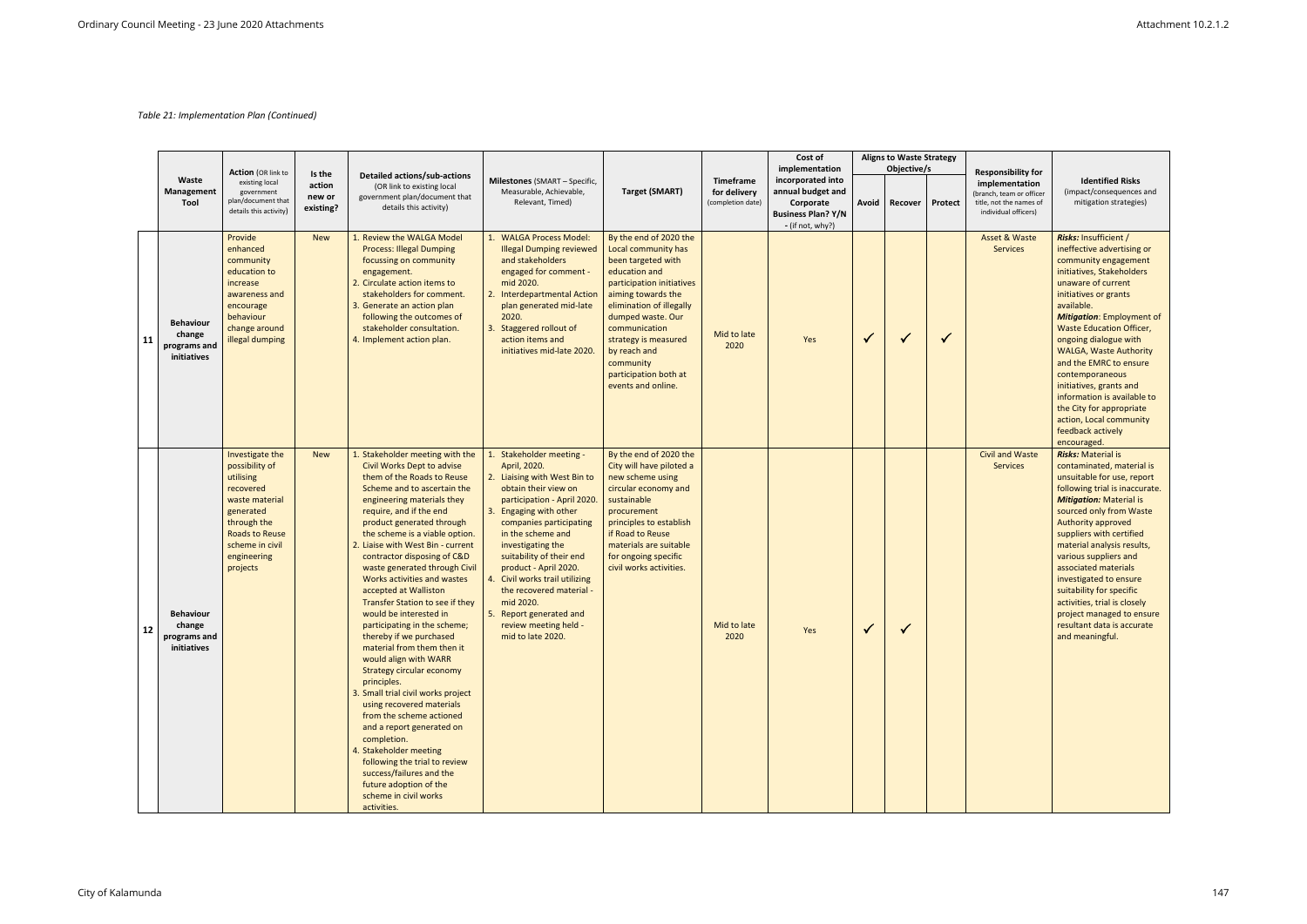|    |                                                           |                                                                                                                                                                                                                                                         |                                                |                                                                                                                                                                                                                                                                                                                                                                                                                                                                   |                                                                                                                                                                                                                                                                                |                                                                                                                                                                                                    |                                                       | Cost of<br>implementation                                                                            |              | <b>Aligns to Waste Strategy</b><br>Objective/s |                |                                                                                                                            |                                                                                                                                                                                                                                                                                                                                                                                                                                                                                                                                                        |
|----|-----------------------------------------------------------|---------------------------------------------------------------------------------------------------------------------------------------------------------------------------------------------------------------------------------------------------------|------------------------------------------------|-------------------------------------------------------------------------------------------------------------------------------------------------------------------------------------------------------------------------------------------------------------------------------------------------------------------------------------------------------------------------------------------------------------------------------------------------------------------|--------------------------------------------------------------------------------------------------------------------------------------------------------------------------------------------------------------------------------------------------------------------------------|----------------------------------------------------------------------------------------------------------------------------------------------------------------------------------------------------|-------------------------------------------------------|------------------------------------------------------------------------------------------------------|--------------|------------------------------------------------|----------------|----------------------------------------------------------------------------------------------------------------------------|--------------------------------------------------------------------------------------------------------------------------------------------------------------------------------------------------------------------------------------------------------------------------------------------------------------------------------------------------------------------------------------------------------------------------------------------------------------------------------------------------------------------------------------------------------|
|    | Waste<br>Management<br>Tool                               | <b>Action</b> (OR link to<br>existing local<br>government<br>plan/document that<br>details this activity)                                                                                                                                               | Is the<br>action new<br><b>or</b><br>existing? | <b>Detailed actions/sub-actions</b><br>(OR link to existing local<br>government plan/document that<br>details this activity)                                                                                                                                                                                                                                                                                                                                      | <b>Milestones</b> (SMART – Specific,<br>Measurable, Achievable,<br>Relevant, Timed)                                                                                                                                                                                            | Target (SMART)                                                                                                                                                                                     | <b>Timeframe for</b><br>delivery<br>(completion date) | incorporated into<br>annual budget and<br>Corporate<br><b>Business Plan? Y/N</b><br>- (if not, why?) | Avoid        | Recover                                        | <b>Protect</b> | <b>Responsibility for</b><br>implementation<br>(branch, team or officer<br>title, not the names of<br>individual officers) | <b>Identified Risks</b><br>(impact/consequences and<br>mitigation strategies)                                                                                                                                                                                                                                                                                                                                                                                                                                                                          |
| 13 | <b>Behaviour</b><br>change<br>programs and<br>initiatives | In-house<br>employee waste<br>questionnaire<br>disseminating<br>the aims and<br>objectives of<br>the Waste<br><b>Strategy and</b><br>asking how<br>individuals,<br>groups and<br>organisations<br>can ensure<br>positive<br>contributions /<br>outcomes | <b>New</b>                                     | 1. Formulation of questions for<br>questionnaire.<br>2. Circulation of draft<br>questionnaire to CEO and<br>department heads for<br>comment.<br>3. Upload questionnaire to<br>Intranet and invite all<br>employee participation<br>through e-mail and other<br>sources.<br>4. Collate data from<br>questionnaire and publish<br>findings and how this will<br>affect future waste practices.                                                                      | 1. Initial formulation of<br>questions - July 2020.<br>2. Circulation of draft<br>questions for comment<br>- September 2020.<br>3. Upload questionnaire<br>onto Intranet and<br>record results -<br>December 2020.<br>4. Publish findings and<br>action items - March<br>2021. | By mid-2021 City<br><b>Employees will</b><br>understand how they<br>and the community<br>are contributing to the<br>success of the Waste<br><b>Strategy in achieving</b><br>its targets and goals. | Early-mid 2021                                        | Yes                                                                                                  | $\checkmark$ | $\checkmark$                                   | $\checkmark$   | Asset & Waste<br>Services and<br><b>Marketing</b>                                                                          | <b>Risks: Questions do not</b><br>align or are not meaningful<br>to the Waste Strategy,<br>poor employee<br>participation, delays in<br>generating findings/report,<br>City inaction on findings.<br><b>Mitigation: Initial</b><br>questionnaire circulated to<br>professional bodies<br>(WALGA / EMRC) for<br>comment, Questionnaire is<br>accompanied by<br>thoughtful<br>introduction/explanation<br>to facilitate participation,<br>Strict project management<br>timelines, City to ensure all<br>actions following the<br>findings are published. |
| 14 | <b>Behaviour</b><br>change<br>programs and<br>initiatives | The City to<br>assist the DWER<br>Container<br><b>Deposit Scheme</b><br>by advertising<br><b>Refund Points</b><br>and promoting<br>the message on<br>City webpage                                                                                       | <b>New</b>                                     | 1. Interdepartmental meeting<br>with Waste Services and<br>Marketing to discuss and<br>action advertising and<br>educational messaging on<br>City Webpage.<br>2. City Webpage updated with<br>consistent messaging<br>(aligning with the scheme<br>and the Waste Strategy) and<br><b>Refund Point locations.</b><br>3. Work with schools,<br>community and sporting<br>groups to assist in education<br>on how the scheme operates<br>and use of donation points. | 1. Interdepartmental<br>meeting - April 2020.<br>2. Refund Point locations<br>obtained and City<br>Webpage updated - mid<br>2020.                                                                                                                                              | By mid to late 2020 the<br>City will have assisted<br>in the inception and<br>continued success of<br>the CDS.                                                                                     | Mid-late 2020                                         | Yes                                                                                                  |              | ✓                                              | ✓              | Asset & Waste<br>Services and<br><b>Marketing</b>                                                                          | <b>Risks: Incorrect Refund</b><br>Point locations advertised,<br>Incorrect/inconsistent<br>massaging deviating from<br>the CDS/Waste Strategy<br>published on webpage.<br><b>Mitigation: Vigilant</b><br>verification of CDS<br>participant locations,<br>intended scheme and<br>educational messaging<br>sent out for consultation<br>(WALGA/EMRC) prior to<br>publication.                                                                                                                                                                           |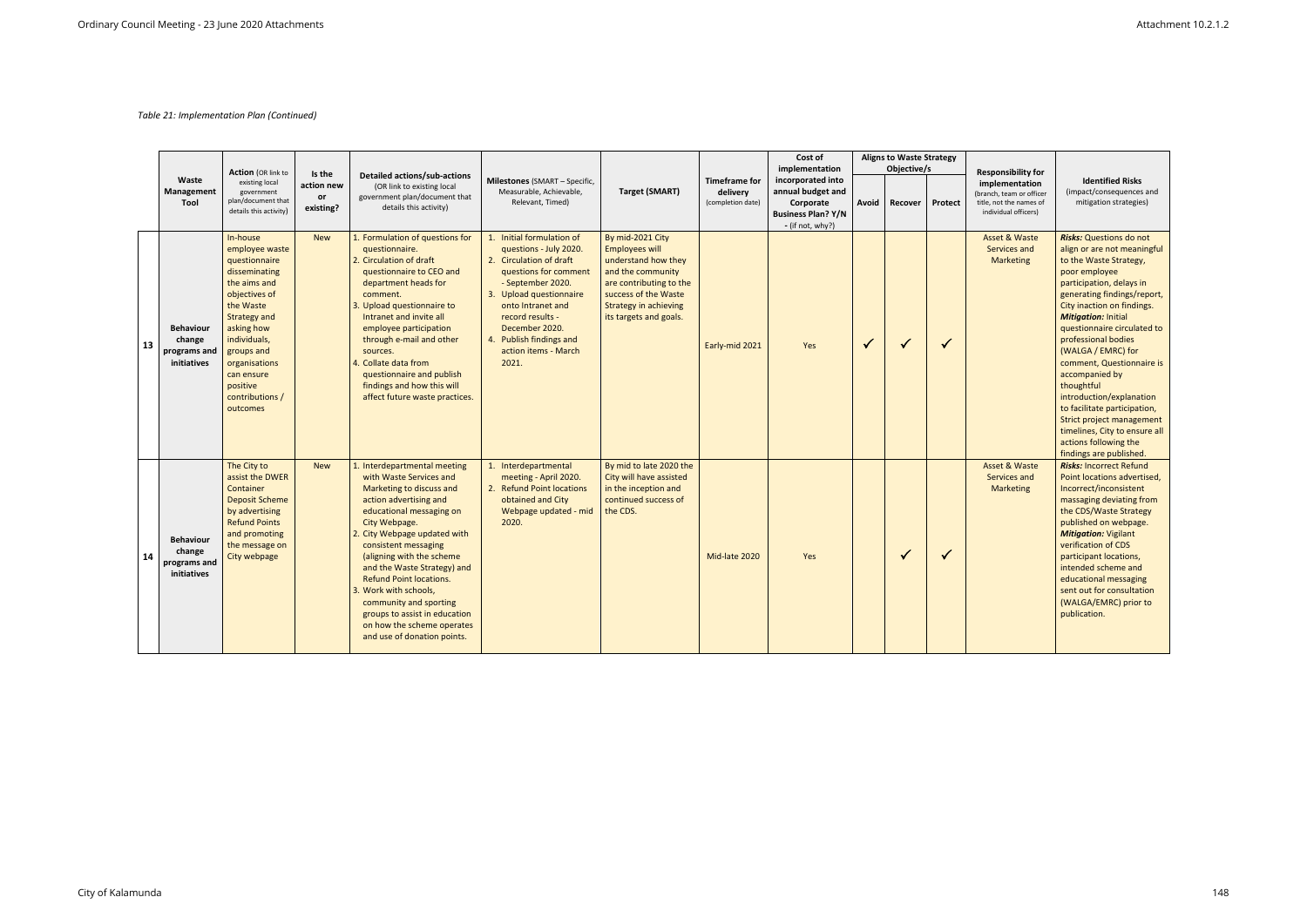|    |                                    | <b>Action</b> (OR link to                                                          |                                         |                                                                                                                                                                                                                                                                                                                                                                                                                                                                              |                                                                                                                                                                                                                                                                                                                                         |                                                                                                                              |                                                       | Cost of<br>implementation                                                                            |              | <b>Aligns to Waste Strategy</b><br>Objective/s |                | <b>Responsibility for</b>                                                                     |                                                                                                                                                                                                                                                                                                                                                            |
|----|------------------------------------|------------------------------------------------------------------------------------|-----------------------------------------|------------------------------------------------------------------------------------------------------------------------------------------------------------------------------------------------------------------------------------------------------------------------------------------------------------------------------------------------------------------------------------------------------------------------------------------------------------------------------|-----------------------------------------------------------------------------------------------------------------------------------------------------------------------------------------------------------------------------------------------------------------------------------------------------------------------------------------|------------------------------------------------------------------------------------------------------------------------------|-------------------------------------------------------|------------------------------------------------------------------------------------------------------|--------------|------------------------------------------------|----------------|-----------------------------------------------------------------------------------------------|------------------------------------------------------------------------------------------------------------------------------------------------------------------------------------------------------------------------------------------------------------------------------------------------------------------------------------------------------------|
|    | Waste<br>Management<br><b>Tool</b> | existing local<br>government<br>plan/document that<br>details this activity)       | Is the<br>action new<br>or<br>existing? | <b>Detailed actions/sub-actions</b><br>(OR link to existing local<br>government plan/document that<br>details this activity)                                                                                                                                                                                                                                                                                                                                                 | <b>Milestones</b> (SMART - Specific,<br>Measurable, Achievable,<br>Relevant, Timed)                                                                                                                                                                                                                                                     | <b>Target (SMART)</b>                                                                                                        | <b>Timeframe for</b><br>delivery<br>(completion date) | incorporated into<br>annual budget and<br>Corporate<br><b>Business Plan? Y/N</b><br>- (if not, why?) | Avoid        | <b>Recover</b>                                 | <b>Protect</b> | implementation<br>(branch, team or officer<br>title, not the names of<br>individual officers) | <b>Identified Risks</b><br>(impact/consequences and<br>mitigation strategies)                                                                                                                                                                                                                                                                              |
| 15 | Other                              | Creation of a<br>mobile waste<br>education<br>vehicle for<br>events and<br>schools | <b>New</b>                              | 1. Research into establishing<br>the appropriate vehicle.<br>2. Obtain quotes for purchase<br>and modifications.<br>3. Formulate usage plan in<br>conjunction with purchase<br>justification and submit to<br>Directorate/CEO for review<br>and approval.<br>4. Purchase modify and sign<br>vehicle.<br>5. Advertise the vehicle service<br>on the city web page.<br>6. Roll out the usage plan and<br>respond to appropriate<br>resident and professional<br>body requests. | 1. Appropriate vehicle<br>researched and quotes<br>obtained - September<br>2020.<br>2. Waste Services/Waste<br><b>Education Officer</b><br>establishes a usage plan<br>- December 2020.<br>Purchase justification<br>submitted and signed<br>off - March 2021.<br>3. Vehicle ready for roll<br>out and Web page<br>updated - July 2021. | By mid-2021 the City<br>will have its own<br><b>Waste Education</b><br>vehicle.                                              | Mid 2021                                              | Yes                                                                                                  | $\checkmark$ | $\checkmark$                                   | $\checkmark$   | <b>Asset &amp; Waste</b><br>Services and<br><b>Marketing</b>                                  | <b>Risks: Inappropriate</b><br>vehicle sourced, vehicle<br>underutilised.<br><b>Mitigation: Thorough</b><br>research into appropriate<br>vehicle undertaken and<br>comments sourced from<br>organisations using a<br>similar message method<br>e.g. EMRC, Waste<br><b>Education Officer to</b><br>facilitate vehicle inception<br>and ongoing utilisation. |
| 16 | Other                              | City to develop<br><b>Local Litter</b><br><b>Strategy</b>                          | <b>New</b>                              | 1. City is to identify litter<br>hotspots.<br>2. Working in conjunction with<br>KAB City is to develop its own<br>local Litter Strategy based<br>upon the Litter Prevention<br><b>Strategy for Western</b><br>Australia 2015-2020.<br>3. Waste Education Officer and<br>litter collection team to<br>undertake training.                                                                                                                                                     | 1. This strategy is to<br>complement the<br>introduction of the<br>Waste Local Law - 2023.                                                                                                                                                                                                                                              | <b>July 2023</b>                                                                                                             | $Jul-23$                                              | Yes                                                                                                  | $\checkmark$ | $\checkmark$                                   | $\checkmark$   | <b>Asset &amp; Waste</b><br><b>Services</b>                                                   | <b>Risk:</b> Waste local litter<br>strategy does not get<br>adopted by Council,<br>strategy is outdated.                                                                                                                                                                                                                                                   |
| 17 | Other                              | Assisting the<br><b>Waste Wise</b><br><b>Schools</b><br>Program                    | <b>New</b>                              | 1. Waste Education Officer<br>engaged.<br>2. Waste Education Officer to<br>contact local schools to see if<br>they are aware of the Waste<br><b>Authority's Waste Wise</b><br>Schools program and if they<br>are interested in<br>participating.<br>3. Waste Education officer to<br>facilitate schools'<br>participation and successful<br>outcomes.                                                                                                                        | 1. Waste Education Officer<br>employed - mid 2020.<br>2. Waste Education Officer<br>contacts schools to<br>ascertain participation -<br>mid to end 2020.<br>3. Waste Education Officer<br>offers ongoing<br>assistance to schools.                                                                                                      | By the end of 2020 the<br>City will have<br>facilitated as many as<br>possible local schools'<br>adoption of the<br>Program. | Mid to end<br>2020                                    | Yes                                                                                                  | $\checkmark$ | $\checkmark$                                   | $\checkmark$   | <b>Asset &amp; Waste</b><br><b>Services</b>                                                   | Risks: Schools'<br>participation is ineffective<br>with no consistent<br>messaging to pupils.<br><b>Mitigation: Waste</b><br><b>Education officer to assist</b><br>in facilitating successful /<br>positive outcomes.                                                                                                                                      |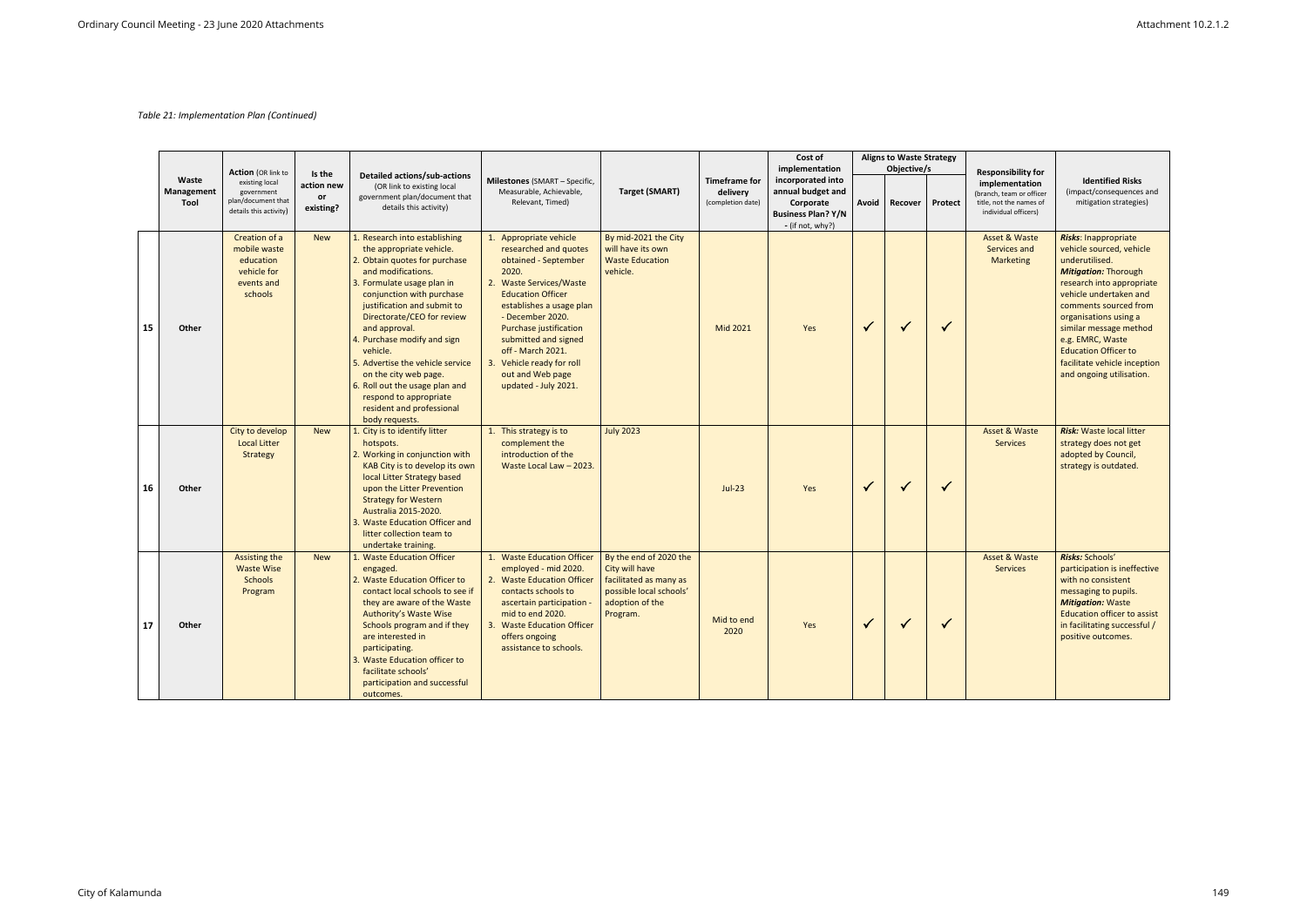# **Bin Audit Composition Category Details**

| <b>Recyclable Components</b> |                 |                                |                                            |                                                                                                                                                                                    |
|------------------------------|-----------------|--------------------------------|--------------------------------------------|------------------------------------------------------------------------------------------------------------------------------------------------------------------------------------|
|                              |                 | 3                              |                                            | 4 Descriptors                                                                                                                                                                      |
|                              |                 |                                | <b>Newspaper</b>                           | Newspapers, Newspaper like pamphlets,                                                                                                                                              |
|                              |                 | <b>Recyclable Paper</b>        | <b>Glossy Paper</b>                        | magazines (glossy) pamphlets, present wrapping paper,                                                                                                                              |
|                              |                 |                                | <b>Office Paper</b>                        | A4 document paper, writing pads, letters, stationery papers, Print / Writing Paper, envelopes                                                                                      |
|                              |                 |                                | <b>Coloured Paper</b>                      | <b>Coloured Paper</b>                                                                                                                                                              |
|                              | Paper           |                                | <b>Composite Paper</b>                     | Composite paper items where the weight of the paper is estimated to be greater the weight<br>of the other materials, envelopes with transparent windows                            |
|                              |                 | <b>Non-Recyclable Paper</b>    | <b>Contaminated Paper</b>                  | Paper towel, Paper Napkins, Contaminated Paper - soiled not recyclable                                                                                                             |
|                              |                 |                                | <b>Other Paper</b>                         | Non-Recyclable Paper, greaseproof paper, paper with wax coating, high wet strength papers,<br>telephone books                                                                      |
|                              |                 |                                | <b>Corrugated Cardboard</b>                | Corrugated cardboard boxes,                                                                                                                                                        |
|                              |                 | <b>Recyclable Cardboard</b>    | <b>Packaged Flat Cardboard</b>             | packing boxes etc, cereal boxes, business cards, folding cartons                                                                                                                   |
|                              | Cardboard       | Non-Recyclable<br>Cardboard    | Liquid Paper Board Foil Lined and<br>Other | UHT / Long life milk, Soy Milk Cartons, some fruit juice cartons, Carbon barriers, Milk Cartons,<br>Cardboard with wax coating, paper/disposable cups including biodegradable cups |
|                              |                 |                                | <b>Composite cardboard</b>                 | Composite cardboard items where the weight of the cardboard is estimated to be greater the<br>weight of the other materials, e.g. pringle boxes etc,                               |
|                              |                 |                                | <b>Contaminated Cardboard</b>              | Contaminated Cardboard e.g. pizza boxes                                                                                                                                            |
| <b>Recyclables</b>           |                 |                                | <b>Other Cardboard</b>                     | Non-Recyclable Cardboard                                                                                                                                                           |
|                              |                 |                                | <b>PET#1</b>                               | Soft drink bottles, juice bottles, some food & mouthwash containers (e.g. jam & sauce<br>bottles, peanut butter jars) including coloured PET                                       |
|                              |                 |                                | HDPE#2                                     | Milk and cream bottles, shampoo and cleaner bottles, HDPE bottles, including coloured HDPE                                                                                         |
|                              |                 |                                | PVC#3                                      | Cordial and juice bottles, blister packs, plumbing pipes and fittings, PVC labels                                                                                                  |
|                              |                 | <b>Recyclable Plastics</b>     | LDPE#4                                     | Ice cream container lids, cream bottle lids, squeeze bottles, lids, builder's black plastic, black<br>mulch film, plant nursery bags                                               |
|                              |                 |                                | Polypropylene#5                            | Ice cream containers, drinking straws, pot plant pots, some bottle caps, plastic garden<br>settings, potato crisp bags, compost bins                                               |
|                              | <b>Plastics</b> |                                | Polystyrene #6                             | Yoghurt / sour cream containers, hot drink cups, take away containers, plastic cutlery,<br>video/CD boxes, packaging foam, any foam                                                |
|                              |                 |                                | <b>Plastic#7 Other</b>                     | Tupperware, Mixed unidentifiable plastics, all other resins and multi-blend plastic materials                                                                                      |
|                              |                 |                                | <b>Plastic Bags</b>                        | Plastics Shopping Bags, Plastic Produce/Food Bags, Resealable Plastic Bags, Bin liners,<br>Garbage bin liners, Compostable Plastics Bags                                           |
|                              |                 | <b>Non-Recyclable Plastics</b> | <b>Plastic Film</b>                        | <b>Cling film</b>                                                                                                                                                                  |
|                              |                 |                                | <b>Composite (Mostly Plastic)</b>          | Composite plastic items where the weight of the plastic is estimated to be greater than the<br>other material items                                                                |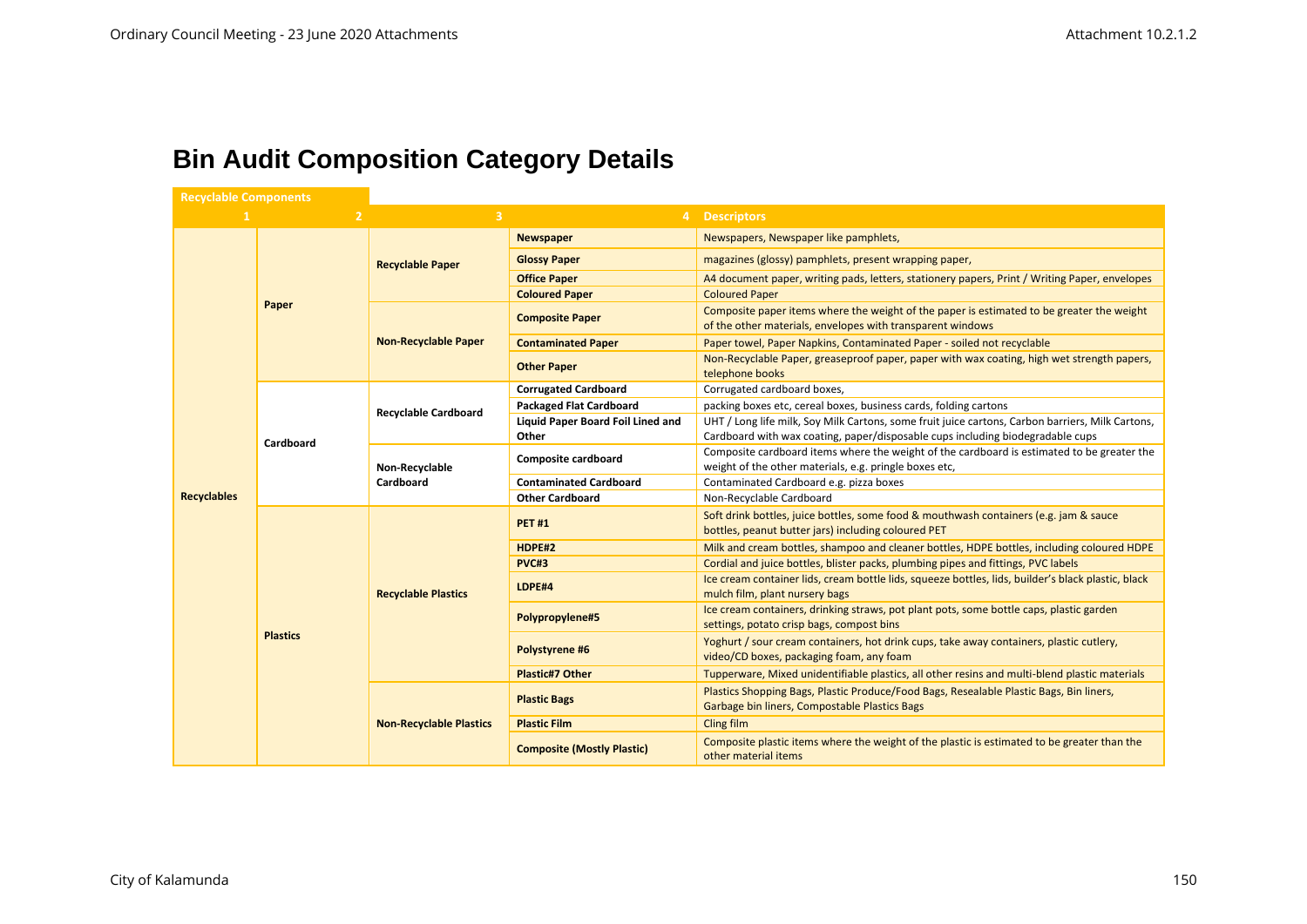|                        | <b>Recyclable Glass (CDS</b><br>Glass) | <b>Glass Bottles</b>                                 | Beer/Cider Mixed Drinks, Soft drink bottles, not broken glass                                                                                                                      |
|------------------------|----------------------------------------|------------------------------------------------------|------------------------------------------------------------------------------------------------------------------------------------------------------------------------------------|
| Glass                  | <b>Recyclable Glass</b>                | <b>Glass Other</b>                                   | wine bottles, food and sauce jars,                                                                                                                                                 |
|                        | <b>Non-Recyclable Glass</b>            | <b>Miscellaneous/Other Glass</b>                     | Plate glass (window and windscreen), broken light globes glass, glass particles, Black or<br>ceramic lined glass, including broken glass that is recyclable more than 50mm in size |
|                        |                                        | <b>Steel Cans</b>                                    | Food cans, pet food cans, tins, empty paint tins                                                                                                                                   |
|                        |                                        | <b>Steel Aerosols</b>                                | Aerosol cans                                                                                                                                                                       |
| <b>Ferrous (Steel)</b> | <b>Steel</b>                           | <b>Composite Ferrous (Mostly</b><br>Ferrous)         | Composite ferrous items where the weight of the metal is estimated to be greater than the<br>other material items                                                                  |
|                        |                                        | <b>Ferrous Other</b>                                 | Beer bottle tops, 100% ferrous items that are not cans / tins / packaging materials                                                                                                |
|                        |                                        | <b>Aluminium Cans</b>                                | Beer and soft drink cans                                                                                                                                                           |
|                        |                                        | <b>Aluminium Aerosols</b>                            | Aluminium aerosol cans                                                                                                                                                             |
| <b>Non Ferrous</b>     |                                        | <b>Aluminium Foil</b>                                | Clean foil                                                                                                                                                                         |
| (Aluminium)            | <b>Aluminium</b>                       | <b>Composite Non-Ferrous (Mostly</b><br>Non-Ferrous) | Composite non-ferrous metal items where the weight of the metal is estimated to be greater<br>than the other material items                                                        |
|                        |                                        | <b>Non-Ferrous Other</b>                             | Copper / brass / bronze items, other metals (not ferrous / aluminium), Aluminium tamper<br>proof seals                                                                             |

|         | <b>Contaminants/Non-Recyclable Components</b> |                       |                                                                   |                                                                                        |
|---------|-----------------------------------------------|-----------------------|-------------------------------------------------------------------|----------------------------------------------------------------------------------------|
|         |                                               |                       | <b>Food Waste</b>                                                 | Vegetable scraps, meat scraps, animal food, leftover food, Food particles, Bones       |
|         | Organic                                       | Organic               | <b>Green Waste</b>                                                | Grass clippings, tree trimmings / pruning's, flowers, tree wood                        |
|         |                                               |                       | <b>Packaged Food Waste</b>                                        | (Liquid containers - quarter full or more) and (Food Waste in containers or bags)      |
|         |                                               |                       | <b>Other Putrescible</b>                                          | Animal excrement, mixed compostable items                                              |
| Organic | <b>Other Organics</b>                         | <b>Other Organics</b> | Wood/Timber                                                       | Milled wood / timber, wooden skewers                                                   |
|         |                                               |                       | <b>Textiles</b>                                                   | (Natural/Synthetic - Apparel/Bedding etc.), (Leather and Rubber)                       |
|         | <b>Textiles</b>                               | <b>Textiles</b>       | <b>Other Textiles</b>                                             | Shoes, handbags, millinery etc                                                         |
|         | Earth                                         | Earth                 | Soil/Dust 'n' Dirt and Inert and<br><b>Broken Glass, Ash/Coal</b> | Vacuum bag contents, soil, rocks, dirt, grit, mud, Broken Glass less than 50mm in size |
|         |                                               |                       | Ceramics, Rocks/Stones, Bricks,<br>Concrete                       | Bricks and stones, Cups, bowls, pottery items, concrete                                |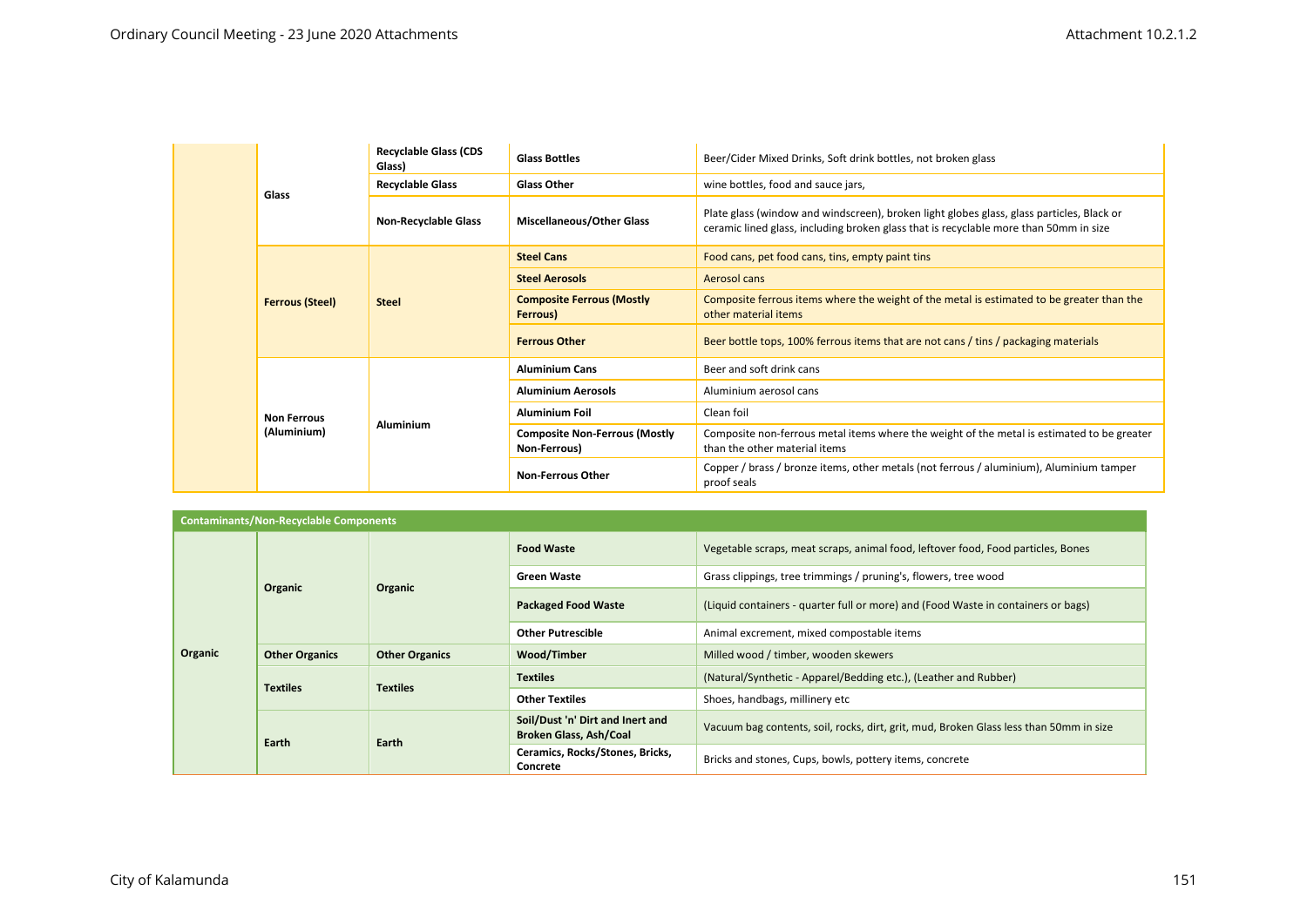|                  |                                 |                              | <b>Pharmaceuticals</b>               | Unused prescription medicine, vitamins and minerals                                                                                                                                                                             |
|------------------|---------------------------------|------------------------------|--------------------------------------|---------------------------------------------------------------------------------------------------------------------------------------------------------------------------------------------------------------------------------|
|                  | <b>Medical</b>                  | <b>Medical Waste</b>         | <b>Medical Waste</b>                 | Band aids, Bandages, Used surgical gloves, Surgical Instruments, Medical aids/kits,<br>Medical devices and radioactive materials, any solid waste generated from a diagnosis,<br>treatment of humans or animals, /Medical Other |
|                  |                                 |                              | <b>Hypodermic Syringes</b>           | Hypodermic Syringes, Epi Pens                                                                                                                                                                                                   |
|                  | Pathogenic<br><b>Infectious</b> | <b>Pathogenic Infectious</b> | Sanitary / Hygiene                   | used tissues (items with any bodily fluids), tampons/pads, cotton buds)                                                                                                                                                         |
|                  |                                 |                              | <b>Nappies</b>                       | Adult and Child disposable nappies                                                                                                                                                                                              |
| <b>Hazardous</b> |                                 |                              | <b>Chemicals</b>                     | Bleach, Shampoo, Cleaning Products, (where the weight of the product is estimated to be<br>greater than the weight of the container)                                                                                            |
|                  |                                 |                              | Paint                                | <b>Wet/Dry Paint</b>                                                                                                                                                                                                            |
|                  |                                 |                              | <b>Batteries Household</b>           | Batteries (Single Use and Rechargeable), Mobile phone battery                                                                                                                                                                   |
|                  | <b>Hazardous</b>                | <b>Hazardous</b>             | <b>Batteries Other</b>               | Vehicle Batteries e.g. Car/Boat, Industrial batteries e.g. Power Supply (UPS)                                                                                                                                                   |
|                  |                                 |                              | <b>Fluorescent Tubes/Light Bulbs</b> |                                                                                                                                                                                                                                 |
|                  |                                 |                              | Oil Household, Motor & Other         |                                                                                                                                                                                                                                 |
|                  |                                 |                              | <b>Building Material</b>             |                                                                                                                                                                                                                                 |
|                  |                                 |                              | <b>Hazardous Other</b>               | Uncategorized hazardous waste                                                                                                                                                                                                   |
|                  |                                 |                              | <b>Toner Cartridges</b>              | <b>Toner Cartridges</b>                                                                                                                                                                                                         |
|                  | <b>Electronic Waste</b>         | <b>Electronic Waste</b>      | <b>Computer Equipment</b>            | Computer Components, Peripheral Devices/Computer Printer or Photocopier/Printer                                                                                                                                                 |
| Other            |                                 |                              | <b>Mobile Phones</b>                 | Mobile phones                                                                                                                                                                                                                   |
|                  |                                 |                              | <b>Electrical Items</b>              | <b>Electrical Products</b>                                                                                                                                                                                                      |
|                  | <b>Miscellaneous</b>            | <b>Miscellaneous</b>         | <b>Miscellaneous (Specify)</b>       | Any items not applicable to other categories                                                                                                                                                                                    |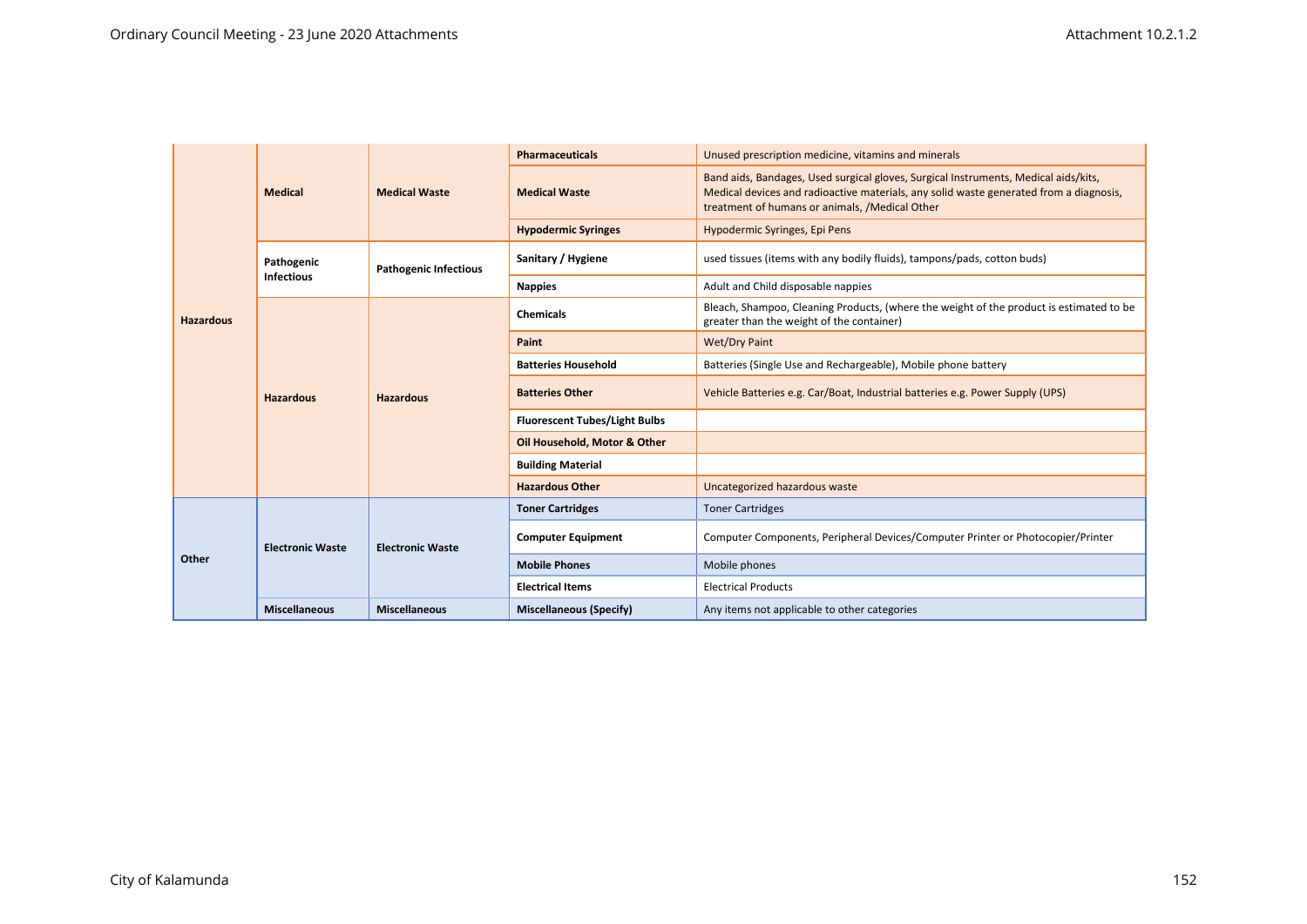## **GLOSSARY**

| Avoidance                               |                                                                          | Avoidance refers to the prevention or reduction of waste generation   |
|-----------------------------------------|--------------------------------------------------------------------------|-----------------------------------------------------------------------|
|                                         | and is the most preferred option in the waste hierarchy.                 |                                                                       |
| <b>Better Practice</b>                  | Better practice refers to practices and approaches that are              |                                                                       |
|                                         | considered by the Waste Authority to be outcomes-focussed,               |                                                                       |
|                                         | effective and high performing, which have been identified based on       |                                                                       |
|                                         | evidence and benchmarking against comparable jurisdictions.              |                                                                       |
| <b>Commercial and Industrial</b>        | Solid waste generated by the business sector, State and Federal          |                                                                       |
| Waste (C&I)                             | Government entities, schools and tertiary institutions.                  |                                                                       |
| <b>Commercial Waste Services</b>        | $\bullet$                                                                | Refers to drop-off, kerbside, verge side or other waste services      |
|                                         | provided by the local government to commercial premises.                 |                                                                       |
|                                         | Discretionary service, not offered by all local governments<br>$\bullet$ |                                                                       |
| <b>Construction and Demolition</b>      |                                                                          | Solid waste produced by demolition and building activities, including |
| Waste (C&D)                             | road and rail construction and maintenance, and excavation of land       |                                                                       |
|                                         | associated with construction activities.                                 |                                                                       |
| <b>Disposal</b>                         | $\bullet$                                                                | Disposal refers to the discharge of waste into the environment,       |
|                                         | either into landfill or another disposal route.                          |                                                                       |
|                                         | $\bullet$                                                                | Disposal is the least preferred option in the waste hierarchy.        |
| <b>Drop-off facilities and services</b> | $\bullet$                                                                | Drop-off collections are where reportable waste is delivered to       |
|                                         |                                                                          | the waste depot (drop-off facility) by the residents of the local     |
|                                         | government i.e. self-hauled waste.                                       |                                                                       |
|                                         | ٠                                                                        | Services are provided to collect waste or recyclable materials.       |
|                                         |                                                                          | May be temporary or permanent standalone drop-off points for          |
|                                         |                                                                          | one or more materials, or may form part of other waste facilities     |
|                                         | (such as landfills or transfer stations).                                |                                                                       |
|                                         | Note: this does not include HHW drop-off points                          |                                                                       |
|                                         |                                                                          |                                                                       |
| <b>Energy Recovery</b>                  | The process of extracting energy from a waste stream through             |                                                                       |
|                                         | re-use, reprocessing, recycling or recovering energy from waste.         |                                                                       |
| <b>Household Hazardous Was</b>          | Refers to facilities for the drop-off and storage of HHW.<br>$\bullet$   |                                                                       |
| (HHW) Facility                          | $\bullet$                                                                | Includes consideration of the drop-off and storage procedures         |
|                                         |                                                                          | and infrastructure, staffing and resourcing, layout, operation and    |
|                                         | management HHW facilities, etc.                                          |                                                                       |
| <b>Illegal Dumping</b>                  | Illegal dumping is the unauthorised discharging or abandonment of        |                                                                       |
|                                         | waste and is an offence under Section 49A of the Environmental           |                                                                       |
|                                         | Protection Act 1986.                                                     |                                                                       |
|                                         | Illegally dumped waste is generally considered to have the following     |                                                                       |
|                                         | attributes:                                                              |                                                                       |
|                                         | Volume                                                                   | > 1 cubic metre                                                       |
|                                         | Environmental Impact                                                     | Contains items/substances that                                        |
|                                         |                                                                          | are potentially noxious or                                            |
|                                         |                                                                          | hazardous; potential for                                              |
|                                         |                                                                          | environmental harm if material                                        |
|                                         |                                                                          | leaks, spreads or degrades.                                           |
|                                         | Type of Waste                                                            | Commercial or industrial waste;                                       |
|                                         |                                                                          | larger-scale household waste.                                         |
|                                         | Reason for offence                                                       | Premeditated decision;                                                |
|                                         |                                                                          | commercial benefit or avoidance                                       |
|                                         | Mode of deposition                                                       | of fee.<br>Deposited using a vehicle.                                 |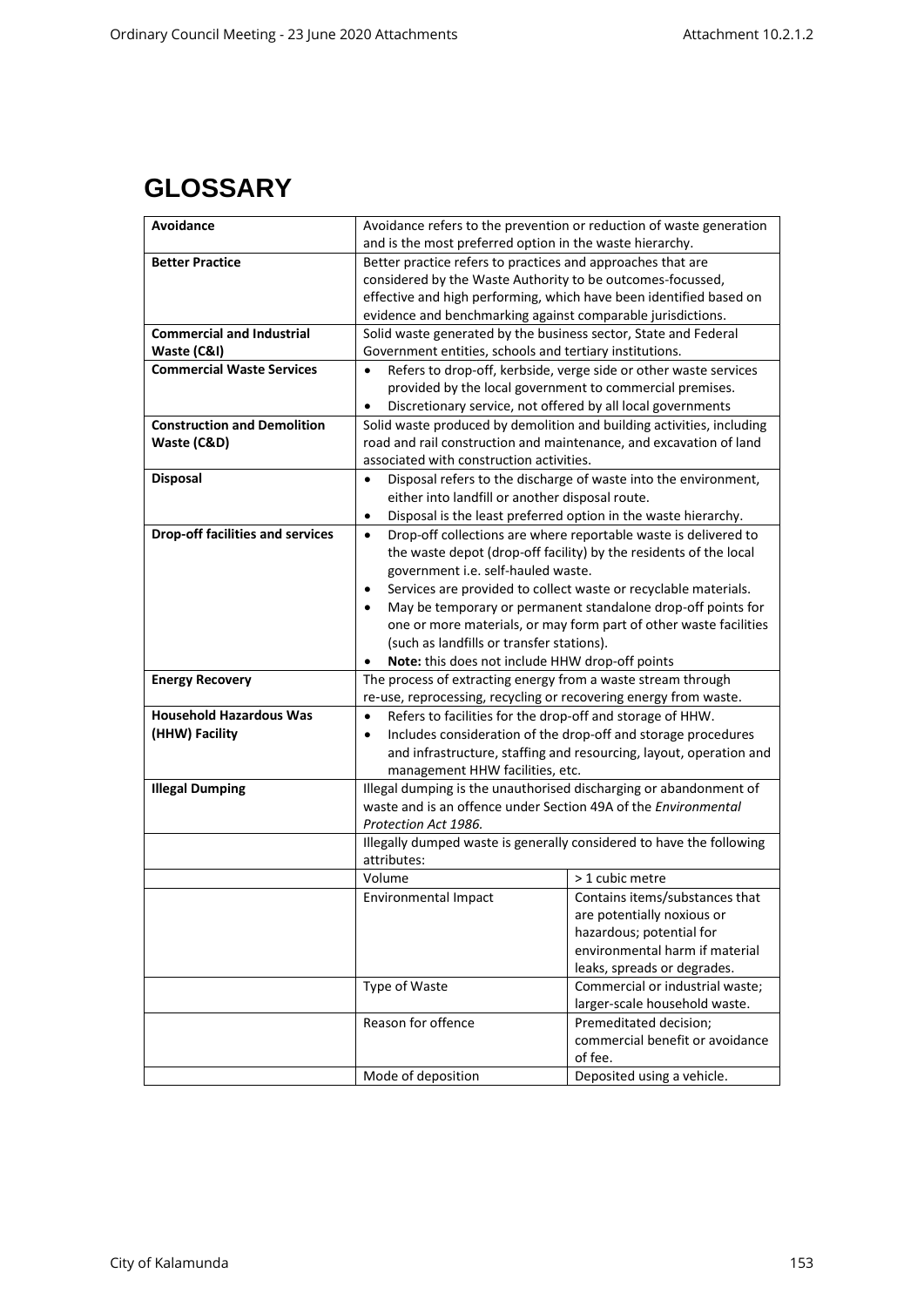| <b>Kerbside Waste Services</b>     | A regular, containerised collection service (often a wheelie bin)<br>where the waste or recycling is collected from outside a<br>resident's dwelling. |                                                                                                                                                                                                              |
|------------------------------------|-------------------------------------------------------------------------------------------------------------------------------------------------------|--------------------------------------------------------------------------------------------------------------------------------------------------------------------------------------------------------------|
|                                    | Can apply to either recycling or general waste (and in a few<br>$\bullet$                                                                             |                                                                                                                                                                                                              |
|                                    | instances green waste).                                                                                                                               |                                                                                                                                                                                                              |
| Landfill                           | Refers to inert or putrescible waste, registered or licenced<br>$\bullet$<br>landfills.                                                               |                                                                                                                                                                                                              |
|                                    | Activities related to the layout, operation, management and post<br>$\bullet$                                                                         |                                                                                                                                                                                                              |
|                                    | closure of a landfill.                                                                                                                                |                                                                                                                                                                                                              |
|                                    | $\bullet$                                                                                                                                             | Includes consideration of the technology and infrastructure on<br>site, staffing and resourcing, and any other waste facilities or<br>services at the landfill site (e.g. green waste or recycling drop off, |
| Litter                             | mulching, tip shop, etc.)<br>Litter is defined in the Litter Act 1979 as including:                                                                   |                                                                                                                                                                                                              |
|                                    | all kinds of rubbish, refuse, junk, garbage or scrap; and                                                                                             |                                                                                                                                                                                                              |
|                                    |                                                                                                                                                       | any articles or material abandoned or unwanted by the owner                                                                                                                                                  |
|                                    | or the person in possession thereof,                                                                                                                  |                                                                                                                                                                                                              |
|                                    | but does not include dust, smoke or other like products emitted or                                                                                    |                                                                                                                                                                                                              |
|                                    | produced during the normal operations of any mining, extractive,                                                                                      |                                                                                                                                                                                                              |
|                                    | primary or manufacturing industry.                                                                                                                    |                                                                                                                                                                                                              |
|                                    |                                                                                                                                                       |                                                                                                                                                                                                              |
|                                    | Litter is generally considered to have the following attributes:<br>Volume                                                                            | < 1 cubic metre                                                                                                                                                                                              |
|                                    | <b>Environmental Impact</b>                                                                                                                           | Nil or minor actual or potential                                                                                                                                                                             |
|                                    |                                                                                                                                                       | environmental impact.                                                                                                                                                                                        |
|                                    | Type of Waste                                                                                                                                         | Personal litter.                                                                                                                                                                                             |
|                                    | Reason for offence                                                                                                                                    | Unpremeditated, convenient<br>disposal.                                                                                                                                                                      |
|                                    | Mode of deposition                                                                                                                                    | Deposited by hand (includes<br>dropping by hand from a vehicle)                                                                                                                                              |
| <b>Local Government Waste</b>      | Refers to waste generated by a local government in performing<br>$\bullet$                                                                            |                                                                                                                                                                                                              |
| Management                         | its functions.                                                                                                                                        |                                                                                                                                                                                                              |
|                                    | Includes materials such as construction and demolition waste<br>$\bullet$                                                                             |                                                                                                                                                                                                              |
|                                    | from road and footpath building and maintenance; green waste<br>from parks maintenance; waste generated at local government                           |                                                                                                                                                                                                              |
|                                    | offices, depots, and facilities.                                                                                                                      |                                                                                                                                                                                                              |
| <b>Municipal Solid Waste (MSW)</b> | Solid waste generated from domestic (residential) premises and local                                                                                  |                                                                                                                                                                                                              |
|                                    | government activities.                                                                                                                                |                                                                                                                                                                                                              |
| <b>Peel Region</b>                 | The Peel region is the area defined by the Peel Region Scheme                                                                                         |                                                                                                                                                                                                              |
| Perth Metropolitan Region          | The Perth metropolitan region or the Perth region is the area defined                                                                                 |                                                                                                                                                                                                              |
|                                    | by the Metropolitan Region Scheme.                                                                                                                    |                                                                                                                                                                                                              |
| <b>Public Place Services</b>       | Public place waste services refers to permanent bins provided by                                                                                      |                                                                                                                                                                                                              |
| <b>Recovery</b>                    | local government in public places to collect waste and/or recycling.<br>The process of extracting materials or energy from a waste stream             |                                                                                                                                                                                                              |
|                                    | through re-use, reprocessing, recycling or recovering energy from                                                                                     |                                                                                                                                                                                                              |
|                                    | waste.                                                                                                                                                |                                                                                                                                                                                                              |
| Reuse                              | Reuse refers to using a material or item again.                                                                                                       |                                                                                                                                                                                                              |
| Reprocessing                       | Reprocessing refers to using an item or material that might                                                                                           |                                                                                                                                                                                                              |
|                                    | otherwise become waste during the manufacturing or                                                                                                    |                                                                                                                                                                                                              |
|                                    | remanufacturing process.                                                                                                                              |                                                                                                                                                                                                              |
| <b>Recycling</b>                   | The process by which waste is collected, sorted, processed (including                                                                                 |                                                                                                                                                                                                              |
|                                    | through composting), and converted into raw materials to be used in<br>the production of new products.                                                |                                                                                                                                                                                                              |